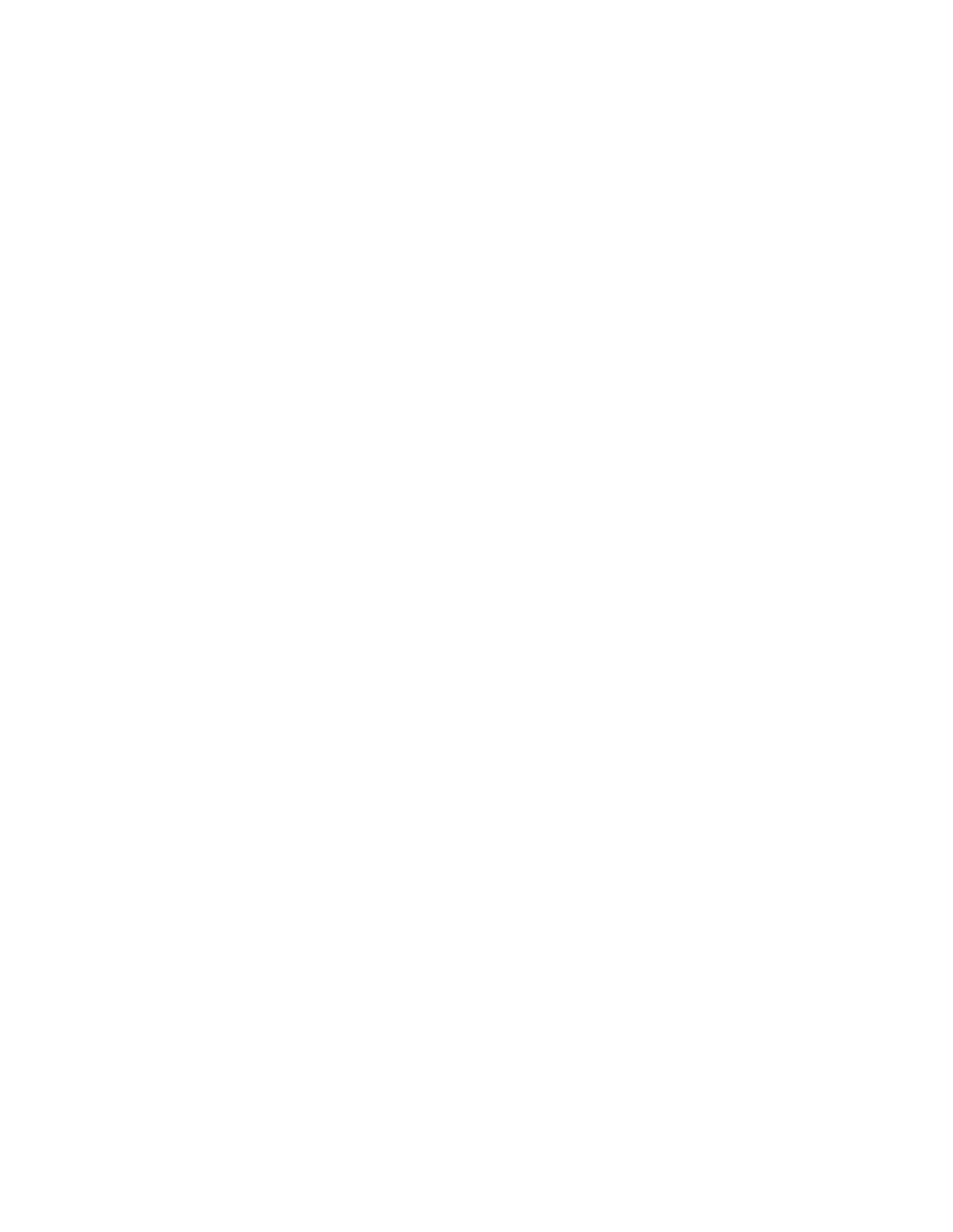# **Contents**

| <b>DataStax 1.0 Documentation</b>                                        | 1               |
|--------------------------------------------------------------------------|-----------------|
| <b>Getting Started with DataStax Enterprise</b>                          | 1               |
| <b>About DataStax Enterprise</b>                                         | 1               |
| Key Features of DataStax Enterprise                                      | 1               |
| About the DataStax Enterprise Architecture                               | $\overline{2}$  |
| About Hadoop and MapReduce in DataStax Enterprise                        | 3               |
| About Hive in DataStax Enterprise                                        | 3               |
| About Pig in DataStax Enterprise                                         | 3               |
| <b>Getting Started with DataStax Enterprise</b>                          | 3               |
| <b>Additional Documentation References</b>                               | 4               |
| <b>Quick Start with DataStax Enterprise</b>                              | 4               |
| Checking for a Java Installation                                         | 4               |
| Installing the DataStax Enterprise Binaries                              | 4               |
| Configuring and Starting a Single-Node DataStax Enterprise Cluster       | 5               |
| <b>Configuring and Starting DataStax OpsCenter</b>                       | $6\phantom{1}6$ |
| Running the Portfolio Manager Demo Application                           | 8               |
| The Portfolio Manager Use Case                                           | 8               |
| Running the Portfolio Manager Demo                                       | 8               |
| Installing DataStax Enterprise Packaged Releases or Tarball Distribution | 10              |
| <b>Installing DataStax Enterprise RPM Packages</b>                       | 11              |
| <b>Installing DataStax Enterprise Debian Packages</b>                    | 11              |
| About DataStax Enterprise Packaged Installations                         | 12              |
| Installing the DataStax Enterprise Tarball Distribution                  | 13              |
| About DataStax Enterprise Tar Installations                              | 13              |
| <b>Installing JNA</b>                                                    | 14              |
| <b>Next Steps</b>                                                        | 14              |
| Initializing a DataStax Enterprise Cluster on Amazon EC2                 | 14              |
| Creating an EC2 Security Group for DataStax Enterprise                   | 14              |
| Launching the DataStax AMI                                               | 16              |
| <b>Connecting to Your DataStax Enterprise EC2 Instance</b>               | 19              |
| Configuring and Initializing a DataStax Enterprise Cluster               | 21              |
| Initializing a Multi-Node DataStax Enterprise Cluster                    | 21              |
| <b>Generating Tokens</b>                                                 | 22              |
| <b>Starting a DataStax Enterprise Cluster</b>                            | 23              |
| <b>Configuring Firewall Port Access</b>                                  | 23              |
| <b>Starting DataStax Enterprise as a Stand-Alone Process</b>             | 24              |
| <b>Starting DataStax Enterprise as a Service</b>                         | 24              |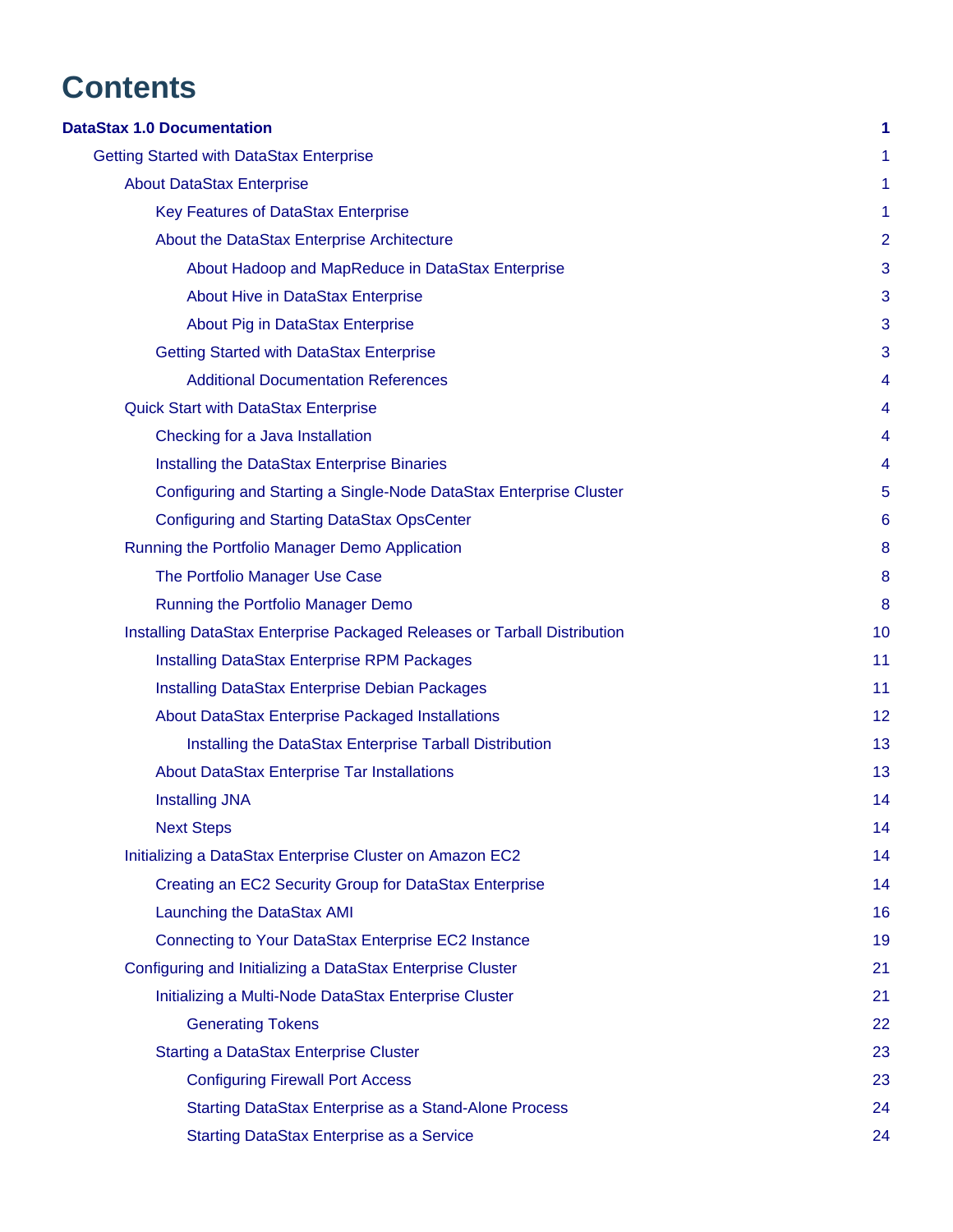| Getting Started with Hive in DataStax Enterprise            | 24 |
|-------------------------------------------------------------|----|
| <b>About the Hive Metastore</b>                             | 24 |
| Setting the Job Tracker Node for Hive                       | 24 |
| Moving the Job Tracker Node for DSE                         | 25 |
| <b>Starting Hive</b>                                        | 25 |
| <b>Creating Hive CassandraFS Tables</b>                     | 25 |
| Using Hive to Access Data in Cassandra                      | 26 |
| Mapping a Hive Database to a Cassandra Keyspace             | 26 |
| Mapping Hive External Tables to Cassandra Column Families   | 27 |
| Inserting Data into Cassandra via Hive                      | 27 |
| Reference: SERDEPROPERTIES and TBLPROPERTIES                | 28 |
| Getting Started with Pig in DataStax Enterprise             | 28 |
| Setting the Job Tracker Node for Pig                        | 28 |
| Moving the Job Tracker Node for DSE                         | 29 |
| <b>Starting Pig</b>                                         | 29 |
| <b>Working in DSE Pig</b>                                   | 29 |
| Using Pig to Access Data in Cassandra                       | 29 |
| <b>Running the Pig Demo</b>                                 | 30 |
| Loading Pig Sample Data Into CFS                            | 30 |
| Creating a Pig Relation from a Data File                    | 30 |
| Running a MapReduce Job in Pig                              | 31 |
| Creating the PigDemo Keyspace in Cassandra                  | 31 |
| Writing Data to a Cassandra Column Family                   | 32 |
| Reading Data From a Cassandra Column Family                 | 33 |
| <b>Upgrading DataStax Enterprise</b>                        | 33 |
| <b>Best Practices for Upgrading</b>                         | 33 |
| <b>Upgrading DataStax Enterprise Between Minor Releases</b> | 33 |
| DataStax Enterprise Release Notes                           | 34 |
| DataStax Enterprise 1.0.x                                   | 34 |
| DataStax Enterprise 1.0.2                                   | 34 |
| DataStax Enterprise 1.0.1                                   | 35 |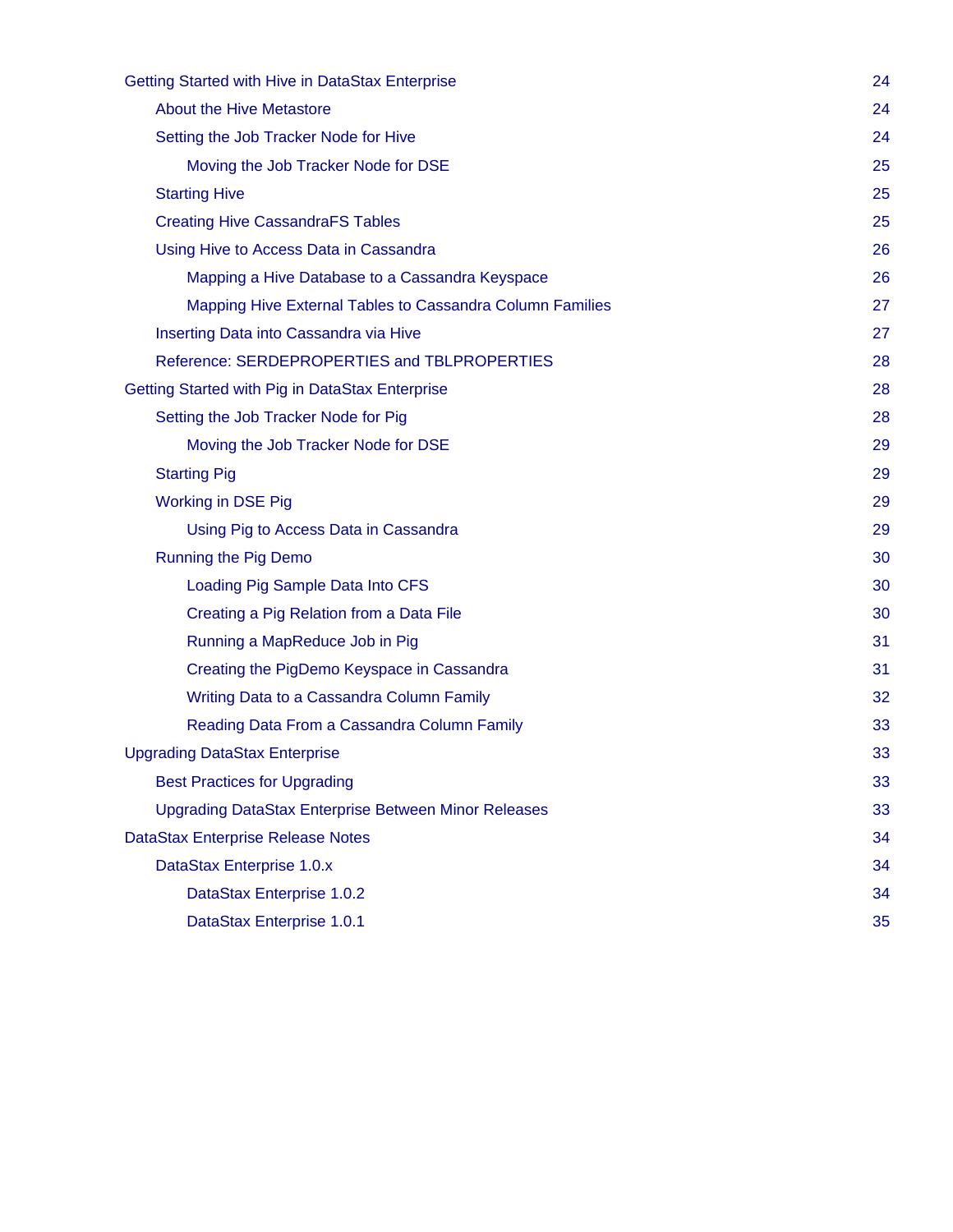# <span id="page-4-4"></span><span id="page-4-0"></span>**DataStax 1.0 Documentation**

## <span id="page-4-1"></span>**Getting Started with DataStax Enterprise**

DataStax Enterprise (DSE) Edition is a packaged distribution of [Apache Cassandra 1.0](#page-4-4) and Apache Hadoop made available by DataStax for its enterprise support customers. It comes bundled with CQL drivers and a sample application to quickly get you up and running with Cassandra and Hadoop.

## <span id="page-4-2"></span>**About DataStax Enterprise**

DataStax Enterprise (DSE) is a commercial distribution of Apache Cassandra and Apache Hadoop developed by DataStax. DSE provides Hadoop MapReduce capabilities using CassandraFS, an HDFS-compatible storage layer inside of Cassandra. By replacing HDFS with CassandraFS, users are able to leverage their current MapReduce jobs on Cassandra's peer-to-peer, fault-tolerant, and scalable architecture. DataStax Enterprise is also able to support dual workloads, allowing you to use the same cluster of machines for both real-time applications and data analytics without having to move the data around between systems.

## <span id="page-4-3"></span>**Key Features of DataStax Enterprise**

Some of the key features of DataStax Enterprise include:

**No Single Point of Failure** - The Hadoop Distributed File System (HDFS) utilizes a master/slave architecture. The NameNode is the entry point into the cluster and it stores all of the metadata about how the cluster is configured. If the NameNode fails, the Hadoop system is down. With CassandraFS, all nodes are peers. Data files can be loaded through any node in the cluster, and any node can serve as the JobTracker for MapReduce jobs.

**Streamlined Setup and Operations** - In Hadoop, there is the notion of having to set up different configurations depending on the mode you want to run in: stand-alone mode or pseudo-distributed mode for a single node setup, or cluster mode for a multi-node configuration. Moving from one mode to another requires multiple configuration steps. In DataStax Enterprise, there is only one mode (cluster mode). It does not matter if it is a cluster of one or one hundred, the configuration is the same. Since there is no NameNode, all nodes in a CassandraFS are the same. Likewise with running Hive against DataStax Enterprise. Hive has a metastore which is where it stores its schema. In regular Hive, this is a stand-alone database which requires multiple configuration steps to make it a database instance that can be shared by multiple Hive clients. In DataStax Enterprise, the Hive metastore is automatically a shared metastore (Cassandra keyspace available through any node in the cluster without any additional configuration.

**Analytics Without ETL** - When using DataStax Enterprise, it is possible to run MapReduce jobs directly against your data in Cassandra. You can even perform real-time and analytic workloads at the same time without one workload affecting the performance of the other. Using Cassandra's multi-datacenter support, you can start some nodes as Hadoop analytics nodes and some nodes as pure Cassandra real-time nodes. With this split-workload configuration, data is automatically replicated between the Cassandra real-time nodes and the Hadoop analytics nodes.

**Full Integration with DataStax OpsCenter 1.4** - DataStax OpsCenter allows you to monitor and administer your DataStax Enterprise cluster in one easy-to-use graphical interface. Using OpsCenter, you can see detailed health and status information about your DataStax Enterprise cluster, including the status of Hadoop MapReduce jobs running on the cluster. To install DataStax OpsCenter, see the [DataStax OpsCenter Install Guide.](http://www.datastax.com/docs/opscenter/index)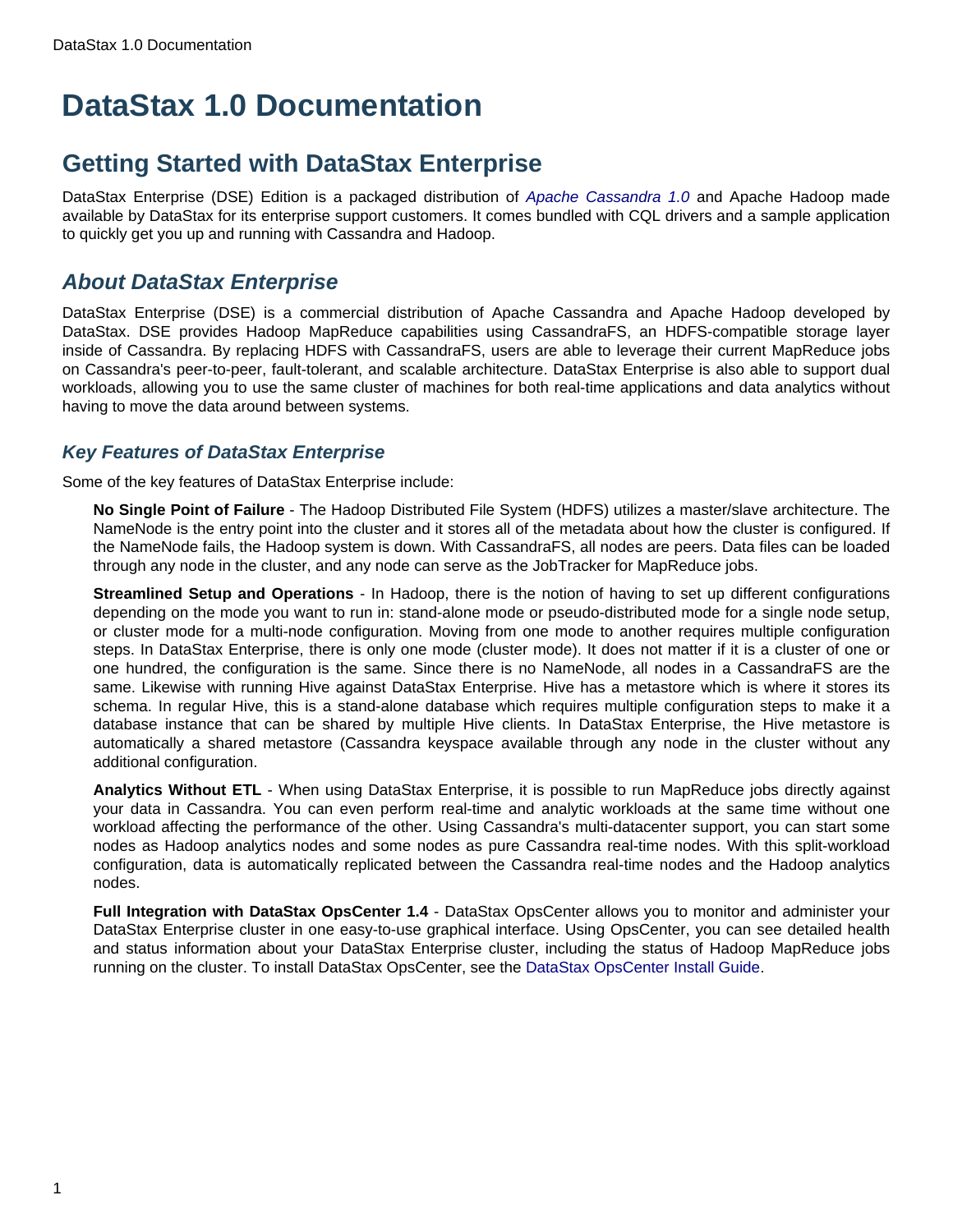| Job Tracker              |                                                       |                                     |                     |                 |             |  |  |
|--------------------------|-------------------------------------------------------|-------------------------------------|---------------------|-----------------|-------------|--|--|
| <b>View Full Details</b> |                                                       |                                     |                     |                 |             |  |  |
|                          | Job                                                   | Progress                            | <b>Started</b><br>▼ | <b>Duration</b> | <b>User</b> |  |  |
| E                        | select count(*) as c, ds, col from<br>invitc(Stage-2) | 50%<br>Maps: 1/1<br>Reduces: 0/1    | 3/11/14 11:34 AM    | 58s             | nick        |  |  |
| M                        | select count(*) as c, ds, col from<br>invitc(Stage-1) | 100%<br>Maps: 2/2 Reduces: 1/1      | 3/10/14 11:43 AM    | $1m$ 13s        | nick        |  |  |
|                          | PiEstimator                                           | 100%<br>Maps: 10/10<br>Reduces: 1/1 | 3/4/14 10:51 PM     | 3m 55s          | nick        |  |  |

## <span id="page-5-0"></span>**About the DataStax Enterprise Architecture**

DataStax Enterprise combines Apache Cassandra with Hadoop. A DataStax Enterprise cluster can be run as a pure Hadoop MapReduce cluster (using Hadoop with Cassandra as its underlying storage) or as a combination of Hadoop analytics nodes and Cassandra real-time nodes. The DataStax Enterprise distribution also includes the Hive and Pig MapReduce clients.

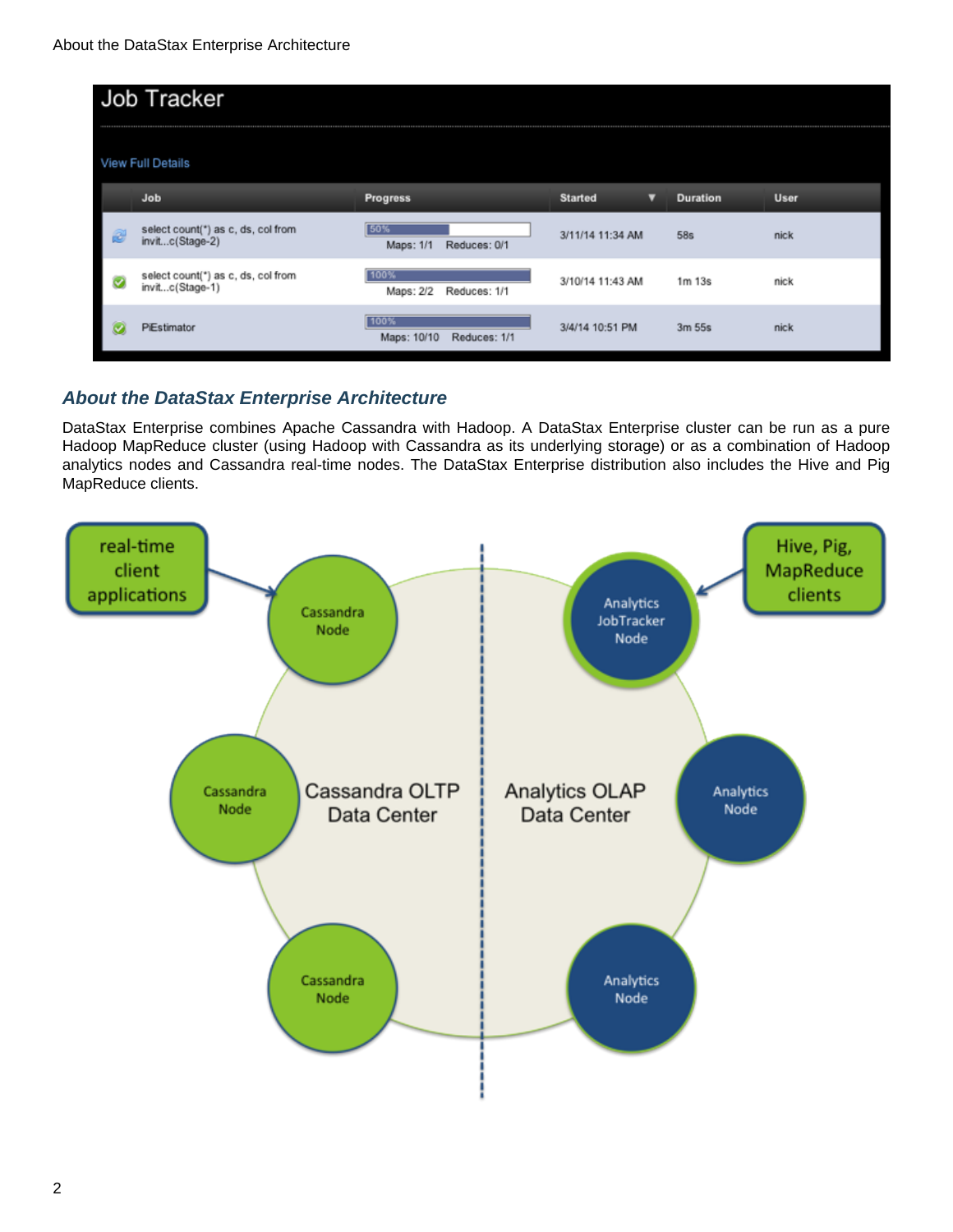## <span id="page-6-0"></span>**About Hadoop and MapReduce in DataStax Enterprise**

Like Apache Cassandra, Apache Hadoop is an open-source project administered by the Apache Software Foundation. Hadoop consists of two key services, the Hadoop Distributed File System (HDFS) and a parallel data processing framework using a technique called MapReduce.

In DataStax Enterprise, the Hadoop Distributed File System (HDFS) is replaced by CassandraFS. CassandraFS is compatible with Hadoop MapReduce clients, but uses a cfs keyspace in Cassandra for the underlying storage layer. CassandraFS provides all of the benefits of HDFS such as replication and data location awareness, with the added benefits of the Cassandra peer-to-peer architecture.

On top of the distributed file system is the MapReduce engine, which consists of a centralized Job Tracker service. Client applications submit their MapReduce jobs to the Job Tracker. For each job submitted to the Job Tracker, a series of tasks are scheduled on the compute nodes. There is one Task Tracker service per node to handle the map and reduce tasks scheduled for that node. The Job Tracker monitors the execution and status of all of the distributed tasks that comprise a MapReduce job. In DataStax Enterprise, you must choose one node to be the Job Tracker for your MapReduce jobs (set by configuring the Cassandra seed node for your DSE cluster).

#### <span id="page-6-1"></span>**About Hive in DataStax Enterprise**

DataStax Enterprise includes a Cassandra-enabled Hive MapReduce client. Hive is a data warehouse system for Hadoop that allows you to project a relational structure onto data stored in Hadoop-compatible file systems, and to query the data using a SQL-like language called HiveQL. The HiveQL language also allows traditional MapReduce programmers to plug in their custom mappers and reducers when it is inconvenient or inefficient to express this logic in HiveQL. In DataStax Enterprise, you can start the Hive client on any DSE Analytics node, define Hive data structures, and issue MapReduce queries. DSE Hive includes a custom storage handler for Cassandra that allows you to run Hive queries directly on data stored in Cassandra.

#### <span id="page-6-2"></span>**About Pig in DataStax Enterprise**

DataStax Enterprise includes a Cassandra-enabled Pig MapReduce client. Pig is a platform for analyzing large data sets that uses a high-level language (called [Pig Latin\)](http://pig.apache.org/docs/r0.8.0/piglatin_ref1.html) for expressing data analysis programs. Pig Latin lets developers specify a sequence of data transformations such as merging data sets, filtering them, and applying functions to records or groups of records. Pig comes with many built-in functions, but developers can also create their own user-defined functions for special-purpose processing.

Pig Latin programs run in a distributed fashion on a DSE cluster (programs are complied into MapReduce jobs and executed using Hadoop). When using Pig with DSE, all jobs can be run in MapReduce mode (even on a single-node cluster). Since all Hadoop nodes are peers in DataStax Enterprise (no Name Node), there is no concept of local mode for Pig. Pig in DSE includes a custom storage handler for Cassandra that allows you to run Pig programs directly on data stored in Cassandra. The native Pig storage handler stores data in CassandraFS.

## <span id="page-6-3"></span>**Getting Started with DataStax Enterprise**

The fastest way to get started with DataStax Enterprise is to install it on a single node and run the Portfolio Manager demo application. For quick instructions on getting up and running on a single node, see:

- [Quick Start with DataStax Enterprise](#page-7-4)
- [Running the Portfolio Manager Demo Application](#page-11-3)

For cluster installations of DSE, see:

- [Installing DataStax Enterprise Packaged Releases or Tarball Distribution](#page-13-1)
- [Initializing a Multi-Node DataStax Enterprise Cluster](#page-24-2)

To get started with the Hive and Pig MapReduce clients bundled with DSE, see:

- [Getting Started with Hive in DataStax Enterprise](#page-27-5)
- [Getting Started with Pig in DataStax Enterprise](#page-31-3)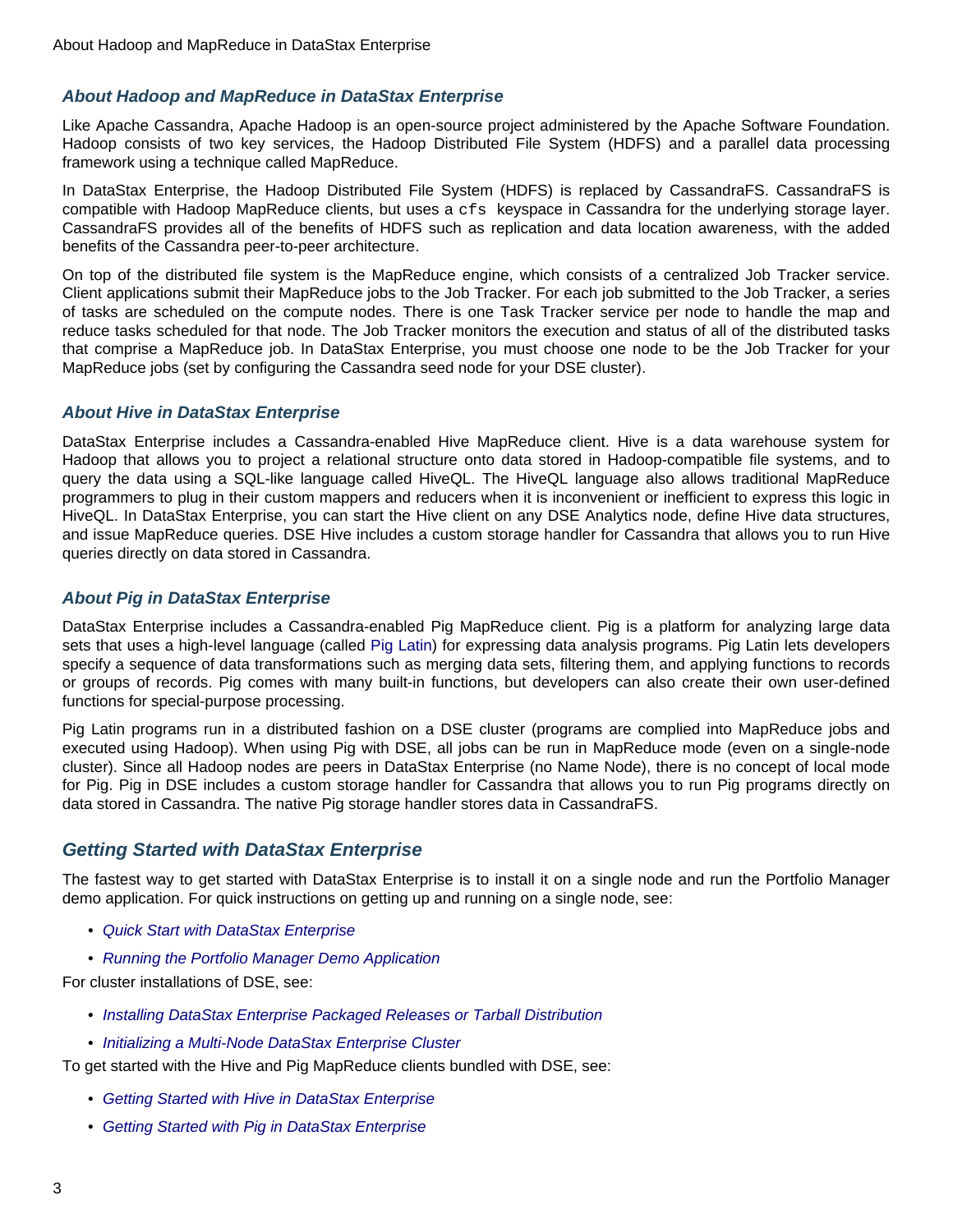#### <span id="page-7-0"></span>**Additional Documentation References**

For more information about Apache Cassandra 1.0, see the [Cassandra 1.0 Documentation](#page-4-4).

For more information about Hadoop MapReduce, Hive, and Pig, see the [MapReduce Getting Started Guide,](http://hadoop.apache.org/mapreduce/#Getting+Started) the [Hive](http://wiki.apache.org/hadoop/Hive/GettingStarted) [Getting Started Guide,](http://wiki.apache.org/hadoop/Hive/GettingStarted) and the [Pig Latin Reference Manuals o](http://pig.apache.org/docs/r0.8.0/piglatin_ref2.html)n the Apache Hadoop project web site.

## <span id="page-7-4"></span><span id="page-7-1"></span>**Quick Start with DataStax Enterprise**

The fastest way to get up and running quickly with DataStax Enterprise (DSE) is to install the DSE tarball distributions and start a single-node analytics instance. DSE is intended to be run on multiple nodes, however installing a single-node cluster is a great way to get started.

Getting up and running takes just four simple steps:

- 1. [Register with DataStax.](http://www.datastax.com/products/enterprise) DataStax Enterprise is available to DataStax registered users and support customers. To download DSE, you will need the username and password provided in your DataStax registration confirmation email. If you are a DataStax support customer and are not sure of your login credentials, contact DataStax Customer Support.
- 2. [Make sure you have Java installed](#page-7-5)
- 3. [Install DataStax Enterprise](#page-7-6)
- 4. [Set a couple of configuration properties and start the DSE server](#page-8-1)

### <span id="page-7-5"></span><span id="page-7-2"></span>**Checking for a Java Installation**

DSE is a Java program and requires a Java Virtual Machine (JVM) to be installed before you can start the server. For production deployments, you will need the Sun Java Runtime Environment 1.6.0\_19 or later, but if you are just kicking the tires, any JVM should do.

To check for Java, run the following command:

# java -version

If you do not have Java installed, see install-jre-rh or install-jre-deb for instructions.

#### <span id="page-7-6"></span><span id="page-7-3"></span>**Installing the DataStax Enterprise Binaries**

The quickest way to get going on a single node with DataStax Enterprise (DSE) is to install the DSE binary tarball packages. This allows you to install everything in a single location (such as your home directory), and does not require root permissions.

DataStax Enterprise is comprised of two components - The DSE server (Cassandra and CassandraFS-enabled Hadoop plus a sample demo application) and DataStax OpsCenter (a web-based monitoring application for Cassandra and DSE Analytics). Note that DataStax OpsCenter is not currently supported on MacOS.

These instructions will walk you through setting up a self-contained, single-node instance of DataStax Enterprise in your home directory (does not require root permissions).

#### **Note**

The instructions in this section are not intended for production installations, just for a quick start. See [Installing](#page-13-1) [DataStax Enterprise Packaged Releases or Tarball Distribution](#page-13-1) and init-dse for DSE cluster installation best practices.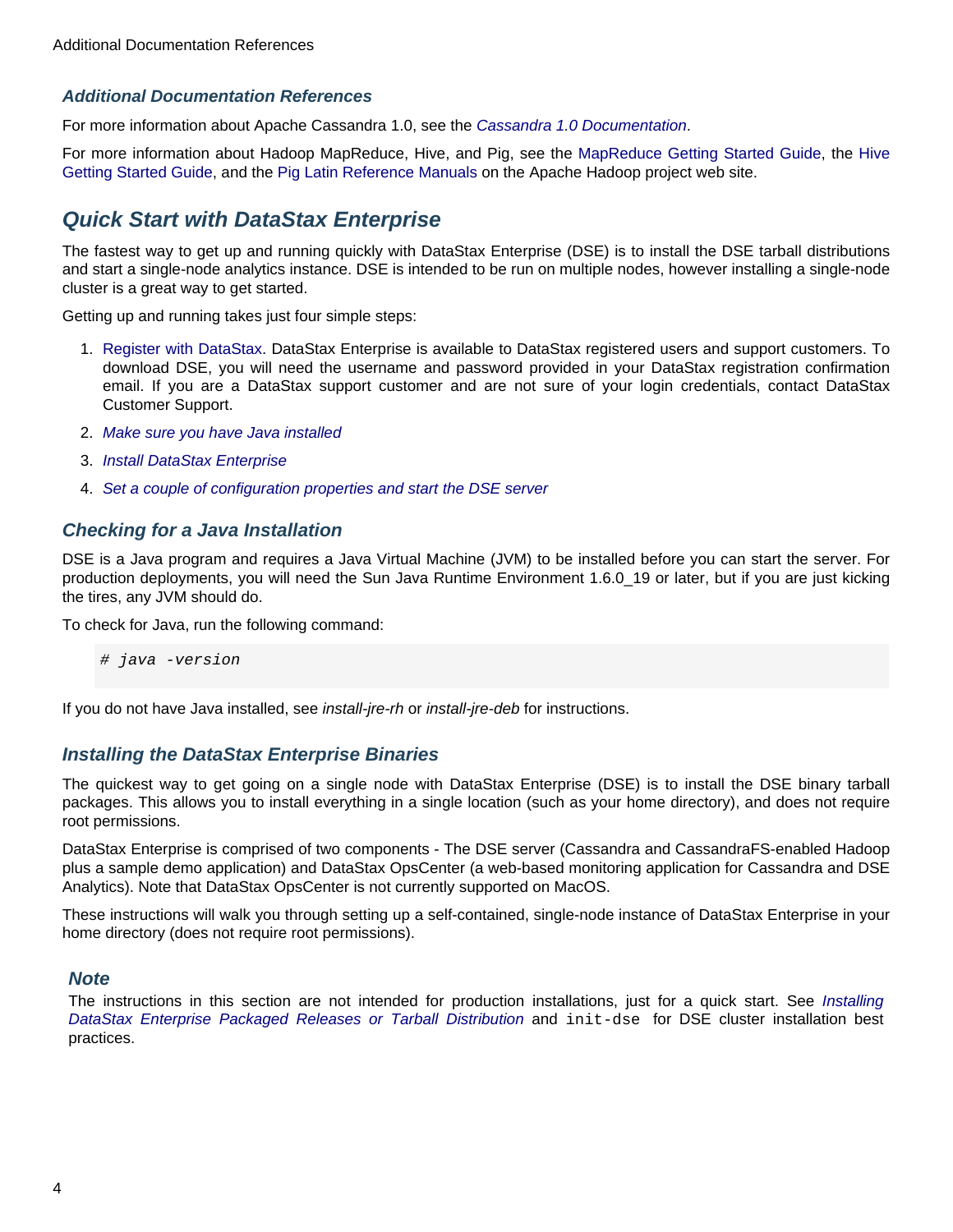### **Note**

\$ cd \$HOME

By downloading DSE software from DataStax you agree to the terms of the [DataStax Enterprise EULA](http://www.datastax.com/products/enterprise/eula) (end user license agreement) posted on the DataStax web site.

1. In your home directory, create a directory called datastax. In that directory download the DSE package (required), plus the OpsCenter package (optional). Substitute <username>:<password> with your correct DataStax login credentials.

```
$ mkdir datastax
$ cd datastax
$ wget http://<username>:<password>@downloads.datastax.com/enterprise/dse-1.0.1-bin.tar.gz
$ wget http://<username>:<password>@downloads.datastax.com/enterprise/opscenter.tar.gz
2. Unpack the distributions:
   $ tar -xzvf dse-1.0.1-bin.tar.gz
   $ tar -xzvf opscenter-1.4.tar.gz
   $ rm *.tar.gz
```
- 3. For convenience, set the following environment variables in your user environment. For example, to configure your environment in your \$HOME/.bashrc file:
	- a. Open your .bashrc file in a text editor (such as  $v_i$ ):
		- vi \$HOME/.bashrc
	- b. Add the following lines to bottom of the file:

```
export DSE_HOME=$HOME/datastax/dse-1.0.1
export CASSANDRA_HOME=$DSE_HOME/resources/cassandra
export OPSC HOME=$HOME/datastax/opscenter-1.4
export PATH="$PATH:$DSE_HOME/bin:$CASSANDRA_HOME/bin:$OPSC_HOME/bin"
```
- c. Save and close the file.
- d. Source the file.

source \$HOME/.bashrc

4. Create the data and logging directories needed by DSE.

\$ mkdir \$HOME/datastax/dse-data

#### <span id="page-8-1"></span><span id="page-8-0"></span>**Configuring and Starting a Single-Node DataStax Enterprise Cluster**

DSE is intended to be run on multiple nodes, however a single node cluster is great for evaluation purposes. To configure and start a single DSE analytics node: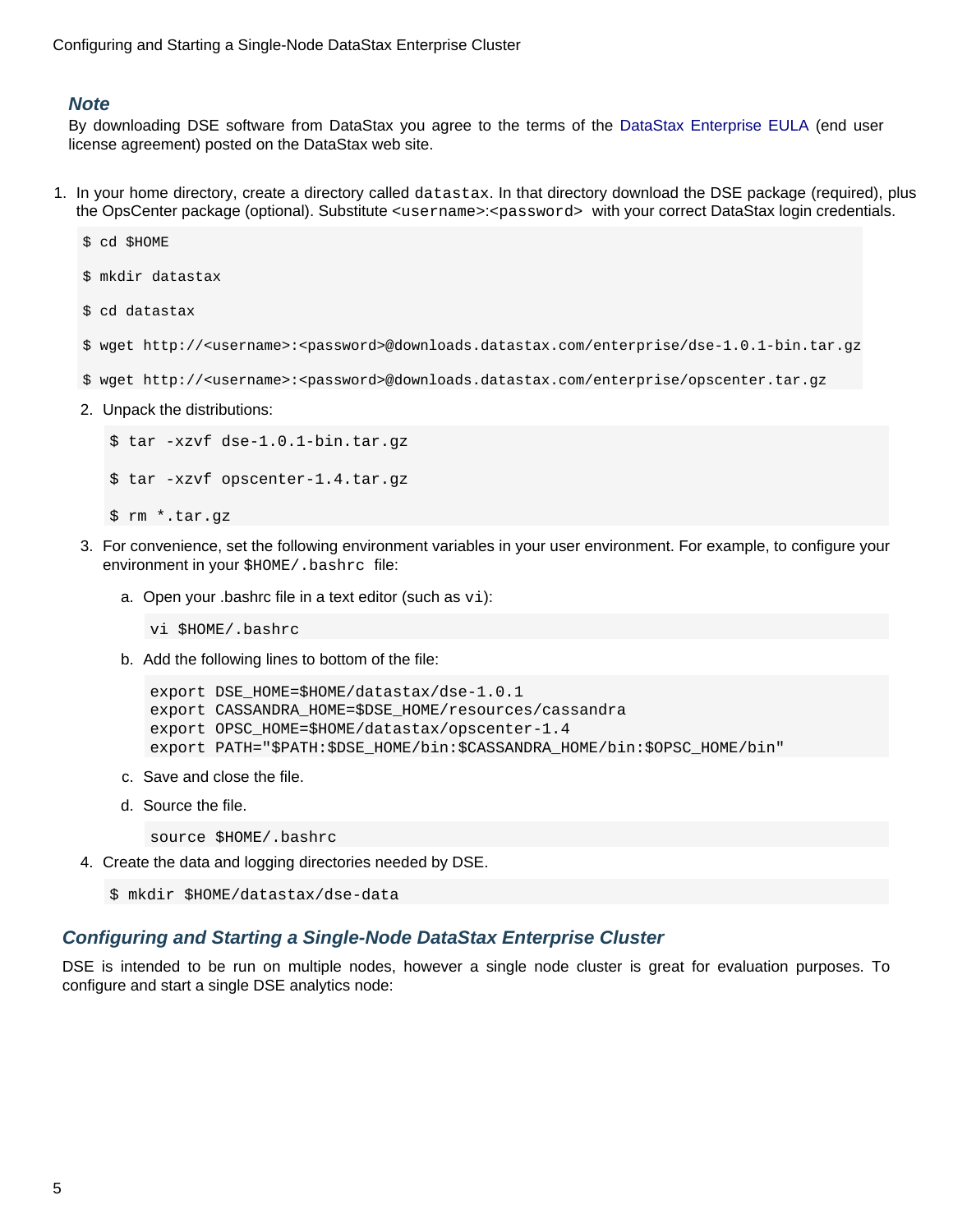- 1. Set the configuration properties needed to start your cluster in the \$DSE\_HOME/resources/cassandra/conf/cassandra.yaml file. This will configure DSE to run a single-node cluster on the localhost and store all of its data files in your home directory.
	- \$ sed -i -e "s,initial\_token:,initial\_token: 0," **\** \$DSE\_HOME/resources/cassandra/conf/cassandra.yaml
	- \$ sed -i -e "s,listen\_address:,listen\_address: 127.0.0.1," **\** \$DSE\_HOME/resources/cassandra/conf/cassandra.yaml
	- \$ sed -i -e "s,- /var/lib/cassandra/data,- \$HOME/datastax/dse-data," **\** \$DSE\_HOME/resources/cassandra/conf/cassandra.yaml
	- \$ sed -i -e "s,saved\_caches\_directory: /var/lib/cassandra/saved\_caches, \ saved\_caches\_directory: \$HOME/datastax/dse-data/saved\_caches," **\** \$DSE\_HOME/resources/cassandra/conf/cassandra.yaml
	- \$ sed -i -e "s,commitlog\_directory: /var/lib/cassandra/commitlog,commitlog\_directory: \ \$HOME/datastax/dse-data/commitlog," \$DSE\_HOME/resources/cassandra/conf/cassandra.yaml
	- 2. Set the DSE server log location in the \$DSE\_HOME/resources/cassandra/conf/log4j-server.properties file to the log directory you created earlier:
		- $$ sed -i -e$  "s,  $log4j.appender.R.File=/var/log/cassandra/system.log, \n$  log4j.appender.R.File=\$HOME/datastax/dse-data/system.log," **\** \$DSE\_HOME/resources/cassandra/conf/log4j-server.properties
	- 3. Configure the DataStax demo application to point to the correct Cassandra installation location:
		- \$ sed -i -e "s,/usr/share/cassandra,\$HOME/datastax/dse-1.0.1/resources/cassandra," **\** \$DSE\_HOME/demos/portfolio\_manager/bin/pricer
	- 4. Start DSE (as an analytics node). The -t option starts Cassandra plus CassandraFS and the Hadoop JobTracker and TaskTracker processes. Because there is no Hadoop NameNode with CassandraFS, there is no additional configuration to run MapReduce jobs in single mode versus distributed mode when using DataStax Enterprise.

\$ dse cassandra -t

When running on a single node, the Cassandra seed node and DSE job tracker node are automatically set to localhost.

5. Check that your DSE ring is up and running:

\$ nodetool ring -h localhost

6. For the next hands-on steps, run the [Portfolio Demo](#page-11-3) example application.

## <span id="page-9-0"></span>**Configuring and Starting DataStax OpsCenter**

DataStax OpsCenter is a graphical web application that can be used to manage and monitor a DataStax Enterprise cluster. These instructions explain how to configure and start OpsCenter to monitor the single-node DSE Analytics cluster you just set up in your home directory.

## **Note**

OpsCenter is currently not supported on MacOS, only on Linux platforms.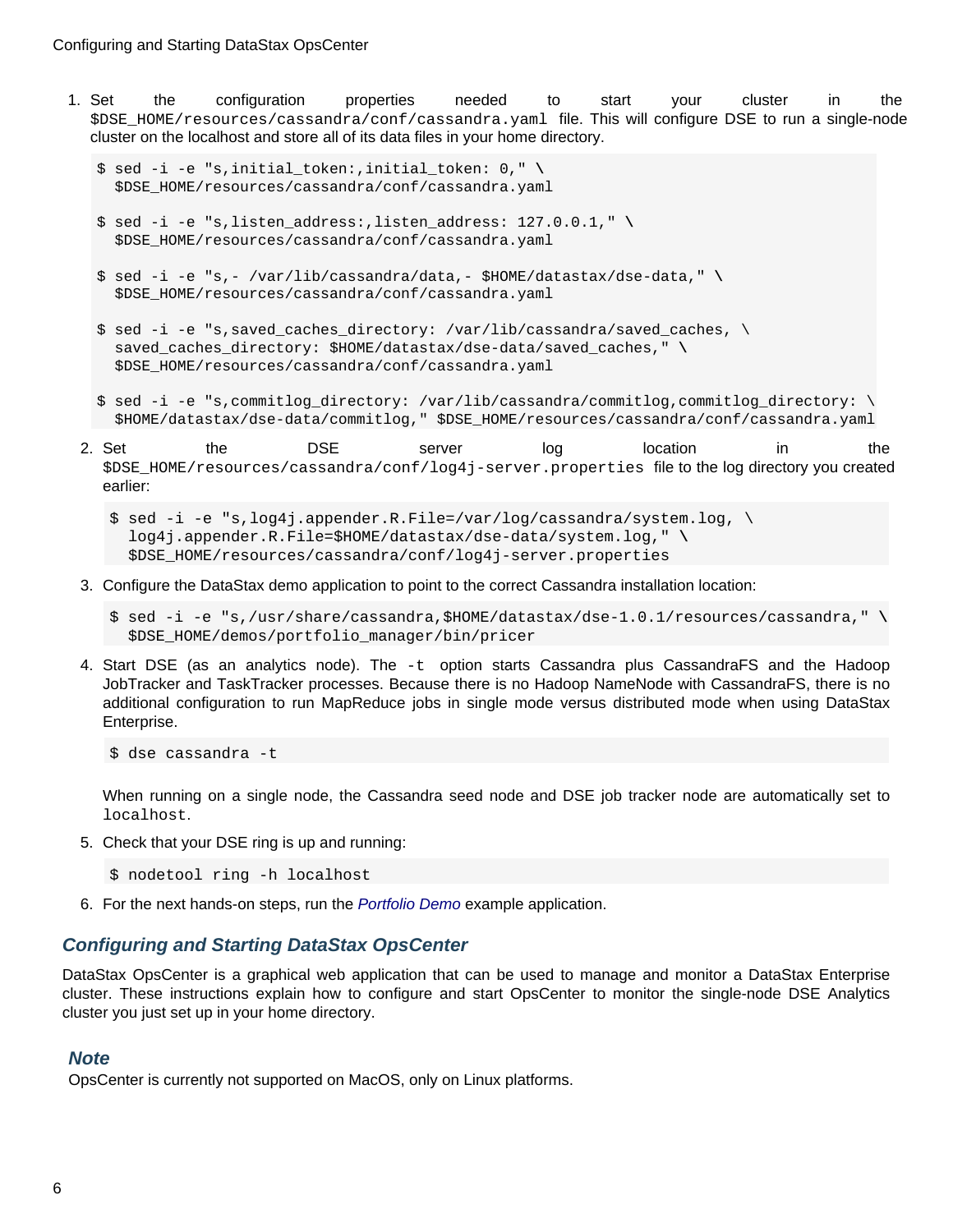- 1. OpsCenter requires that python 2.5 or higher and openssl be installed. Check for these and install them if they are not found before you continue.
	- \$ python -V \$ which openssl
- 2. Set the configuration properties needed to start OpsCenter in the \$OPSC\_HOME/conf/opscenterd.conf file.

```
$ sed -i -e "s,interface = 127.0.0.1,interface = 0.0.0.0," \
  $OPSC_HOME/conf/opscenterd.conf
```
3. From the OpsCenter home directory, run the create-agent-tarball utility. This sets up SSL for OpsCenter and creates a  $agent.txt.get$  file for installing the agents (may take a couple of minutes to return).

```
$ cd $OPSC_HOME
```
- \$ create-agent-tarball
- 4. Start OpsCenter in the background.

```
$ opscenter &
```
5. The next step is to install, configure, and start the OpsCenter agent on the local node.

\$ mkdir \$HOME/datastax/opsc-agent \$ mv \$OPSC\_HOME/agent.tar.gz \$HOME/datastax/opsc-agent \$ cd \$HOME/datastax/opsc-agent \$ tar -xvzf agent.tar.gz \$ rm agent.tar.gz \$ ./agent/bin/setup 127.0.0.1 127.0.0.1 \$ ./agent/bin/opscenter-agent

6. Open a browser and go to http://localhost:8888 (if running on the local machine) or http://<webhost\_ip>:8888 (if running remotely - specify the correct IP address of the remote web server).

This will open the OpsCenter Dashboard. If you select **Cluster > Ring View**, you should see your single DSE Analytics node running on the localhost.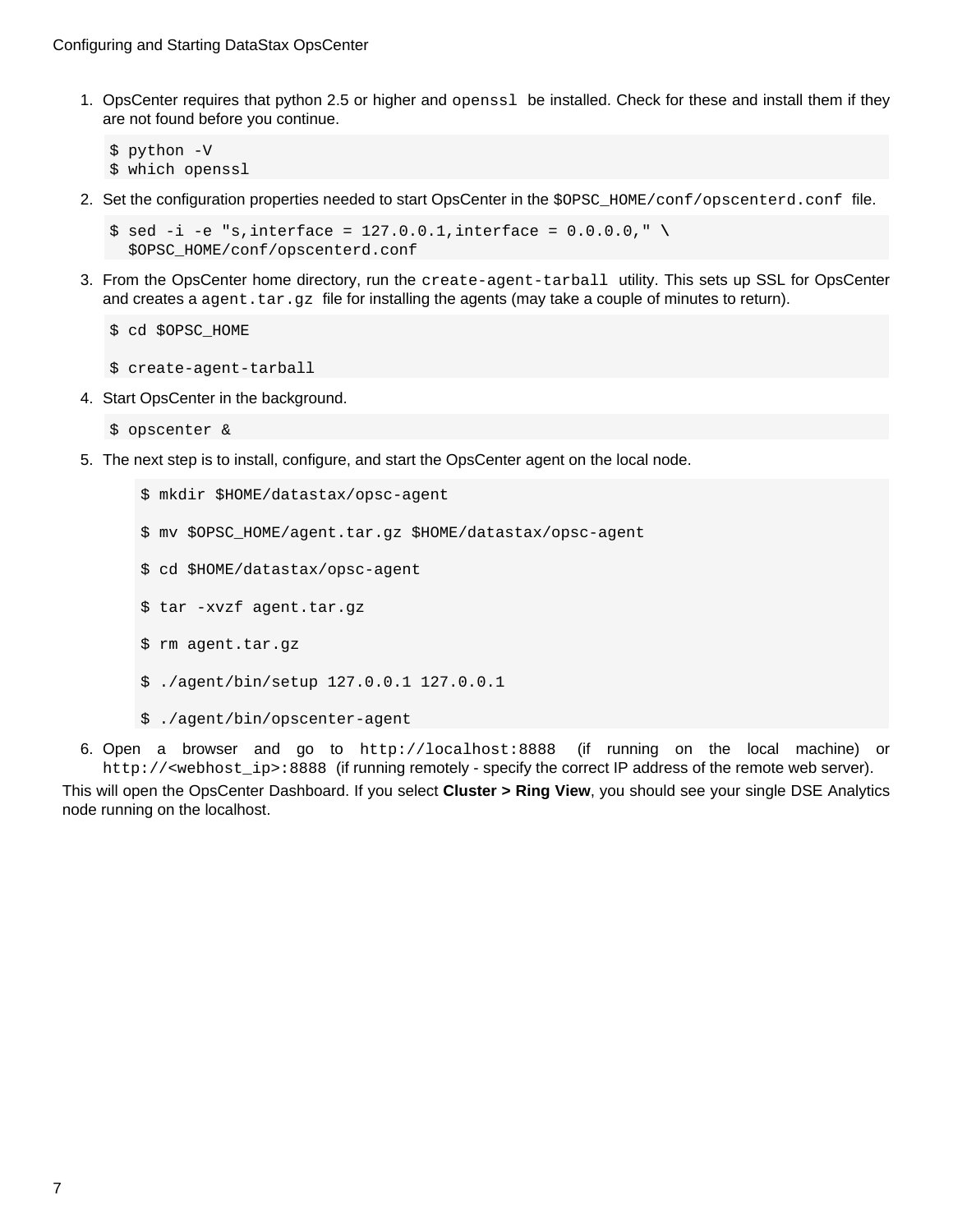Running the Portfolio Manager Demo Application



## <span id="page-11-3"></span><span id="page-11-0"></span>**Running the Portfolio Manager Demo Application**

Your DataStax Enterprise (DSE) installation contains a demo portfolio manager application that showcases how you can run a mixed workload on a DSE cluster. The demo is located in /usr/share/dse-demos/portfolio\_manager for packaged installations or \$DSE\_HOME/demos/portfolio\_manager for binary installations.

## <span id="page-11-1"></span>**The Portfolio Manager Use Case**

The portfolio manager application demonstrates a hybrid workflow using DataStax Enterprise. The use case is a financial application where users can actively create and manage a portfolio of stocks.

On the Cassandra OLTP side, each portfolio contains a list of stocks, the number of shares purchased, and the price at which the shares were purchased. A live stream of data simulates an active stock market, and updates each portfolio based on its overall value and the percentage of gain or loss compared to the purchase price. Historical market data is tracked for each stock (the end-of-day price) going back in time.

In the demo, simulated real-time stock data is generated by the pricer utility. This utility generates portfolios, live stock prices, and historical market data.

On the DSE OLAP side, a Hive MapReduce job is used to calculate the greatest historical 10 day loss period for each portfolio, which is an indicator of the risk associated with a portfolio. This information is then fed back into the real-time application to allow customers to better gage their potential losses.

## <span id="page-11-2"></span>**Running the Portfolio Manager Demo**

Before you begin, make sure you have installed, configured, and started DSE on either a single node or a cluster. If running the demo on a cluster, install and run the demo from the DSE Job Tracker (analytics seed) node.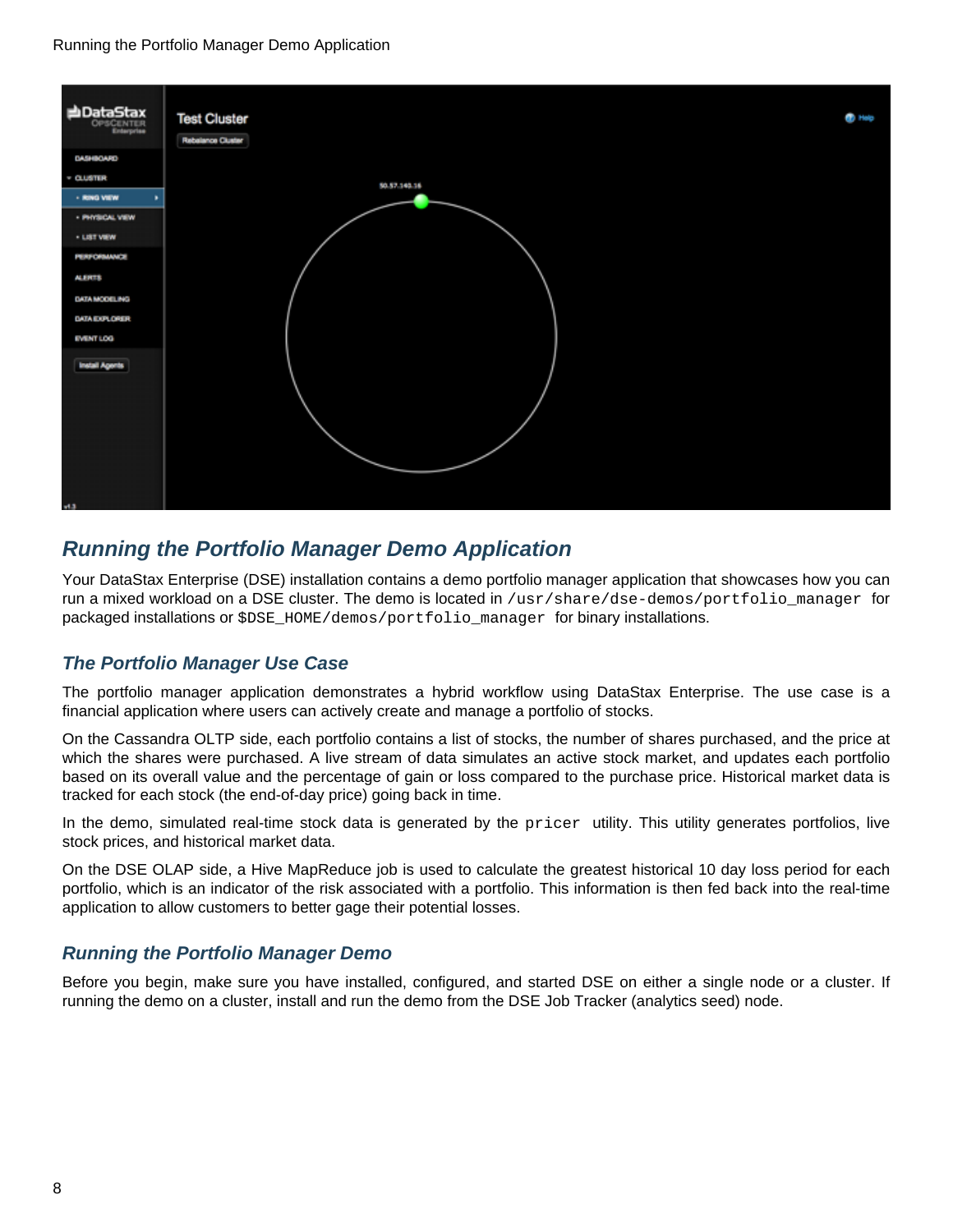1. Go to the portfolio manager demo directory.

```
cd /usr/share/dse-demos/portfolio_manager
```
or

```
cd $DSE_HOME/demos/portfolio_manager
```
#### **Note**

You must run the pricer utility from a directory where you have write permissions (such as your home directory), or else run it as root or using sudo.

2. Run the ./bin/pricer utility to generate stock data for the OLTP application. To see all of the available options for this utility:

./bin/pricer --help

The following examples will generate 100 days worth of historical data.

If running on a single node cluster on localhost:

```
./bin/pricer -o INSERT_PRICES
./bin/pricer -o UPDATE_PORTFOLIOS
./bin/pricer -o INSERT_HISTORICAL_PRICES -n 100
```
If running the demo on a cluster, you also need to supply the IP address of the DSE Analytics node from where you are running the demo. For the first command, also supply the replication strategy for the keyspace that gets created. For example:

```
./bin/pricer -o INSERT_PRICES -d 110.82.155.0 \
--replication-strategy="org.apache.cassandra.locator.NetworkTopologyStrategy" \
--strategy-properties="Analytics:1,Cassandra:1"
./bin/pricer -d 110.82.155.0 -o UPDATE_PORTFOLIOS
./bin/pricer -d 110.82.155.0 -o INSERT_HISTORICAL_PRICES -n 100
```
4. Start the web service.

```
cd website
java -jar start.jar &
```
5. Open a browser and go to http://localhost:8983/portfolio to see the real-time Portfolio Manager demo application.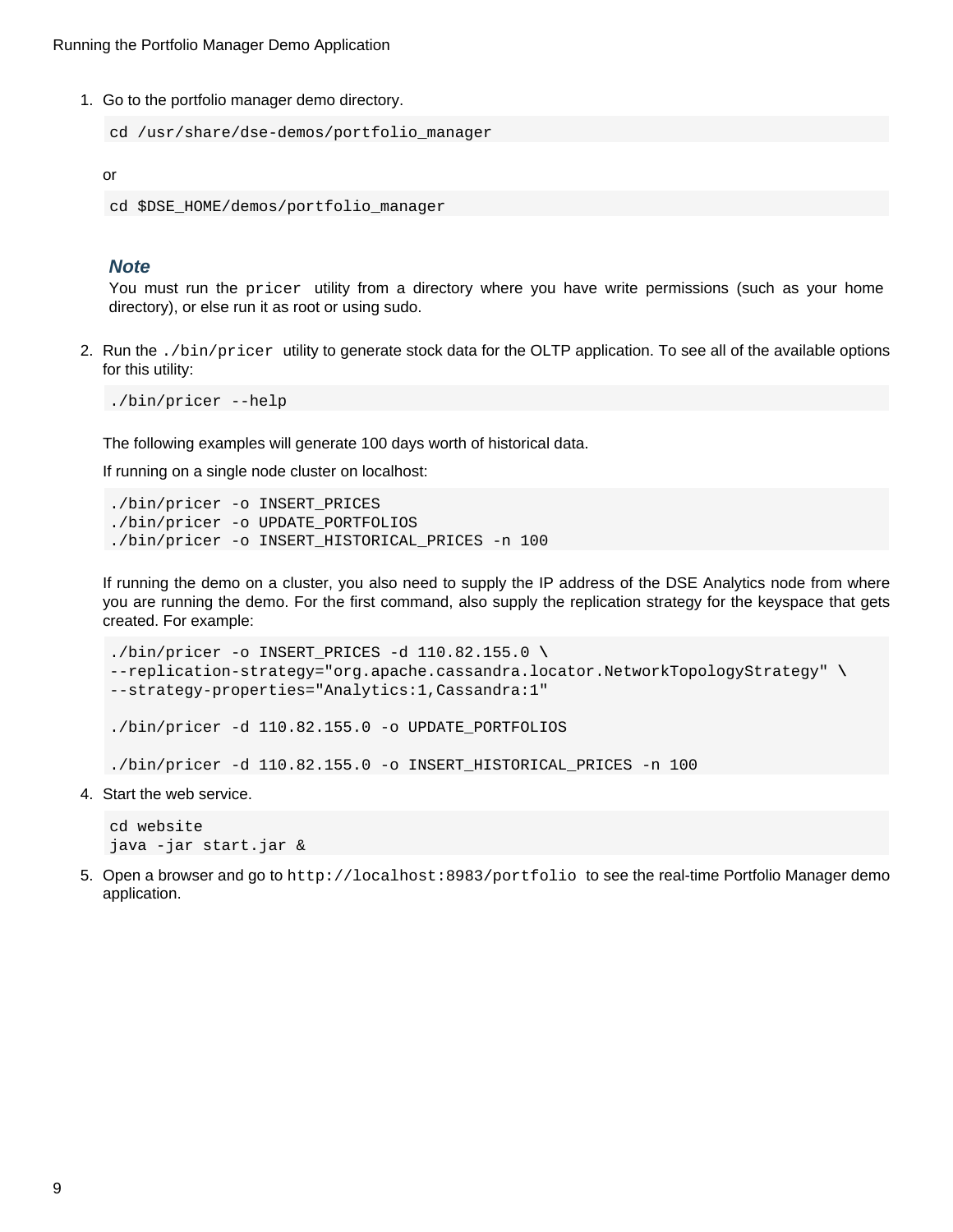

- 6. Open another shell window.
- 7. Start Hive and run the MapReduce job for the demo in Hive.

```
dse hive -f /usr/share/dse-demos/portfolio manager/10 day loss.g
```
or for binary installations:

```
$DSE_HOME/bin/dse hive -f $DSE_HOME/demos/portfolio_manager/10_day_loss.q
```
- 8. The MapReduce job will take several minutes to run. Open the URL http://localhost:50030/jobtracker.jsp in a browser to watch the progress in the Job Tracker.
- 9. After the job completes, refresh the Portfolio Manager web page to see the results of Largest Historical 10day Loss for each portfolio.

## <span id="page-13-1"></span><span id="page-13-0"></span>**Installing DataStax Enterprise Packaged Releases or Tarball Distribution**

DataStax provides Debian and RedHat packaged releases for DataStax Enterprise (DSE) and a binary tarball distribution. RPM and Debian packages are currently supported through the yum and apt package management tools.

To access the DSE package repositories, you will need your DataStax registration username and password. If you are not sure of your username and password, contact DataStax Support.

#### **Note**

DataStax Enterprise requires the Sun Java Runtime Environment version 1.6.0\_19 or later be installed on all DSE nodes. RPM packaged releases do not install the Sun JRE, but most Debian packaged releases do. See the Sun Java installation instructions in *install-jre-rh* or *install-jre-deb* if you need help installing Java.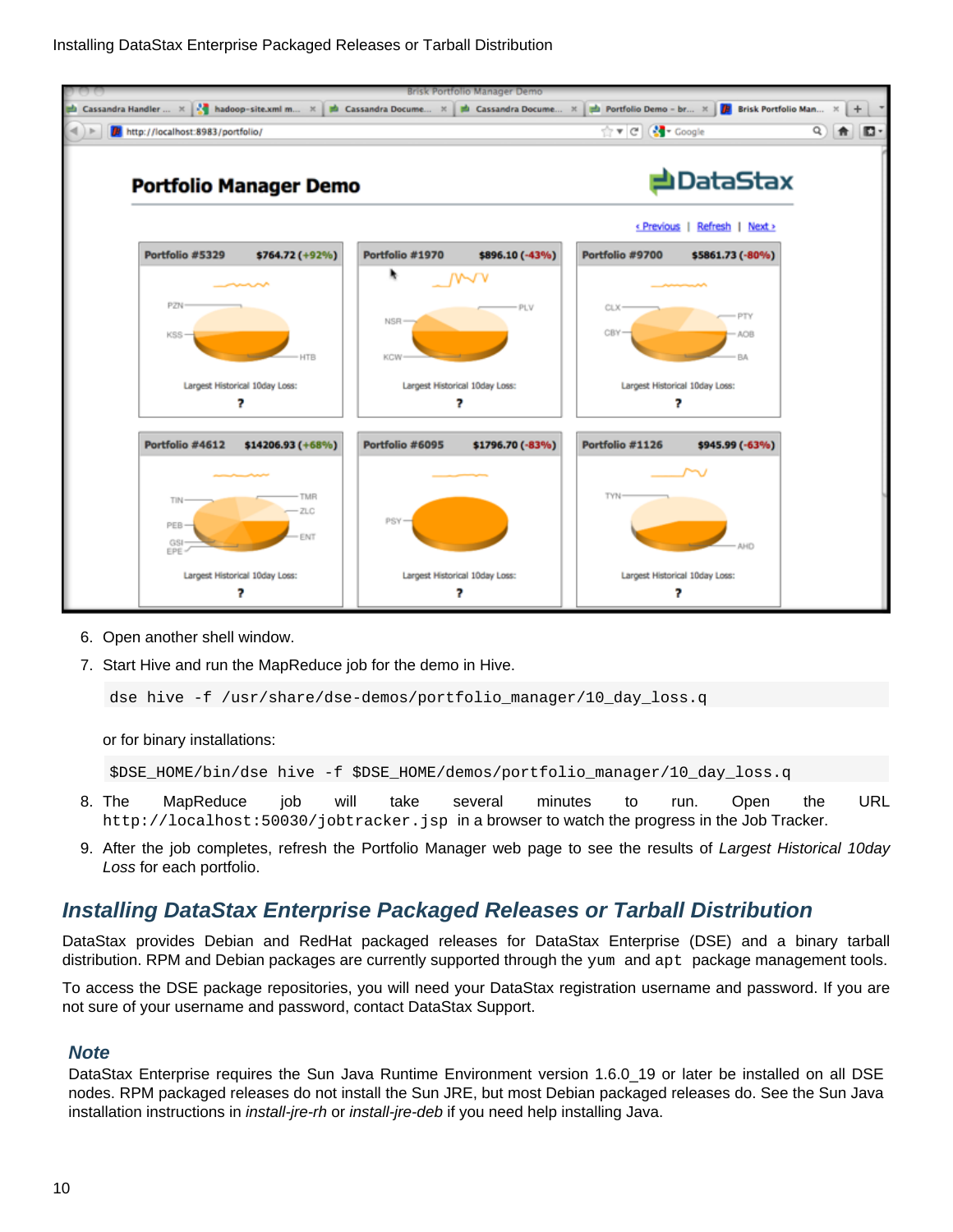### <span id="page-14-0"></span>**Installing DataStax Enterprise RPM Packages**

DataStax provides yum repositories for RedHat Enterprise Linux 5 and 6 and Fedora 12, 13 and 14. These instructions assume that you have the yum package management application installed, and that you have root (or sudo) access on the machine where you are installing.

### **Note**

By downloading DSE software from DataStax you agree to the terms of the [DataStax Enterprise EULA \(](http://www.datastax.com/products/enterprise/eula)End User License Agreement) posted on the DataStax web site.

1. Before you begin, make sure you have EPEL (Extra Packages for Enterprise Linux) installed. EPEL contains dependent packages required by DSE, such as jna and jpackage-utils:

```
rpm -Uvh http://download.fedora.redhat.com/pub/epel/5/i386/epel-release-5-4.noarch.rpm
```
2. Add a yum repository file for DataStax in /etc/yum.repos.d. For example:

```
vi /etc/yum.repos.d/datastax.repo
```
3. In this file add the following lines where <username> and <password> are the DataStax account credentials from your registration confirmation email:

```
[datastax]
name= DataStax Repo for Apache Cassandra
baseurl=http://<username>:<password>@rpm.datastax.com/enterprise
enabled=1
gpgcheck=0
```
4. Install DSE using yum:

```
yum install dse-full opscenter
```
#### <span id="page-14-1"></span>**Installing DataStax Enterprise Debian Packages**

DataStax provides debian package repositories for Debian 6.0 (Squeeze), Debian 5.0 (Lenny), Ubuntu Lucid (10.04), and Ubuntu Maverick (10.10). These instructions assume that you have the aptitude package management application installed, and that you have root (or sudo) access on the machine where you are installing.

#### **Note**

By downloading DSE software from DataStax you agree to the terms of the [DataStax Enterprise EULA](http://www.datastax.com/products/enterprise/eula) (end user license agreement) posted on the DataStax web site.

1. Edit the /etc/apt/sources.list file, and add the DataStax repository for your operating system where <username> and <password> are the DataStax account credentials from your registration confirmation email.

<span id="page-14-2"></span>deb http://<username>:<password>@debian.datastax.com/enterprise stable main

2. Add the DataStax repository key to your aptitude trusted keys.

```
$ wget -O - http://debian.datastax.com/debian/repo_key | sudo apt-key add -
```
3. Install the DSE packages.

```
$ sudo apt-get update
$ sudo apt-get install dse-full opscenter
```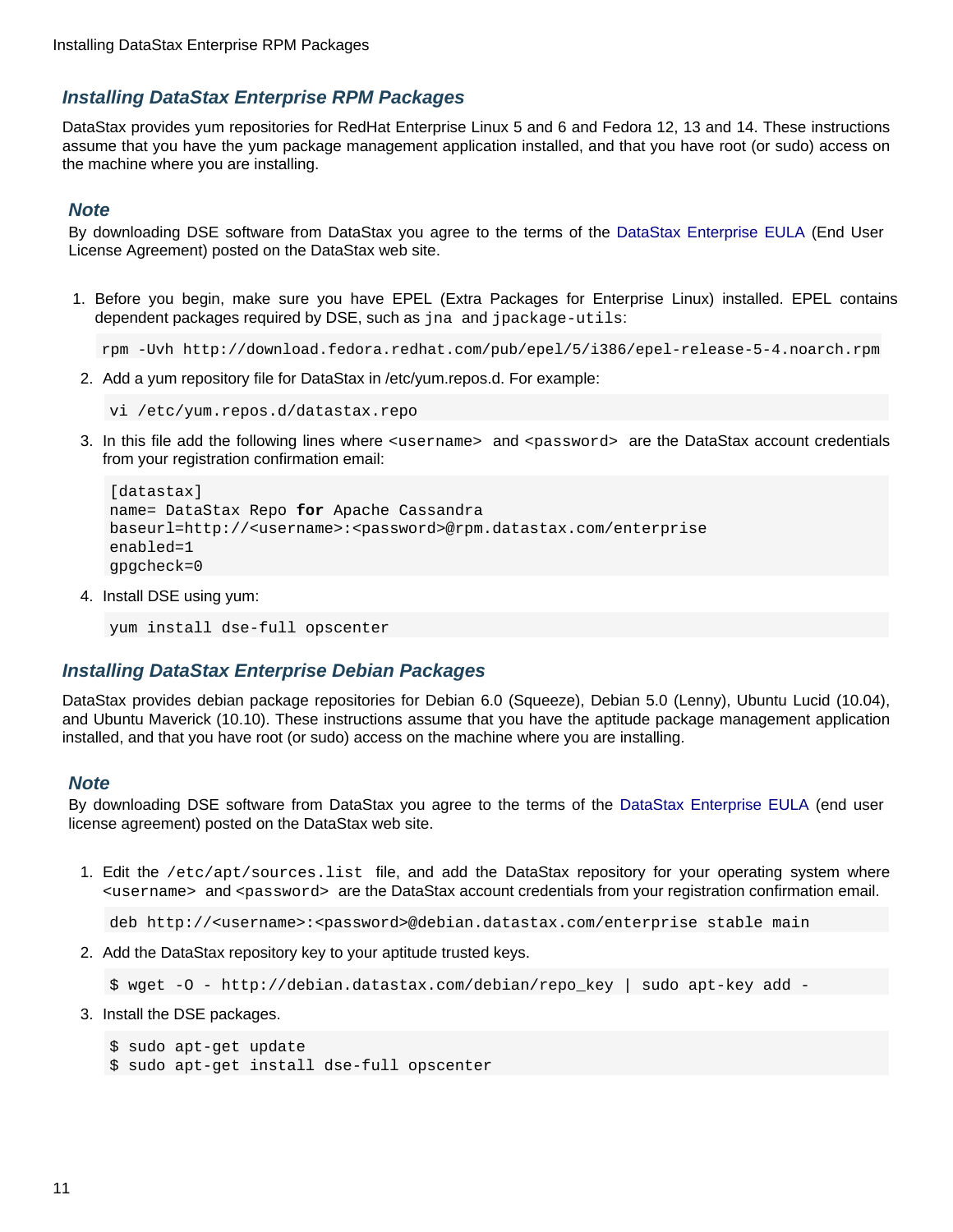4. By default, the Debian packages start the dse service automatically. To stop the service and clear the initial gossip history that gets populated by this initial start:

\$ sudo service dse stop \$ sudo bash -c 'rm /var/lib/cassandra/data/system/\*'

## <span id="page-15-0"></span>**About DataStax Enterprise Packaged Installations**

The packaged releases create a user cassandra. When starting DSE as a service, the Cassandra and Hadoop tracker services run as this user. A service initialization script is located in /etc/init.d/dse. Run levels are not set by the package.

The package installs into the following directories:

#### **Cassandra Directories**

- /var/lib/cassandra (Cassandra and CassandraFS data directories)
- /var/log/cassandra
- /var/run/cassandra
- /usr/share/dse/cassandra (Cassandra environment settings)
- /usr/share/dse/cassandra/lib
- /usr/share/dse-demos (Portfolio Manager demo application)
- /usr/bin
- /usr/sbin
- /etc/dse/cassandra (Cassandra configuration files)
- /etc/init.d
- /etc/security/limits.d
- /etc/default/

#### **Hadoop Directories**

- /usr/share/dse/hadoop (Hadoop environment settings)
- /etc/dse/hadoop (Hadoop configuration files)

#### **Hive Directories**

- /usr/share/dse/hive (Hive environment settings)
- /etc/dse/hive (Hive configuration files)

#### **Pig Directories**

- /usr/share/dse/pig (Pig environment settings)
- /etc/dse/pig (Pig configuration files)

#### **DataStax OpsCenter Directories**

See the [OpsCenter Installation Guide f](http://www.datastax.com/docs/opscenter/index)or instructions on setting up OpsCenter to monitor your DataStax Enterprise cluster.

- /var/lib/opscenter (SSL certificates for encrypted agent/dashboard communications)
- /var/log/opscenter (log directory)
- /var/run/opscenter (runtime files)
- /usr/share/opscenter (jar, agent, web application, and binary files)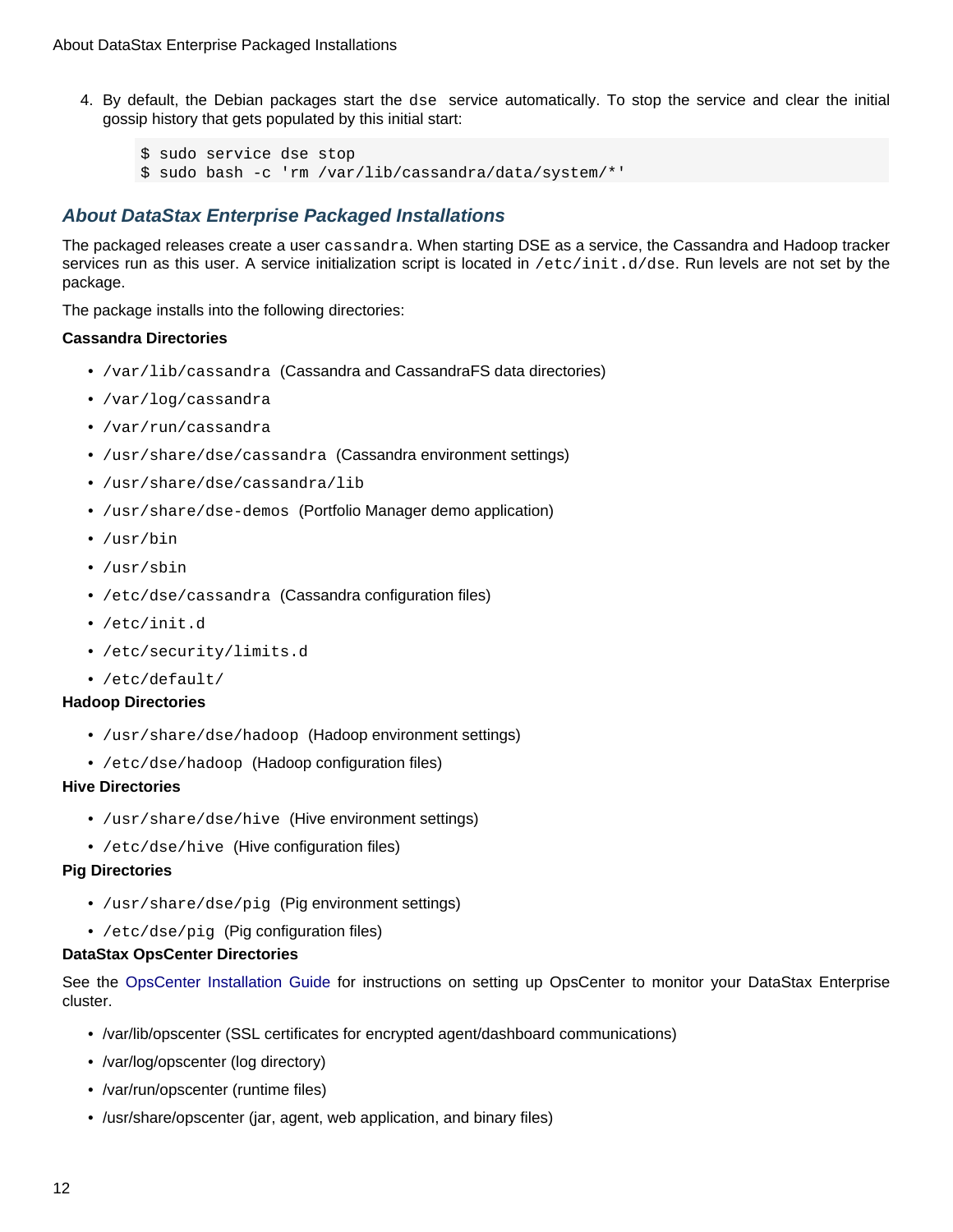- /etc/opscenter (configuration files)
- /etc/init.d (service startup script)
- /etc/security/limits.d (OpsCenter user limits)

#### <span id="page-16-2"></span><span id="page-16-0"></span>**Installing the DataStax Enterprise Tarball Distribution**

For platforms that do not have package support of if you want to do a not-root installation, DataStax provides a binary tarball distribution of DataStax Enterprise. Before installing, make sure that you have the Sun Java Runtime Environment version 1.6.0\_19 or later installed on all DSE nodes.

#### **Note**

By downloading DSE software from DataStax you agree to the terms of the [DataStax Enterprise EULA](http://www.datastax.com/products/enterprise/eula) (end user license agreement) posted on the DataStax web site.

1. Download the distribution to a location on your machine and unpack it, where <username>:<password> is your DataStax login credentials:

```
wget http://<username>:<password>@downloads.datastax.com/enterprise/dse.tar.gz
```
tar -xzvf dse.tar.gz

2. For convenience, you may want to set the following environment variables in your user environment (for example, add the following to  $\sim$  / . bashrc):

```
export DSE_HOME=<install_location>/dse-1.0.2
export PATH=$PATH:$DSE_HOME/bin
```
3. Create the data and logging directories needed for Cassandra.

By default, Cassandra is configured to use /var/lib/cassandra and /var/log/cassandra. You can either create those directories (requires root or sudo), for example where \$USER is the user that will run DSE:

```
# mkdir /var/lib/cassandra
# mkdir /var/log/cassandra
# chown -R $USER:$GROUP /var/lib/cassandra
# chown -R $USER:$GROUP /var/log/cassandra
```
Or you can define your own data directory locations and edit the following properties in the \$DSE\_HOME/resources/cassandra/conf/cassandra.yaml configuration file before starting:

```
initial_token: 0
data_file_directories: <home_directory_path>/cassandra-data
commitlog_directory: <home_directory_path>/cassandra-data/commitlog
saved_caches_directory: <home_directory_path>/cassandra-data/saved_caches
```
#### <span id="page-16-1"></span>**About DataStax Enterprise Tar Installations**

#### **DSE Directories**

- bin (DSE start scripts)
- demos (Portfolio Manager Demo)
- interface
- javadoc
- lib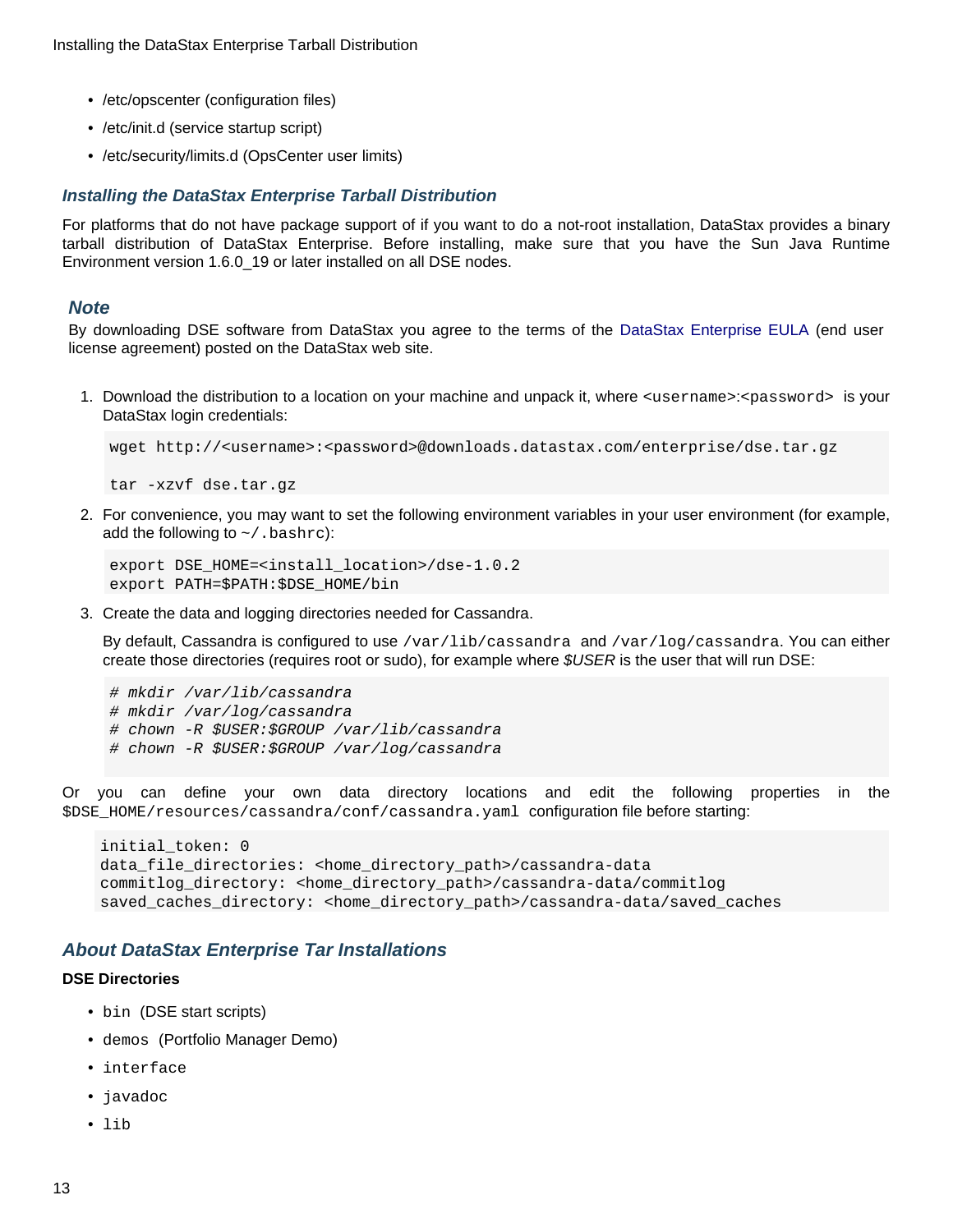- resources/cassandra/bin (Cassandra utilities)
- resources/cassandra/conf (Cassandra configuration files)
- resources/hadoop (Hadoop installation)
- resources/hive (Hive installation)
- resources/pig (Pig installation)

## <span id="page-17-0"></span>**Installing JNA**

Installing JNA (Java Native Access) on Linux platforms can improve Cassandra memory usage. With JNA installed and configured as described in this section, Linux does not swap out the JVM, and thus avoids related performance issues.

#### **To install JNA**

- 1. Download jna. jar from the [JNA project site.](http://java.net/projects/jna/sources/svn/show/trunk/jnalib/dist/)
- 2. Add jna.jar to \$DSE\_HOME/lib/ and \$DSE\_HOME/resources/cassandra/lib (or otherwise place it on the CLASSPATH).
- 3. Edit the file /etc/security/limits.conf, adding the following entries for the user or group that runs DSE:

```
$USER soft memlock unlimited
$USER hard memlock unlimited
```
## <span id="page-17-1"></span>**Next Steps**

For next steps see [Configuring and Initializing a DataStax Enterprise Cluster](#page-24-3) and then [Starting a DataStax Enterprise](#page-26-2) [Cluster](#page-26-2).

After you have your cluster up and running, see the [OpsCenter Installation Guide](http://www.datastax.com/docs/opscenter/index) for instructions on setting up OpsCenter to monitor your DataStax Enterprise cluster.

## <span id="page-17-2"></span>**Initializing a DataStax Enterprise Cluster on Amazon EC2**

This is a step-by-step guide to using the [Amazon Web Services EC2 Management Console t](http://aws.amazon.com/ec2)o set up a DataStax Enterprise (DSE) cluster using the DataStax AMI (Amazon Machine Image). Installing via the AMI allows you to quickly deploy a cluster with a mixed OLTP/OLAP workload pre-configured. When you launch the AMI, you can specify the total number of nodes in your cluster and how many nodes should be Analytics (Hadoop) nodes versus pure Cassandra nodes. The AMI sets up multi-datacenter replication using a special DseSimpleSnitch. This allows data to be replicated between the low-latency Cassandra side of the cluster to the Hadoop analytics side of the cluster without impacting your real-time application performance.

The DataStax Enterprise AMI does the following:

- Installs the latest DataStax Enterprise on an Ubuntu 10.10 image
- Uses RAID0 ephemeral disks for data storage and commit log
- Uses the private interface for intra-cluster communication
- Starts the nodes in the specified mode (Analytics or Cassandra)
- Configures a Cassandra cluster using the RandomPartitioner
- Configures the Cassandra replication strategy using the DseSimpleSnitch (for a mixed-workload cluster)
- Sets the seed nodes cluster-wide
- Installs DataStax OpsCenter on the first node in the cluster (by default)

## <span id="page-17-3"></span>**Creating an EC2 Security Group for DataStax Enterprise**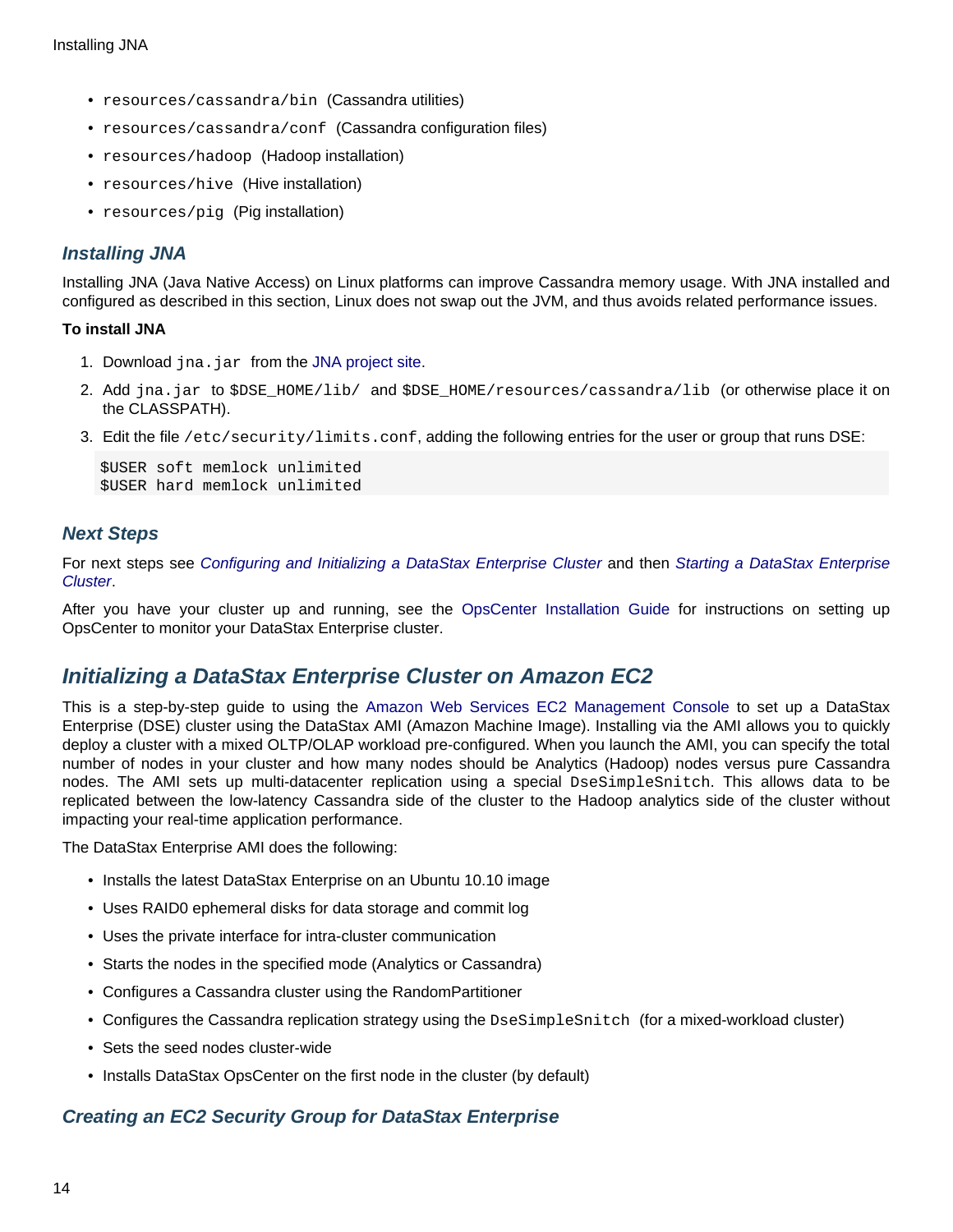- 1. In your Amazon EC2 Console Dashboard, select **Security Groups** in the **Network & Security** section.
- 2. Click **Create Security Group**. Fill out the name and description and click **Yes, Create**.

| Cancel X<br><b>Create Security Group</b> |                       |  |  |  |
|------------------------------------------|-----------------------|--|--|--|
| Name:                                    | DataStax Enterprise   |  |  |  |
| <b>Description:</b>                      | Cassandra, Hadoop, Or |  |  |  |
| VPC:                                     | $No VPC$ :            |  |  |  |
|                                          |                       |  |  |  |
|                                          | Cancel<br>Yes, Create |  |  |  |

3. Click **Inbound** and add rules for the following ports.

| <b>Port</b> | <b>Rule Type</b>       | <b>Description</b>                                                             |
|-------------|------------------------|--------------------------------------------------------------------------------|
| 22          | <b>SSH</b>             | Default SSH port                                                               |
| 7000        | <b>Custom TCP Rule</b> | Cassandra intra-node port (source is the current security group)               |
| 9160        | <b>Custom TCP Rule</b> | Cassandra client port                                                          |
| 7199        | <b>Custom TCP Rule</b> | Cassandra JMX monitoring port                                                  |
| $1024+$     | <b>Custom TCP Rule</b> | JMX reconnection/loopback ports (source is the current security<br>group)      |
| 8888        | Custom TCP Rule        | OpsCenter website port                                                         |
| 61620       | <b>Custom TCP Rule</b> | OpsCenter intra-node monitoring port (source is the current security<br>group) |
| 61621       | <b>Custom TCP Rule</b> | OpsCenter agent ports (source is the current security group)                   |
| 8983        | <b>Custom TCP Rule</b> | DataStax demo application website port                                         |
| 8012        | <b>Custom TCP Rule</b> | Hadoop Job Tracker client port                                                 |
| 9290        | Custom TCP Rule        | Hadoop Job Tracker Thrift port (source is the current security<br>group)       |
| 50030       | Custom TCP Rule        | Hadoop Job Tracker website port                                                |
| 50031       | <b>Custom TCP Rule</b> | OpsCenter HTTP proxy for Job Tracker (source is the current<br>security group) |
| 50060       | <b>Custom TCP Rule</b> | Hadoop Task Tracker website port                                               |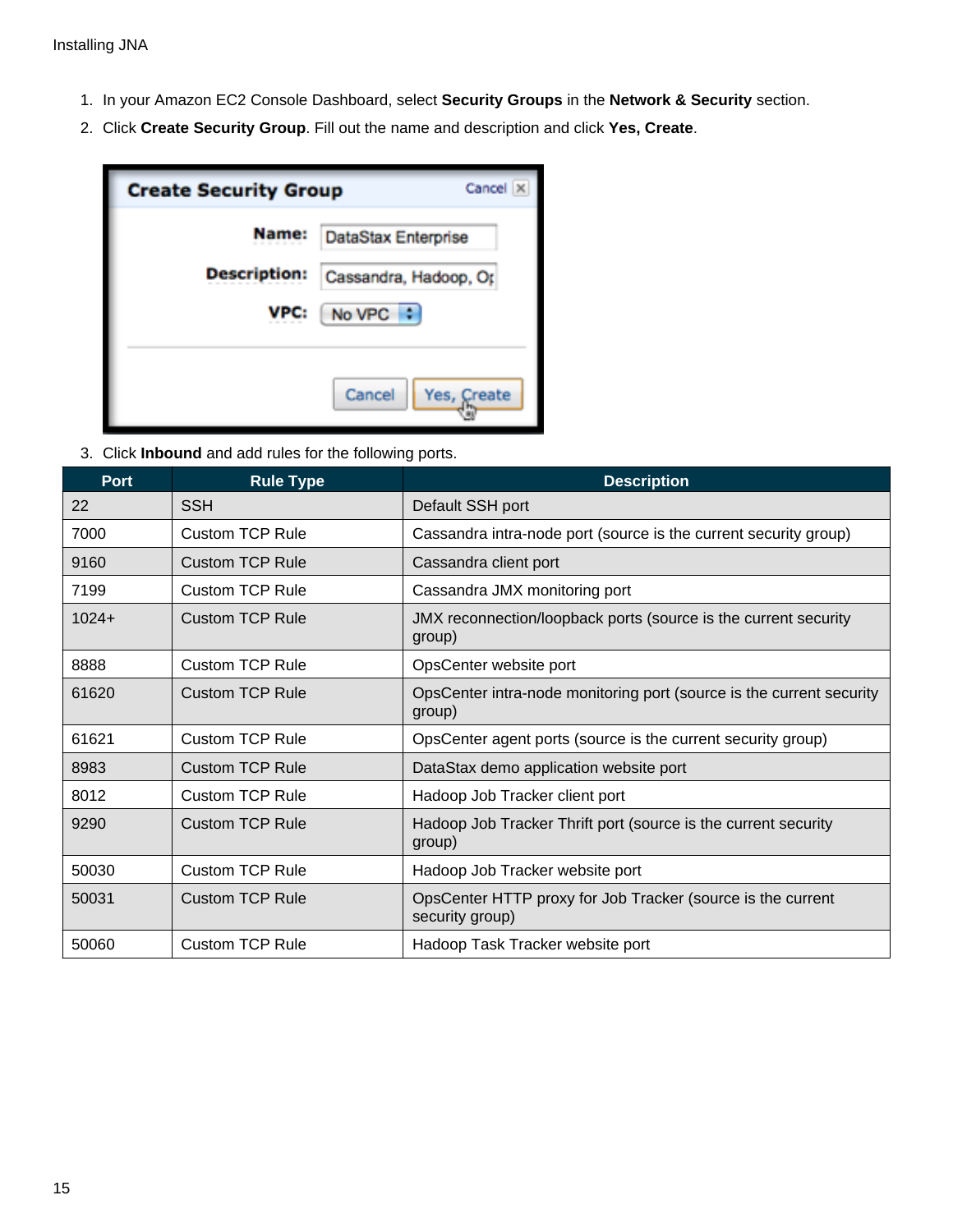4. After you are done adding the above port rules, click **Apply Rule Changes**. Your completed port rules should look something like this:

| <b>Port (Service)</b> | <b>Source</b> | <b>Action</b> |
|-----------------------|---------------|---------------|
| 22 (SSH)              | 0.0.0.0/0     | Delete        |
| 7000                  | sg-2bc0dd42   | <b>Delete</b> |
| 9160                  | 0.0.0.0/0     | <b>Delete</b> |
| 7199                  | 0.0.0.0/0     | Delete        |
| 1024 - 65535          | sg-2bc0dd42   | Delete        |
| 8888                  | 0.0.0.0/0     | Delete        |
| 61620 - 61622         | sg-2bc0dd42   | <b>Delete</b> |
| 8983                  | 0.0.0.0/0     | <b>Delete</b> |
| 8012                  | 0.0.0.0/0     | <b>Delete</b> |
| 50030                 | 0.0.0.0/0     | Delete<br>۰   |
| 50060                 | 0.0.0.0/0     | ¥<br>Delete   |

#### **Note**

This security configuration shown in this example opens up all externally accessible ports to incoming traffic from any IP address (0.0.0.0/0). If you desire a more secure configuration, see the Amazon EC2 help on Security Groups for more information on how to configure more limited access to your cluster.

## <span id="page-19-0"></span>**Launching the DataStax AMI**

After you have created your security group, you are ready to launch an instance of DataStax Enterprise using the DataStax AMI.

- 1. From your Amazon EC2 Console Dashboard, click **Launch Instance**. Select **Launch Classic Wizard** and **Continue**.
- 2. On the **Choose an AMI** page, select the **Community AMIs** tab. Find **DataStax AMI, version 2.1** and click **Select** to launch it.
- 3. On the **Instance Details** page, enter the total number of nodes you want in your cluster in the **Number of Instances** field and select the **Instance Type**.

| <b>CHOOSE AN AMI</b>                 | <b>INSTANCE DETAILS</b>                                                             | <b>CREATE KEY PAIR</b>    | <b>CONFIGURE FIREWALL</b>                                                     | <b>REVIEW</b>                                                                                                      |  |
|--------------------------------------|-------------------------------------------------------------------------------------|---------------------------|-------------------------------------------------------------------------------|--------------------------------------------------------------------------------------------------------------------|--|
| Provide the<br>Ine<br><b>LATICOS</b> |                                                                                     |                           |                                                                               | n instance(s). You may also decide whether you want to launch your instances as "on-demand" or "spot"              |  |
| <b>Number of Instances:</b>          | т<br>6                                                                              | stance Type:              | Large (m1.large, 7.5 GB)                                                      |                                                                                                                    |  |
| Note <sub>r</sub>                    | <b>Mahing a t1 micro-in</b>                                                         |                           | <b>Reance</b> requires that you select an AMI with an EBS-backed root device. |                                                                                                                    |  |
| $\Theta$ Launch Instances            |                                                                                     |                           |                                                                               |                                                                                                                    |  |
| Launch into:                         | commonly large fixed costs into much smaller variable costs.<br>$O$ EC <sub>2</sub> |                           |                                                                               | EC2 Instances let you pay for compute capacity by the hour with no long term commitments. This transforms what are |  |
|                                      |                                                                                     | <b>Availability Zone:</b> | ٠<br>$us$ -east-1a                                                            |                                                                                                                    |  |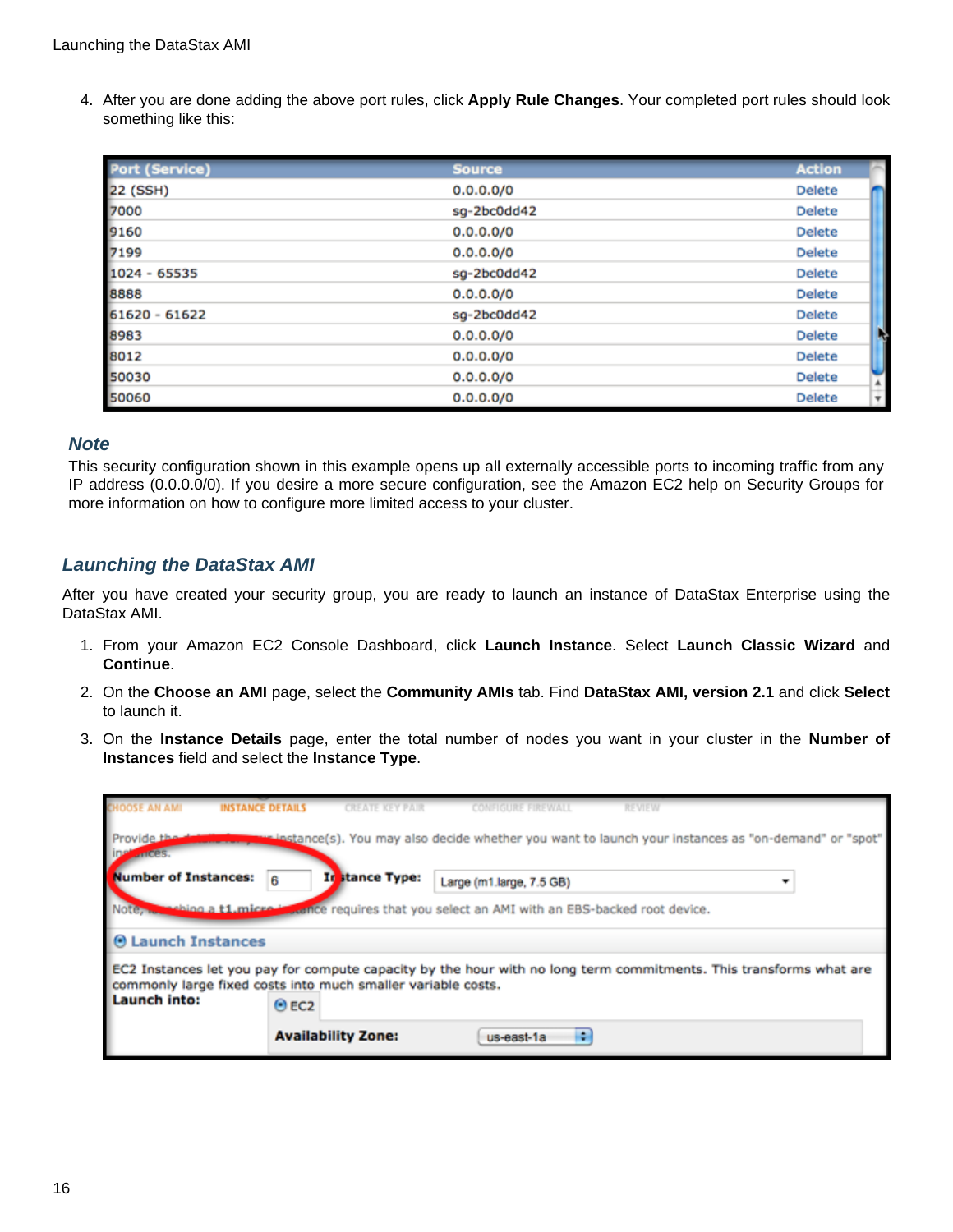4. Click **Continue**.

| <b>CHOOSE AN AMI</b>             | <b>INSTANCE DETAILS</b><br><b>CREATE KEY PAIR</b>                                   | CONFIGURE FIREWALL<br><b>REVIEW</b>                                                                                |
|----------------------------------|-------------------------------------------------------------------------------------|--------------------------------------------------------------------------------------------------------------------|
| Provide the                      |                                                                                     | lestance(s). You may also decide whether you want to launch your instances as "on-demand" or "spot"                |
| <b>Number of Instances:</b><br>r | stance Type:<br>ю<br>6                                                              | Large (m1.large, 7.5 GB)                                                                                           |
| <b>Meking a t1 micro-</b>        |                                                                                     | sence requires that you select an AMI with an EBS-backed root device.                                              |
| $\Box$ Launch Instances          |                                                                                     |                                                                                                                    |
| Launch into:                     | commonly large fixed costs into much smaller variable costs.<br>$O$ EC <sub>2</sub> | EC2 Instances let you pay for compute capacity by the hour with no long term commitments. This transforms what are |
|                                  | <b>Availability Zone:</b>                                                           | us-east-1a                                                                                                         |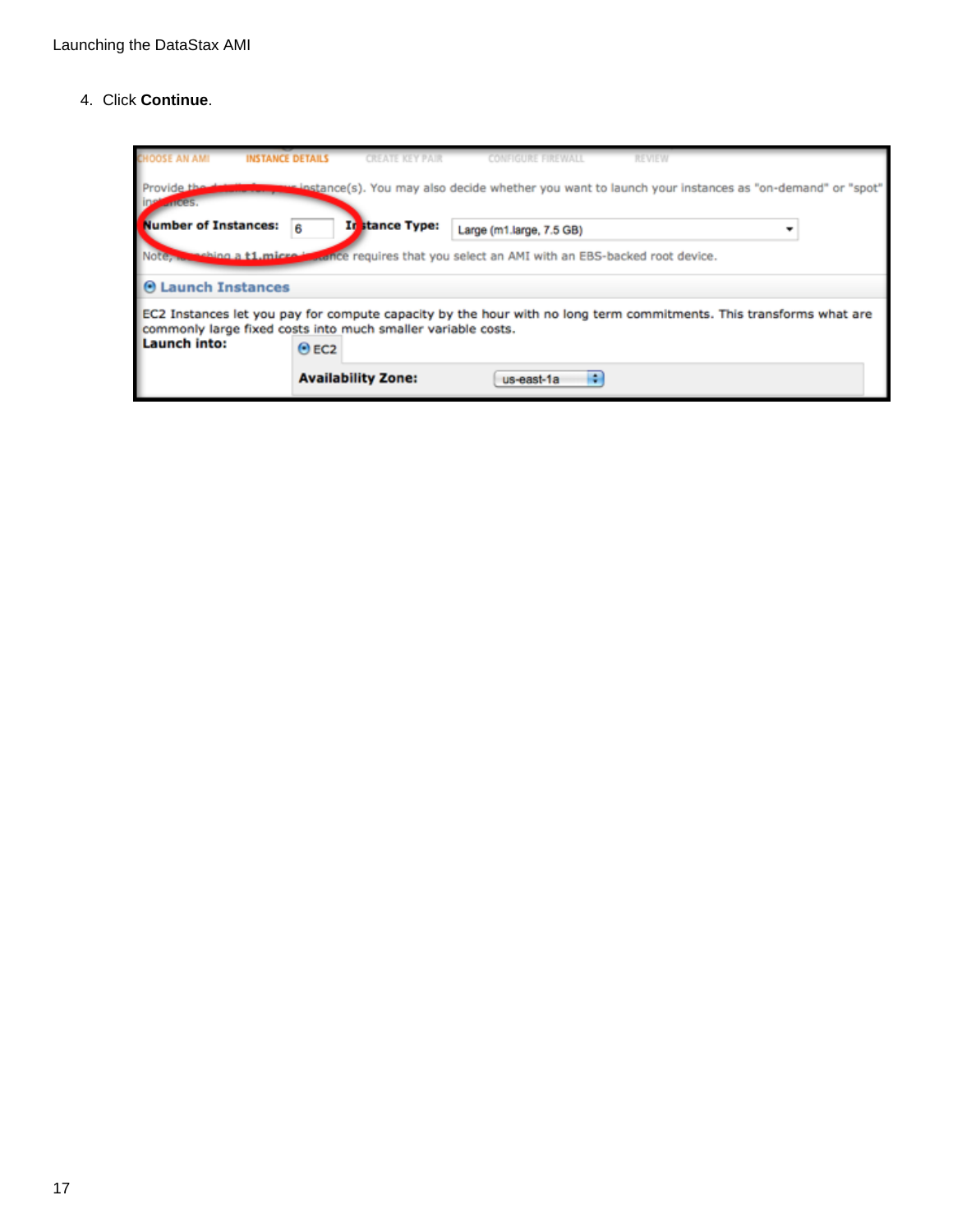5. Under **Advanced Instance Options** add the following options to the **User Data** section depending on the type of cluster you want. Option parameters cannot have spaces.

For new DataStax Enterprise clusters the available options are:

| <b>Option</b>                                     | <b>Description</b>                                                                                                                                                                                                                     |
|---------------------------------------------------|----------------------------------------------------------------------------------------------------------------------------------------------------------------------------------------------------------------------------------------|
| $-c$ --clustername<br>$<$ name $>$                | Required. The name of the cluster.                                                                                                                                                                                                     |
| --totalnodes<br>$-n$  <br><num_nodes></num_nodes> | Required. The total number of nodes in the cluster.                                                                                                                                                                                    |
| $-v$   $-version$<br>[enterprise  <br>community]  | Required. The version of the cluster. Use enterprise to install the<br>latest version of DataStax Enterprise (DSE).                                                                                                                    |
| -u   --username<br>$username$                     | Required for DSE. DataStax registration username. Contact DataStax<br>Customer Support if you do not know your username.                                                                                                               |
| -p   --password<br><password></password>          | Required for DSE. DataStax registration password. Contact DataStax<br>Customer Support if you do not know your password.                                                                                                               |
| $-r$   --realtimenodes<br><num_nodes></num_nodes> | Optional for DSE. For mixed-workload clusters, the number of Cassandra<br>real-time OLTP nodes. Default is 0.                                                                                                                          |
| $-f$<br>--cfsreplicationfactor<br>$<$ rf_num $>$  | Optional for DSE. Sets the replication factor for the CFS keyspace.<br>Default is 1.                                                                                                                                                   |
| -o   --opscenter [no]                             | Optional. By default, DataStax OpsCenter will be installed on the first<br>instance unless you specify this option with no.                                                                                                            |
| $--$ email<br>$-e$                                | Optional. Sends logs from AMI install to this email address. For example:<br><smtp>:<port>:<email>:<passmotemail.com:587:ec2@datastax.com:pa\$\$word< td=""></passmotemail.com:587:ec2@datastax.com:pa\$\$word<></email></port></smtp> |

| Number of Instances: 6<br><b>Availability Zone:</b><br><b>NO Preference</b> |                                                                                                                                                                                                                          |  |  |  |  |
|-----------------------------------------------------------------------------|--------------------------------------------------------------------------------------------------------------------------------------------------------------------------------------------------------------------------|--|--|--|--|
|                                                                             | <b>Advanced Instance Options</b>                                                                                                                                                                                         |  |  |  |  |
|                                                                             | Here you can choose a specific kernel or RAM disk to use with your instances. You can also choose to enable CloudWatch Detailed<br>Monitoring or enter data that will be available from your instances once they launch. |  |  |  |  |
| <b>Kernel ID:</b>                                                           | <b>Use Default</b><br><b>RAM Disk ID:</b><br>Use Default                                                                                                                                                                 |  |  |  |  |
| <b>Monitoring:</b>                                                          | Enable CloudWatch detailed monitoring for this instance<br>additional charges will                                                                                                                                       |  |  |  |  |
| <b>User Data</b>                                                            | -v enterprise -c MyDSECluster -n 6 -r 3 -f 2 -u your_user_name -p your_pa\$\$word                                                                                                                                        |  |  |  |  |
| as text                                                                     |                                                                                                                                                                                                                          |  |  |  |  |
| ملئة                                                                        |                                                                                                                                                                                                                          |  |  |  |  |

- 6. Click **Continue**.
- 7. On the **Tags** page, give a name to your DSE instance, such as mixed-workload-dse, and click **Continue**.
- 8. On the **Create Key Pair** page create a new key pair or select an existing key pair and click **Continue**. You will need this key (.pem file) to log in to your DataStax Enterprise instance, so save it to a location on your local machine.
- 9. On the **Configure Firewall** page, select the DSE security group you created earlier and click **Continue**.
- 10. On the **Review** page, review your cluster configuration and then click **Launch**.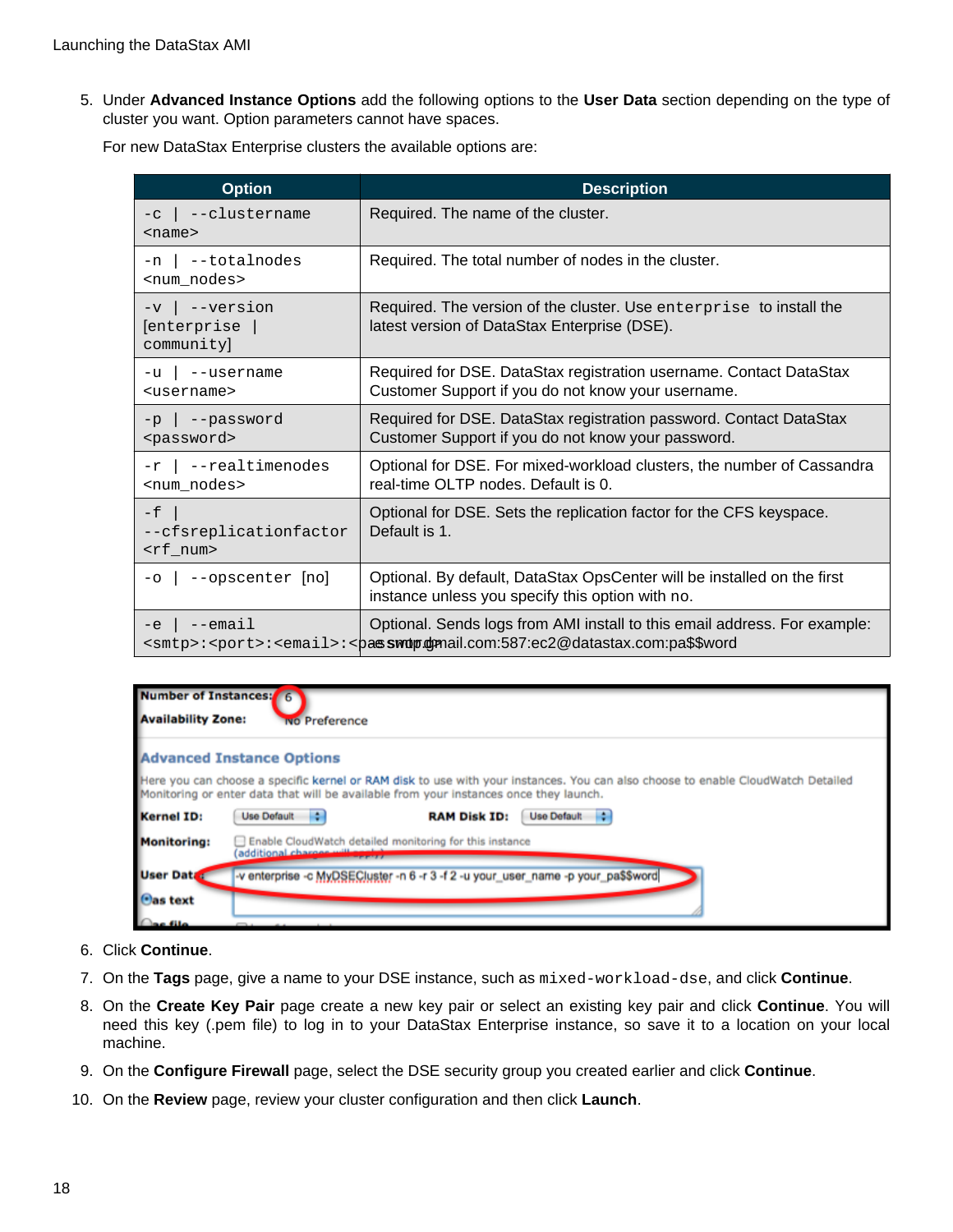11. Go to the **My Instances** page to see the status of your DSE instance. Once a node has a status of **running**, you are able to connect to it.

## <span id="page-22-0"></span>**Connecting to Your DataStax Enterprise EC2 Instance**

You can connect to your new DSE EC2 instance using any SSH client (PuTTY, Terminal, etc.). To connect, you will need a private key (the .pem file you created earlier) and the public DNS name of a node. Connect as user ubuntu rather than as root.

If this is the first time you are connecting, copy your private key file (<keyname>.pem) you downloaded earlier to your home directory, and change the permissions so it is not publicly viewable. For example:

chmod 400 dsekey.pem

1. From the **My Instances** page in your AWS EC2 Dashboard, select the node you want to connect to. Since all nodes are peers in DSE, you can connect using any node in the cluster. However, the first node is typically the node running your Job Tracker and OpsCenter services (and is also the Cassandra seed node).

|    |                                         | Viewing: All Instance Instance Management                           | $\left\vert \cdot\right\vert$ Search |                                 |                           |                      |
|----|-----------------------------------------|---------------------------------------------------------------------|--------------------------------------|---------------------------------|---------------------------|----------------------|
|    | Instance                                | Connect<br><b>Get System L</b>                                      |                                      | <b>Private DNS</b>              | <b>Security Group IDs</b> | <b>Key Pair Name</b> |
| O  | i-6515cb0(                              | Get Windows Admin Password                                          | 8-1                                  | ip-10-116-134-2 sg-fd6c7e94     |                           | dsekey               |
|    | $\blacksquare$ i-6b15cb0 $\blacksquare$ | Create Image (EBS AMI)                                              |                                      | 1. ip-10-118-193-1 sg-fd6c7e94  |                           | dsekey               |
|    | i-6915cb0a                              | Add/Edit Tags<br>Change Security Group<br>Change Source/Dest. Check |                                      | 3-3 ip-10-80-178-13 sg-fd6c7e94 |                           | dsekey               |
|    | i-6f15cb0c                              |                                                                     | 9-1.                                 | ip-10-114-154-4 sg-fd6c7e94     |                           | dsekey               |
| ∎⊡ | i-6d15cb0e                              | Bundle Instance (S3 AMI)<br>Launch More Like This                   | 2-1                                  | ip-10-83-47-44.                 | sg-fd6c7e94               | dsekey               |
|    | i-7315cb1(                              | Disassociate IP Address                                             | 76-                                  | ip-10-38-29-104 sg-fd6c7e94     |                           | dsekey               |

2. To get the public DNS name of a node, select **Instance Actions > Connect**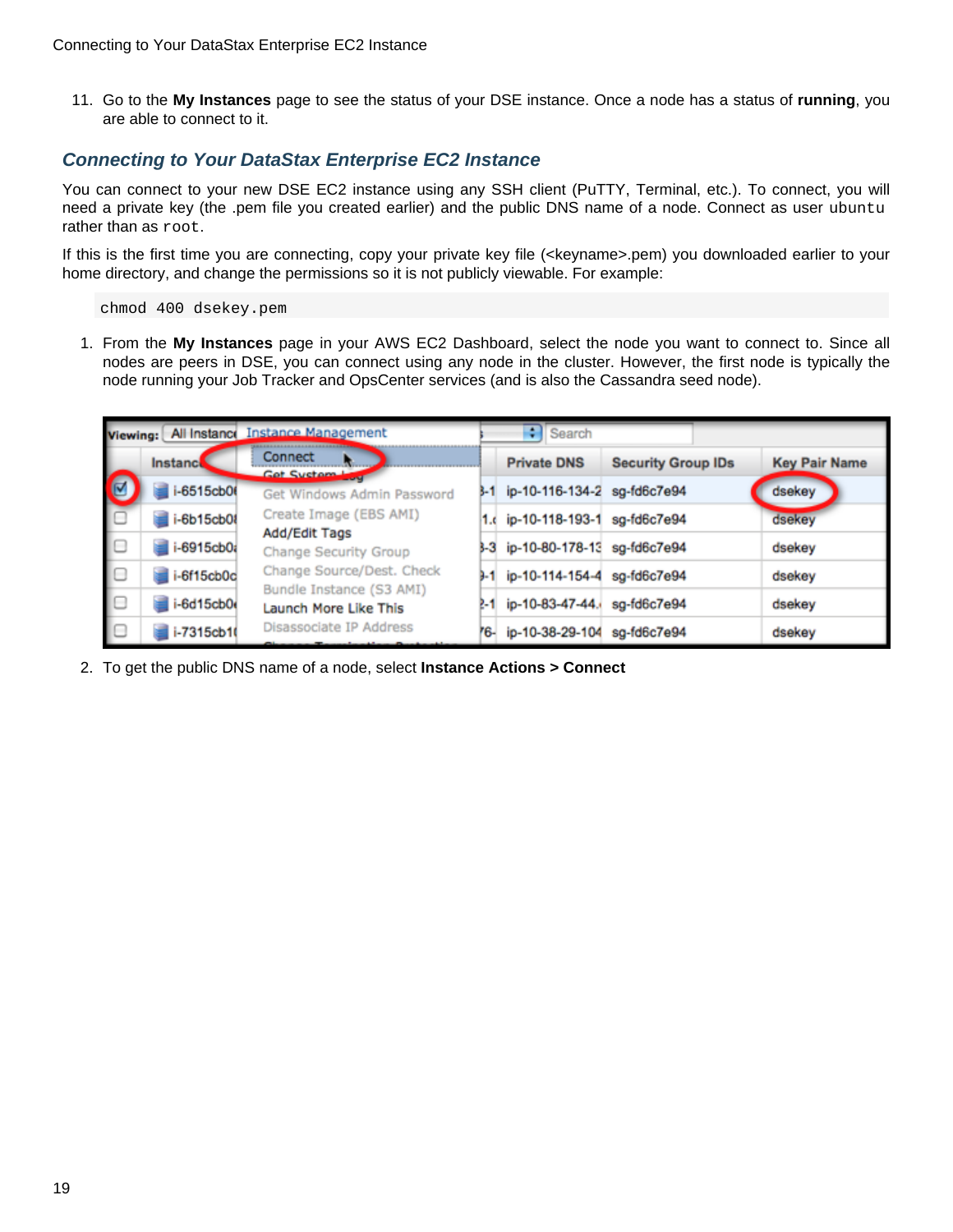3. This will open a **Connect Help - Secure Shell (SSH)** page for the selected node. This page contains the information you need to connect via SSH. If you copy and paste the command line, change the connection user from root to ubuntu.

| <b>Connect Help - Secure Shell (SSH)</b>                                                                              | Cancel X |  |  |  |  |
|-----------------------------------------------------------------------------------------------------------------------|----------|--|--|--|--|
| <b>Instance: i-6515cl</b>                                                                                             |          |  |  |  |  |
| To access your instance using any SSH client                                                                          |          |  |  |  |  |
| 1. Open the SSH client of your choice (e.g., PuTTY, terminal).                                                        |          |  |  |  |  |
| 2. Locate your private key file, dsekey.pem                                                                           |          |  |  |  |  |
| 3. Use chmod to make sure your key file isn't publicly viewable,<br>ssh won't work otherwise:<br>chmod 400 dsekey.pem |          |  |  |  |  |
| 4. Connect to your instance using its Public DNS<br>[ec2-50-16-178- compute-1.amazonaws.com].                         |          |  |  |  |  |
| <b>Example</b>                                                                                                        |          |  |  |  |  |
| Enter the following command line:                                                                                     |          |  |  |  |  |
| ssh -i dsekey.pem root@ec2-50-16-178-<br>.compute<br>Having problems?                                                 |          |  |  |  |  |
|                                                                                                                       |          |  |  |  |  |

4. The AMI image configures your cluster and starts the Cassandra, Hadoop, and OpsCenter services. After you have logged in to a node, run the nodetool ring command to make sure your cluster is up and running. For example:

| ubuntu@ip-10-202-xx-xxx:-\$ nodetool ring -h localhost |           |       |    |              |           |          |                                         |
|--------------------------------------------------------|-----------|-------|----|--------------|-----------|----------|-----------------------------------------|
| Address                                                | DC        | Rack  |    | Status State | Load      | Owns     | Token                                   |
|                                                        |           |       |    |              |           |          | 141784319550391026443072753096570088106 |
| 10.202.xx.xxx                                          | Cassandra | rack1 | Up | Normal       | 269.93 KB | 16.67% 0 |                                         |
| 10.85.xxx.xx                                           | Analytics | rack1 | Up | Normal       | 154.14 KB | 16.67%   | 28356863910078205288614550619314017621  |
| 10.118.xxx.xxx                                         | Cassandra | rack1 | Up | Normal       | 193.08 KB | 16.67%   | 56713727820156410577229101238628035242  |
| 10.80.xxx.xx                                           | Analytics | rack1 | Up | Normal       | 272.32 KB | 16.67%   | 85070591730234615865843651857942052863  |
| 10.32.xx.xx                                            | Cassandra | rack1 | Up | Normal       | 233.42 KB | 16.67%   | 113427455640312821154458202477256070485 |
| 10.243.xx.xxx                                          | Analytics | rack1 | Up | Normal       | 270.08 KB | 16.67%   | 141784319550391026443072753096570088106 |

5. For next steps, see [Running the Portfolio Manager Demo Application](#page-11-3), [Getting Started with Hive in DataStax](#page-27-5) [Enterprise](#page-27-5), or [Getting Started with Pig in DataStax Enterprise](#page-31-3).

#### **Note**

If you are installing OpsCenter with your DSE cluster, allow about 60 to 90 seconds after the cluster has finished loading for OpsCenter to start. You can launch OpsCenter using the URL: http://<public-dns-of-first-instance>:8888. After OpsCenter loads, you must install the OpsCenter agents if you want to see cluster performance data (click **Install Agents**). When prompted for credentials for the agent nodes, use the username ubuntu and copy/paste the entire contents from your private key file ( the .pem file you downloaded earlier).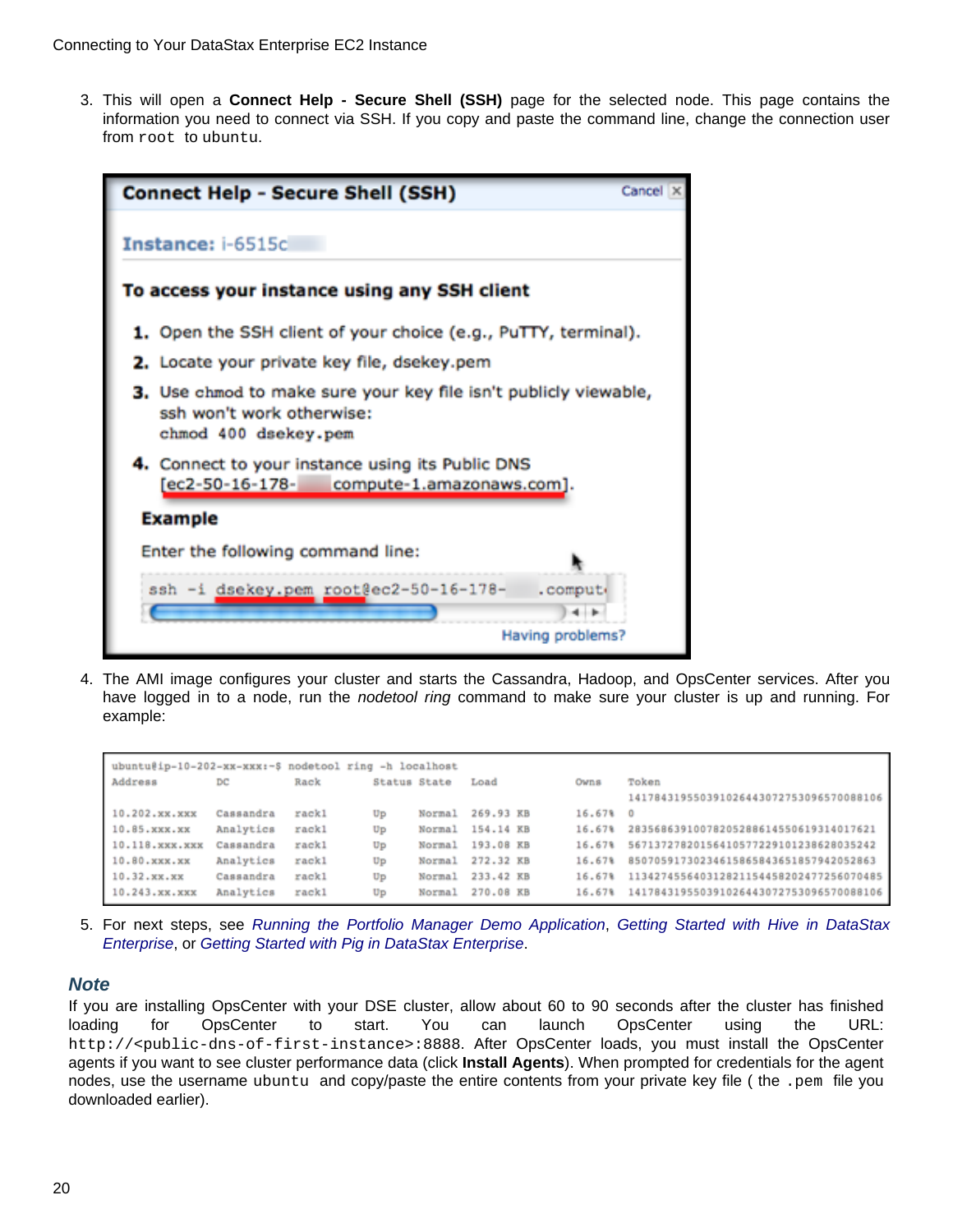## <span id="page-24-3"></span><span id="page-24-0"></span>**Configuring and Initializing a DataStax Enterprise Cluster**

Before you can start DataStax Enterprise (DSE), be it on a single or multi-node cluster, there are a few Cassandra configuration properties you must set on each node in the cluster. These are set in the cassandra.yaml file (located in /etc/dse/cassandra in packaged installations or \$DSE\_HOME/resources/cassandra/conf in binary distributions).

## <span id="page-24-2"></span><span id="page-24-1"></span>**Initializing a Multi-Node DataStax Enterprise Cluster**

Before you start a multi-node DSE cluster you must determine the following:

- A name for your cluster.
- How many total nodes your DSE cluster will have.
- The internal IP addresses of each node.
- The token for each node (see [Generating Tokens](#page-25-1)). If you are deploying a mixed-workload DSE Cluster, make sure to alternate token assignments between Cassandra nodes and Analytics nodes so that replicas are evenly balanced.
- Which nodes will serve as the seed nodes. If you are configuring a mixed-workload cluster, you should have at least one seed node for each side (the Cassandra real-time side and the Hadoop Analytics side).
- If you intend to run a mixed-workload cluster determine which nodes will serve which purpose.
- If you have a firewalls enabled on the machines that you plan to use for your cluster, make sure that nodes within a cluster can reach each other. See [Configuring Firewall Port Access](#page-26-3).

For example, suppose you are starting a 6 node mixed-workload cluster with 3 Analytics nodes and 3 Cassandra nodes. The nodes have the following IPs:

- node0 (Cassandra seed) 110.82.155.0
- node1 (Cassandra) 110.82.155.1
- node2 (Cassandra) 110.82.155.2
- node3 (Analytics seed) 110.82.155.3
- node4 (Analytics) 110.82.155.4
- node5 (Analytics) 110.82.155.5

The cassandra.yaml file for each node would have the following modified property settings. Note that in a mixed-workload cluster, the token placement alternates between Cassandra and Analytics nodes. This ensures even distribution of replicas on both sides of the cluster. For example:

- node 0: 0
- node 3: 28356863910078205288614550619314017621
- node 1: 56713727820156410577229101238628035242
- node 4: 85070591730234615865843651857942052864
- node 2: 113427455640312821154458202477256070485
- node 5: 141784319550391026443072753096570088106

Also note that in the **seeds** list, the seed node for the Analytics side of the cluster is listed first.

#### **Node0**

```
cluster_name: 'DSECluster'
initial_token: 0
seed_provider:
       - seeds: "110.82.155.3,110.82.155.0"
```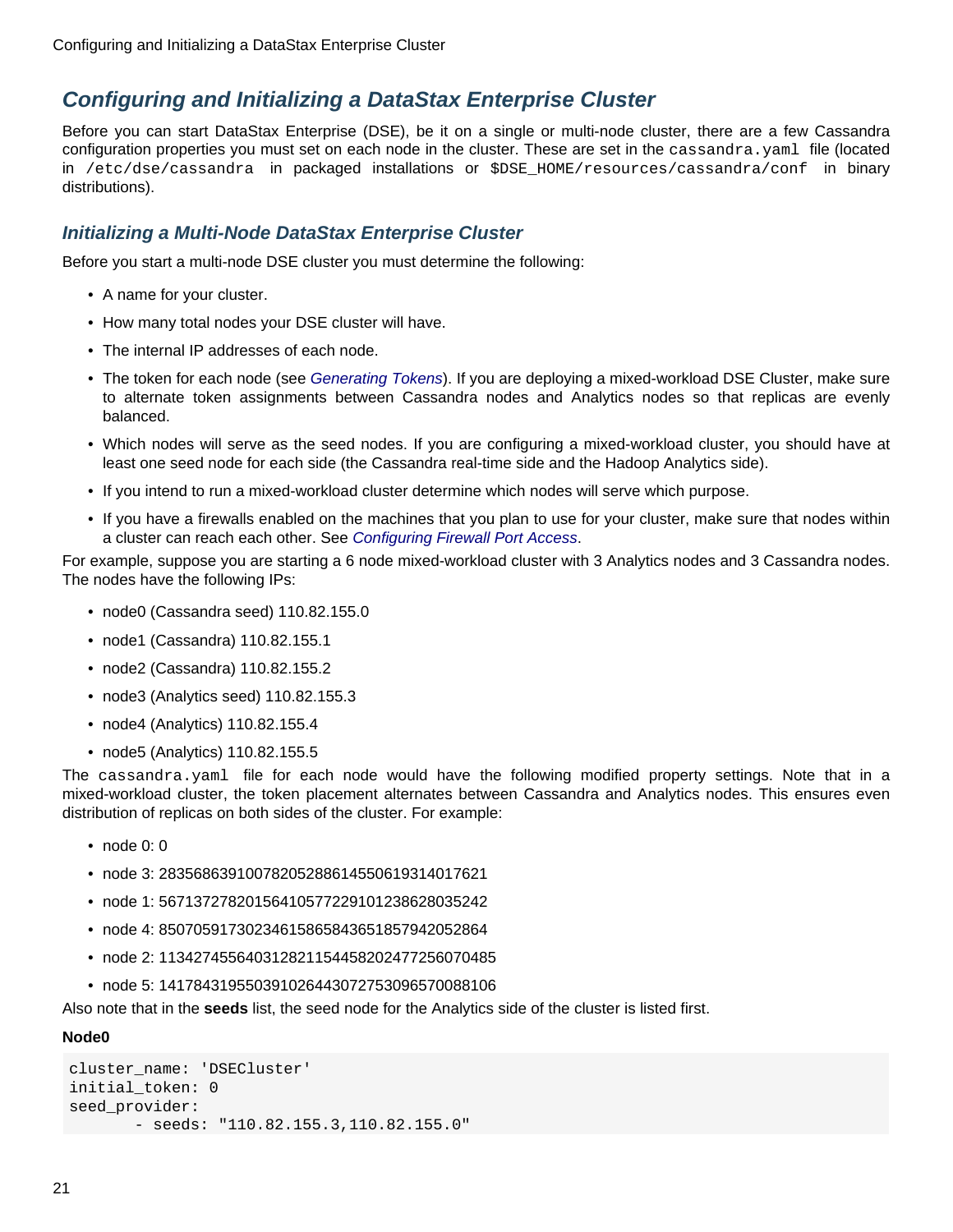```
listen_address: 110.82.155.0
rpc_address: 0.0.0.0
```
#### **Node1**

```
cluster_name: 'DSECluster'
initial_token: 56713727820156410577229101238628035242
seed_provider:
        - seeds: "110.82.155.3,110.82.155.0"
listen_address: 110.82.155.1
rpc_address: 0.0.0.0
```
#### **Node2**

```
cluster name: 'DSECluster'
initial_token: 113427455640312821154458202477256070485
seed_provider:
        - seeds: "110.82.155.3,110.82.155.0"
listen_address: 110.82.155.2
rpc_address: 0.0.0.0
```
#### **Node3**

```
cluster_name: 'DSECluster'
initial_token: 28356863910078205288614550619314017621
seed_provider:
        - seeds: "110.82.155.3,110.82.155.0"
listen_address: 110.82.155.3
rpc_address: 0.0.0.0
```
#### **Node4**

```
cluster name: 'DSECluster'
initial_token: 85070591730234615865843651857942052864
seed_provider:
        - seeds: "110.82.155.3,110.82.155.0"
listen_address: 110.82.155.4
rpc_address: 0.0.0.0
```
#### **Node5**

```
cluster_name: 'DSECluster'
initial_token: 141784319550391026443072753096570088106
seed_provider:
        - seeds: "110.82.155.3,110.82.155.0"
listen_address: 110.82.155.5
rpc_address: 0.0.0.0
```
#### <span id="page-25-1"></span><span id="page-25-0"></span>**Generating Tokens**

Tokens are used to assign a range of data to a particular node. Assuming you are using the RandomPartitioner, this approach will ensure even data distribution.

1. Create a new file for your token generator program:

vi tokengentool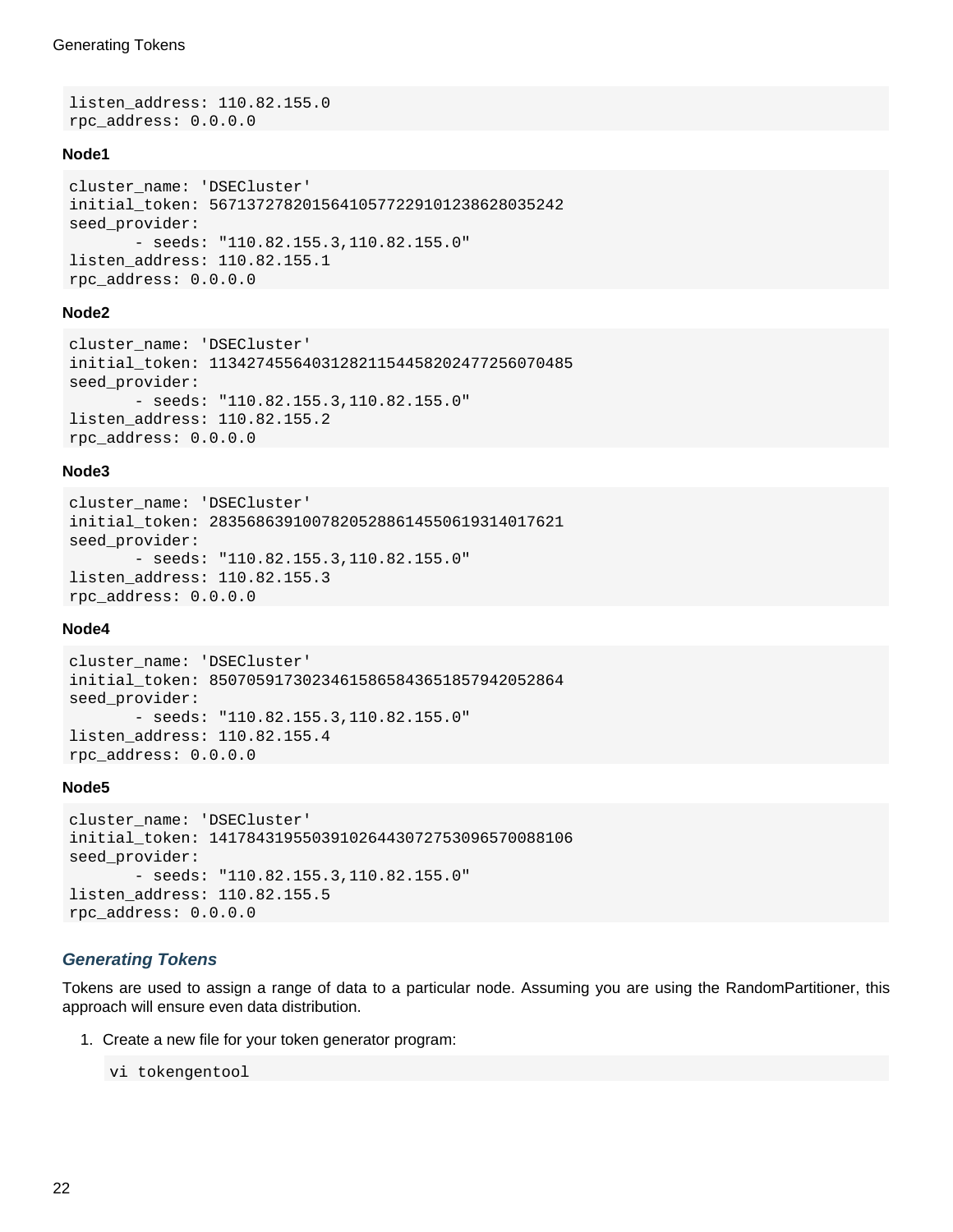2. Paste the following Python program into this file:

```
#! /usr/bin/python
import sys
if (len(sys.argv) > 1):
     num=int(sys.argv[1])
else:
     num=int(raw_input("How many nodes are in your cluster? "))
for i in range(0, num):
     print 'node %d: %d' % (i, (i*(2**127)/num))
```
3. Save and close the file and make it executable:

```
chmod +x tokengentool
```
4. Run the script:

./tokengentool

5. When prompted, enter the total number of nodes in your cluster:

```
How many nodes are in your cluster? 6
node 0: 0
node 1: 28356863910078205288614550619314017621
node 2: 56713727820156410577229101238628035242
node 3: 85070591730234615865843651857942052864
node 4: 113427455640312821154458202477256070485
node 5: 141784319550391026443072753096570088106
```
6. On each node, edit the cassandra.yaml file and enter its corresponding token value in the initial\_token property.

#### <span id="page-26-2"></span><span id="page-26-0"></span>**Starting a DataStax Enterprise Cluster**

After you have installed and configured DSE on one or more nodes, you are ready to start your cluster starting with the seed nodes. In a mixed-workload DSE cluster, you must start the Analytics seed node first.

Packaged installations include startup scripts for running DSE as a service. Binary packages do not.

- [Starting DataStax Enterprise as a Stand-Alone Process](#page-27-6)
- [Starting DataStax Enterprise as a Service](#page-27-7)

#### <span id="page-26-3"></span><span id="page-26-1"></span>**Configuring Firewall Port Access**

If you have a firewall running on the nodes in your Cassandra or DataStax Enterprise cluster, you must open up the following ports to allow communication between the nodes, including certain Cassandra ports. If this isn't done, when you start Cassandra (or Hadoop in DataStax Enterprise) on a node, the node will act as a standalone database server rather than joining the database cluster.

| <b>Port</b> | <b>Rule Type</b>       | <b>Description</b>                                                       |
|-------------|------------------------|--------------------------------------------------------------------------|
| 7000        | <b>Custom TCP Rule</b> | Cassandra intra-node port (source is the current security group)         |
| 9160        | Custom TCP Rule        | Cassandra client port                                                    |
| 8012        | Custom TCP Rule        | Hadoop Job Tracker client port                                           |
| 9290        | Custom TCP Rule        | Hadoop Job Tracker Thrift port (source is the current security<br>group) |
| 10000       | Custom TCP Rule        | Hive Thift Server port (for JDBC Hive access)                            |
| 50030       | <b>Custom TCP Rule</b> | Hadoop Job Tracker website port                                          |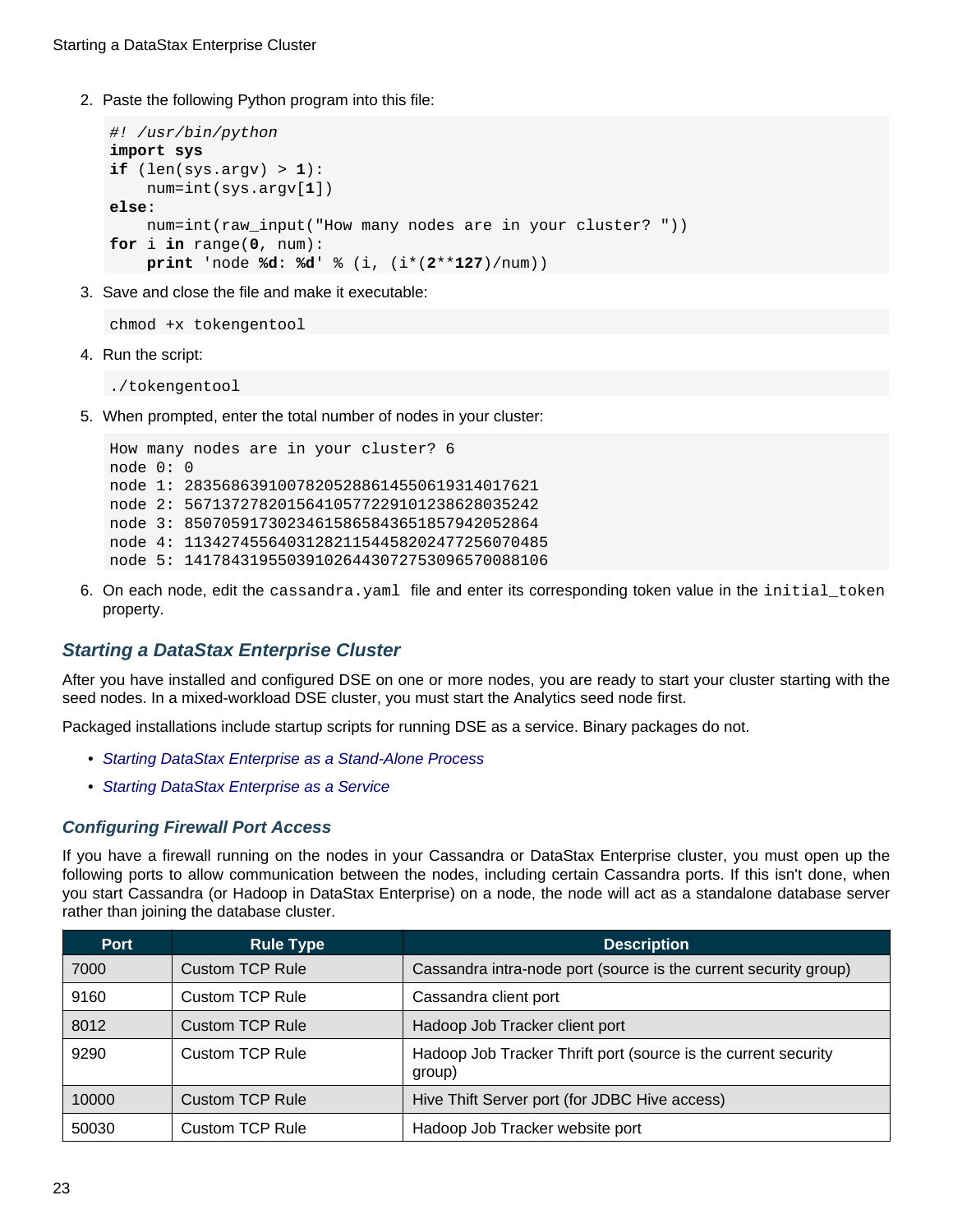| 50060 | <b>TCP Rule</b><br>−ustomٽ | Task Tracker website port<br>Hadoop |
|-------|----------------------------|-------------------------------------|
|-------|----------------------------|-------------------------------------|

#### <span id="page-27-6"></span><span id="page-27-0"></span>**Starting DataStax Enterprise as a Stand-Alone Process**

If running a mixed-workload cluster, determine which nodes to start as Cassandra nodes and which nodes to start as Analytics nodes. Begin with the seed nodes first - Analytics seed node, followed by the Cassandra seed node - then start the remaining nodes in the cluster one at a time.

On an Analytics node:

dse cassandra -t

On a Cassandra node:

dse cassandra

#### <span id="page-27-7"></span><span id="page-27-1"></span>**Starting DataStax Enterprise as a Service**

Packaged installations provide startup scripts in /etc/init.d for starting DSE as a service. Before starting DSE as a service on an Analytics node, you must first configure the service to start the Hadoop Job Tracker and Task Tracker services as well.

#### **Note**

For mixed-workload clusters, nodes that are Cassandra-only can simply start the DSE service (skip step 1).

1. Create the file  $/$ etc $/$ default $/$ dse, and add the following line as the contents of this file:

HADOOP\_ENABLED=1

2. Start the DSE service:

sudo service dse start

#### **Note**

On Enterprise Linux systems, the DSE service runs as a java process. On Debian systems, the DSE service runs as a jsvc process.

## <span id="page-27-5"></span><span id="page-27-2"></span>**Getting Started with Hive in DataStax Enterprise**

DataStax Enterprise (DSE) includes a Cassandra-enabled Hive MapReduce client. Hive is a data warehouse system for Hadoop that allows you to project a relational structure onto data stored in Hadoop-compatible file systems, and to query the data using a SQL-like language called HiveQL. The HiveQL language also allows traditional MapReduce programmers to plug in their custom mappers and reducers when it is inconvenient or inefficient to express this logic in HiveQL. In DSE, you can start the Hive client on any analytics node, define Hive data structures, and issue MapReduce queries. DSE Hive includes a custom storage handler for Cassandra that allows you to run Hive queries directly on data stored in Cassandra.

#### <span id="page-27-3"></span>**About the Hive Metastore**

Metadata about the objects you define in Hive is stored in a database called the metastore. In regular HDFS-based Hive, when you run Hive on your local machine, your DDL commands create objects in a local metastore that is not available to other Hive clients. In DataStax enterprise, the Hive metastore is implemented as a keyspace within Cassandra. This automatically makes it a shared metastore without any additional configuration required.

## <span id="page-27-4"></span>**Setting the Job Tracker Node for Hive**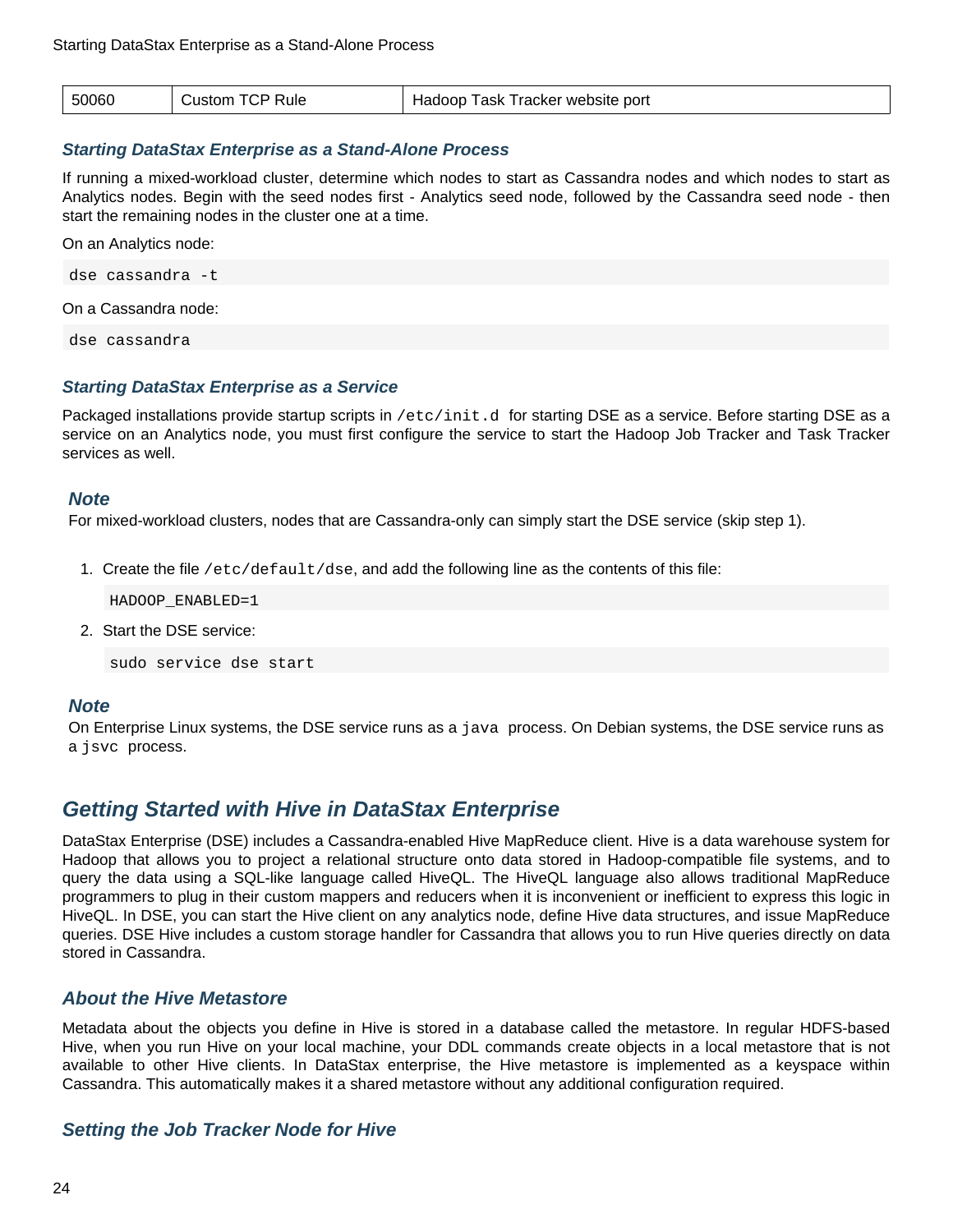Hive generates MapReduce jobs for most of its queries. Hive MapReduce jobs are submitted to the job tracker node for the DSE cluster. In DSE, the job tracker node information is stored in a column family in CassandraFS, and is initially populated on cluster startup by selecting the first Analytics node from the Cassandra seeds list. Assuming you have properly configured the Cassandra seeds list for DSE in cassandra.yaml, there is no additional configuration required. Hive clients will automatically select the correct job tracker node upon startup.

The default job tracker client port is 8012. If you are not sure which node in your cluster is the job tracker, run the following command:

dsetool jobtracker

or in a binary distribution:

\$DSE\_HOME/bin/dsetool jobtracker

#### <span id="page-28-0"></span>**Moving the Job Tracker Node for DSE**

If your primary Job Tracker node fails, DataStax Enterprise provides a utility to allow you to fail-over to an alternate job tracker node. The dsetool movejt utility can be used to move the job tracker to another Analytics node in the cluster.

- 1. Log in to a DSE Analytics node.
- 2. Run the dsetool movejt command and specify the IP address of the new job tracker node in your DSE cluster. For example:

dsetool movejt 110.82.155.4

or in a binary distribution:

```
$DSE_HOME/bin/dsetool movejt 110.82.155.4
```
- 3. Allow 20 seconds for all of the Analytics nodes to detect the change and restart their task tracker processes.
- 4. In a browser, see if you can connect to the new job tracker and confirm that it is up and running. For example (change the IP to reflect your job tracker node IP):

http://110.82.155.4:50030

5. If you are running Hive or Pig MapReduce clients, you will need to restart them so that they pick up the new job tracker node information.

#### <span id="page-28-1"></span>**Starting Hive**

When you install DataStax Enterprise using the packaged or AMI distributions, you can start hive as follows:

dse hive

or in a binary distribution:

```
$DSE_HOME/bin/dse hive
```
## <span id="page-28-2"></span>**Creating Hive CassandraFS Tables**

DataStax Enterprise allows you to use Hive with CassandraFS just as you would in a regular Hadoop implementation. You can define hive tables and load them with data using the regular HiveQL SQL-like syntax. In this type of usage, you would create your Hive tables using the CREATE TABLE command.

For example: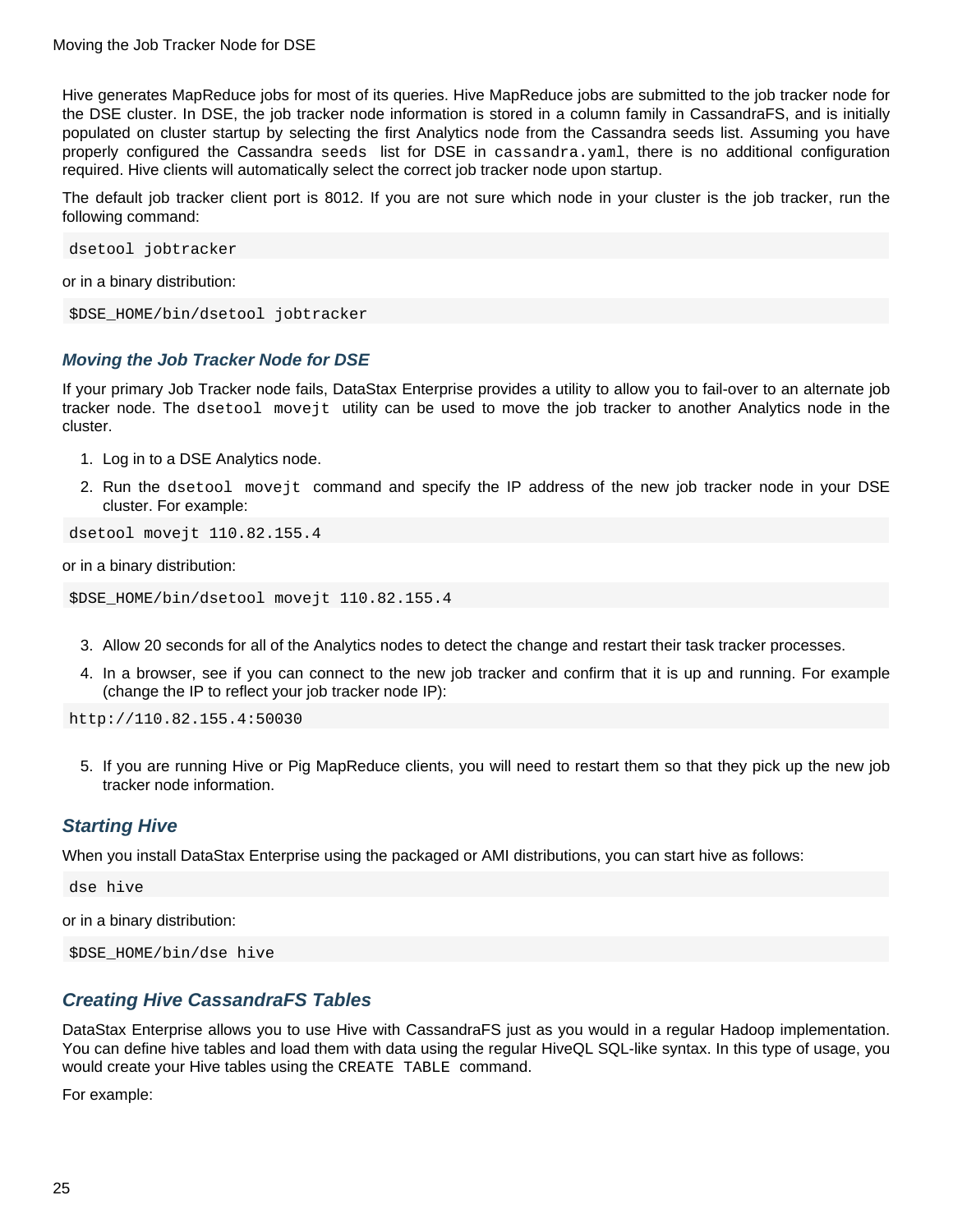hive> **CREATE TABLE** invites (foo INT, bar STRING) PARTITIONED **BY** (ds STRING);

You can then load a table using the LOAD DATA command. See the [HiveQL Manual f](http://wiki.apache.org/hadoop/Hive/LanguageManual)or more information about the HiveQL syntax. In this usage, your loaded data resides in the cfs keyspace. Your Hive metadata store also resides in Cassandra in its own keyspace.

For example:

| hive> LOAD DATA LOCAL<br>INPATH '\$DSE HOME/resources/hive/examples/files/kv2.txt'<br>OVERWRITE INTO TABLE invites PARTITION (ds='2008-08-15'); |
|-------------------------------------------------------------------------------------------------------------------------------------------------|
| hive> LOAD DATA LOCAL<br>INPATH '\$DSE HOME/resources/hive/examples/files/kv3.txt'<br>OVERWRITE INTO TABLE invites PARTITION (ds='2008-08-08'); |
| hive> SELECT count $(*)$ , ds FROM invites GROUP BY ds;                                                                                         |

#### **Note**

The paths to the Hive example files shown in the example LOAD commands above are for the binary distribution. TODO - need to make sure these are in the DSE distro.

#### <span id="page-29-0"></span>**Using Hive to Access Data in Cassandra**

DataStax Enterprise uses a custom storage handler to allow direct access to data stored in Cassandra through Hive.

#### <span id="page-29-1"></span>**Mapping a Hive Database to a Cassandra Keyspace**

To access data stored in Cassandra, you would first define a database in Hive that maps to a keyspace in Cassandra. One way you can map them is by making sure that the name is the same in both Hive and Cassandra. For example:

```
hive> CREATE DATABASE PortfolioDemo;
```
Optionally, if your Hive database and Cassandra keyspace use different names (or the Cassandra keyspace does not exist), you can declare keyspace properties in your external table definition using the TBLPROPERTIES clause. If the keyspace does not yet exist in Cassandra, Hive will create it.

For example, in the case where the keyspace exists in Cassandra but under a different name:

```
hive> CREATE DATABASE MyHiveDB;
```
hive> **CREATE EXTERNAL TABLE** MyHiveTable(row\_key string, col1 string, col2 string) STORED **BY** 'org.apache.hadoop.hive.cassandra.CassandraStorageHandler' TBLPROPERTIES ( "cassandra.ks.name" = "MyCassandraKS" )

Or if the keyspace does not exist in Cassandra yet and you want to create it:

```
hive> CREATE EXTERNAL TABLE MyHiveTable(row_key string, col1 string, col2 string)
       STORED BY 'org.apache.hadoop.hive.cassandra.CassandraStorageHandler'
       TBLPROPERTIES ( "cassandra.ks.name" = "MyCassandraKS",
                       "cassandra.ks.repfactor" = "2",
                       "cassandra.ks.strategy" = "org.apache.cassandra.locator.NetworkTopologyStrategy");
```
#### **Note**

The default host is localhost.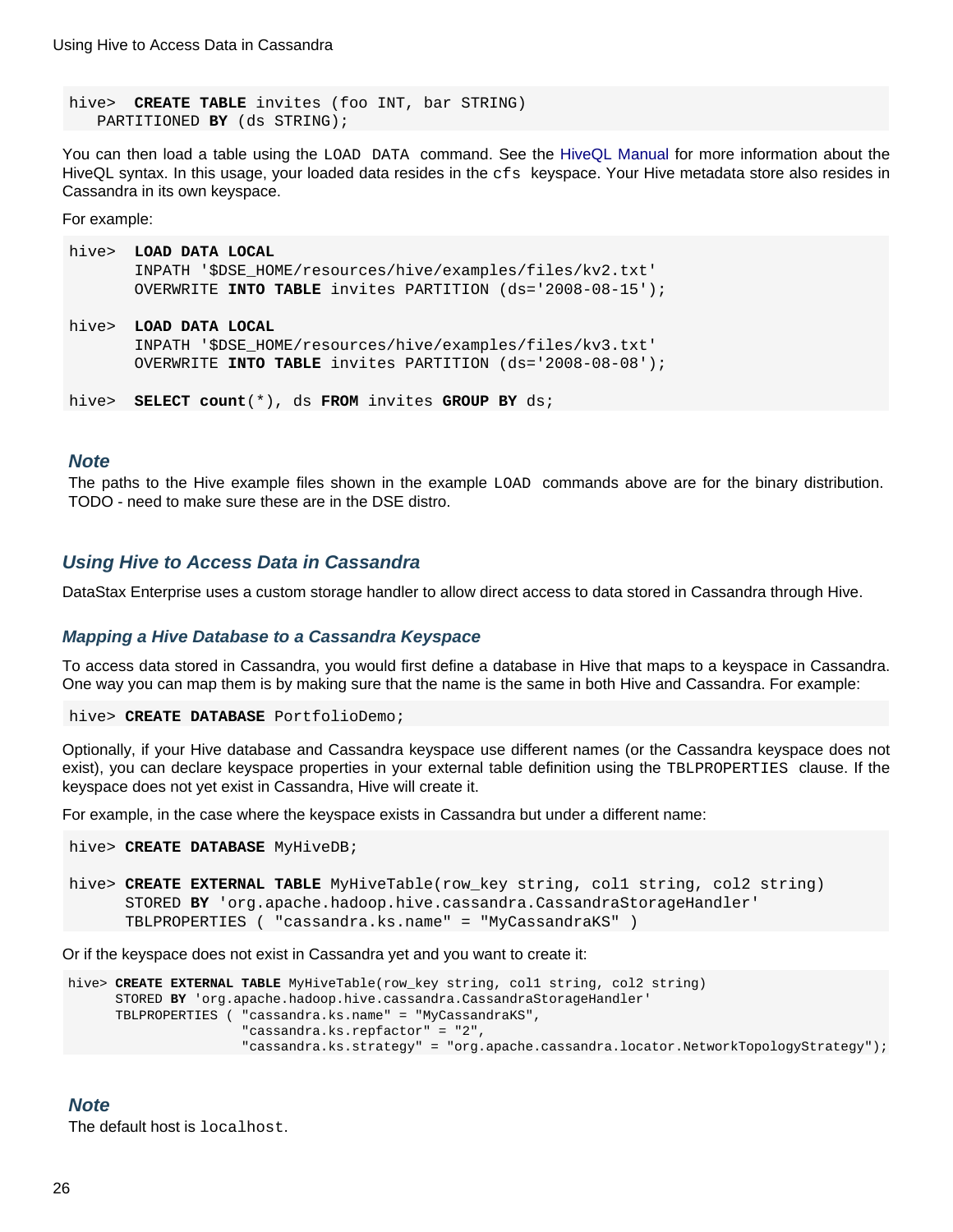#### <span id="page-30-0"></span>**Mapping Hive External Tables to Cassandra Column Families**

An external table in Hive maps to a column family in Cassandra. The STORED BY clause specifies the storage handler to use, which for Cassandra is org.apache.hadoop.hive.cassandra.CassandraStorageHandler. The WITH SERDEPROPERTIES clause specifies the properties used when serializing/deserializing data passed between the Hive table and Cassandra. The TBLPROPERTIES clause specifies CassandraFS and MapReduce properties for the table. For example:

```
hive> CREATE EXTERNAL TABLE Users(userid string, name string,
       email string, phone string)
       STORED BY 'org.apache.hadoop.hive.cassandra.CassandraStorageHandler'
       WITH SERDEPROPERTIES ( "cassandra.columns.mapping" = ":key,user_name,primary_email,home_phone")
       TBLPROPERTIES ( "cassandra.range.size" = "100",
                       "cassandra.slice.predicate.size" = "100" );
```
For static Cassandra column families that model objects (such as users), mapping them to a relational structure is pretty straightforward. In the example above, the first column of the Hive table (userid) maps to the row key in Cassandra. The row key in Cassandra is similar to a PRIMARY KEY in a relational table, and should be the first column in your Hive table. If you know what the column names are in Cassandra, you can map the Hive column names to the Cassandra column names as shown above.

However, for dynamic column families (such as time series data), all rows likely have a different set of columns, and in most cases you do not know what the column names are. To convert this type of column family to a Hive table, you would convert a wide row in Cassandra to a collection of short rows in Hive using a special set of column names (row\_key, column\_name, value). For example:

```
hive> CREATE EXTERNAL TABLE PortfolioDemo.Stocks
       (row_key string, column_name string, value string)
       STORED BY 'org.apache.hadoop.hive.cassandra.CassandraStorageHandler';
```
Optionally, you can add a WITH SERDEPROPERTIES clause to map meaningful column names in Hive to the Cassandra row key, column names and column values. For example:

```
hive> CREATE EXTERNAL TABLE PortfolioDemo.PortfolioStocks
      (portfolio string, ticker string, number_shares string)
      STORED BY 'org.apache.hadoop.hive.cassandra.CassandraStorageHandler'
       WITH SERDEPROPERTIES ("cassandra.columns.mapping" = ":key,:column,:value" );
```
Using cassandra.columns.mapping, you can use a mapping of meaningful column names you assign in the Hive table to Cassandra row key, column/subcolumn names and column/subcolumn values. In the mapping,  $i \, k \cdot y$  is a special name reserved for the column family row key, :column for column names, :subcolumn for subcolumn names (in super column families), and :value for column (or subcolumn) values. If you do not provide a mapping, then the first column of the Hive table is assumed to be the row key of the corresponding Cassandra column family.

Once you have defined your external tables in Hive, you should be able to do a SELECT to see the data stored in them. For example:

hive> **SELECT** \* **FROM** PortfolioDemo.Stocks;

Any other query besides a SELECT \* in Hive will run as a MapReduce job.

#### <span id="page-30-1"></span>**Inserting Data into Cassandra via Hive**

Once you have defined an external table object in Hive that maps to a Cassandra column family, you can move the results of MapReduce queries back into Cassandra using the INSERT OVERWRITE TABLE command. For example:

```
hive> CREATE EXTERNAL TABLE PortfolioDemo.HistLoss
       (row_key string, worst_date string, loss string)
       STORED BY 'org.apache.hadoop.hive.cassandra.CassandraStorageHandler';
```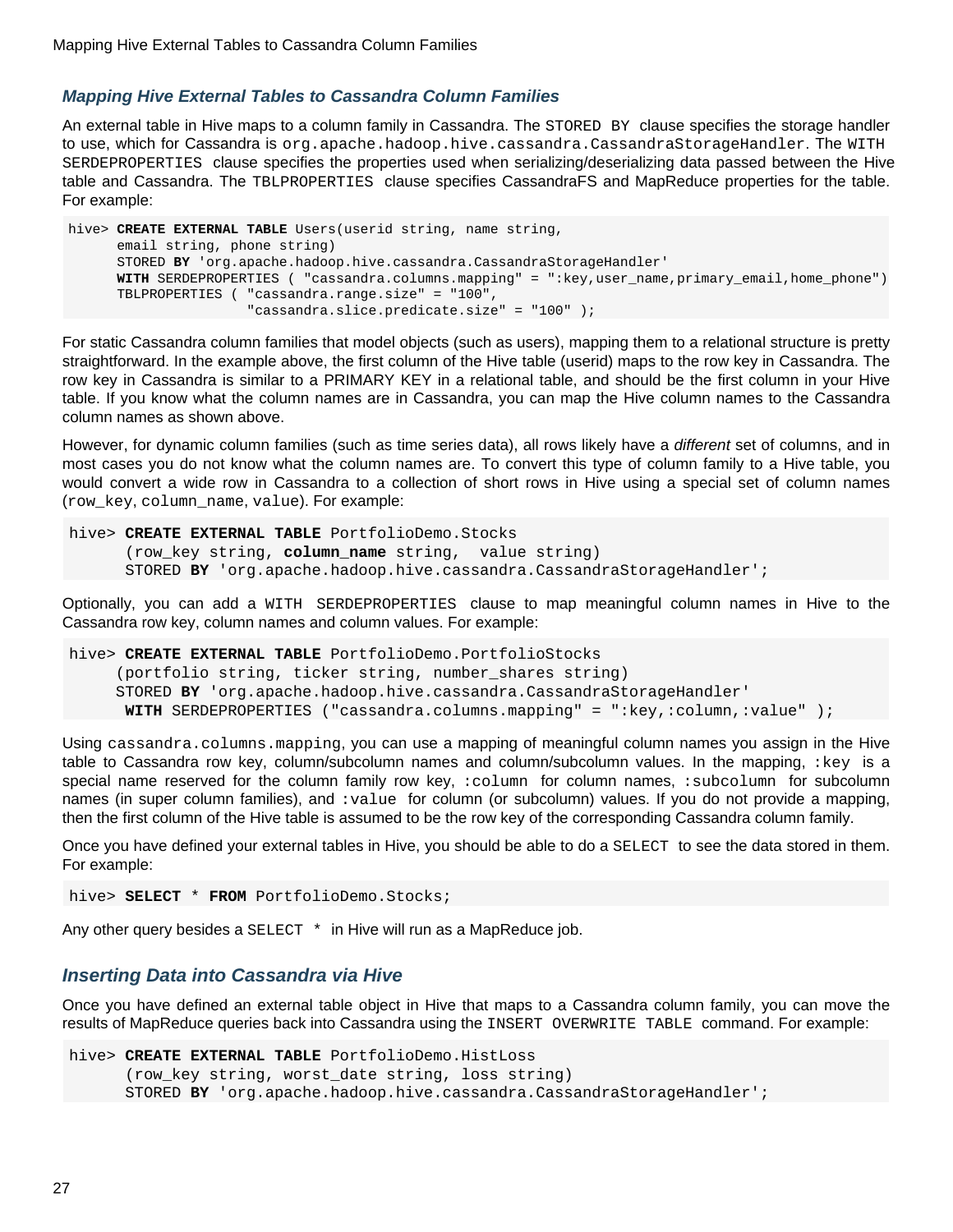```
hive> INSERT OVERWRITE TABLE PortfolioDemo.HistLoss
       SELECT a.portfolio, rdate, cast(minp as string)
         FROM (
         SELECT portfolio, MIN(preturn) as minp
         FROM portfolio_returns
       GROUP BY portfolio )
      a JOIN portfolio_returns b ON
      (a.portfolio = b.portfolio and a.minp = b.preturn);
```
## <span id="page-31-0"></span>**Reference: SERDEPROPERTIES and TBLPROPERTIES**

The following properties can be declared in a WITH SERDEPROPERTIES clause:

- cassandra.columns.mapping Mapping of Hive to Cassandra columns
- cassandra.cf.name Column family name in Cassandra
- cassandra.host IP of a Cassandra node to connect to
- cassandra.port Cassandra RPC port default 9160
- cassandra.partitioner Partitioner default RandomPartitioner

The following properties can be declared in a TBLPROPERTIES clause:

- cassandra.ks.name Cassandra keyspace name
- cassandra.ks.repfactor Cassandra replication factor default 1
- cassandra.ks.strategy Replication strategy default SimpleStrategy
- cassandra.input.split.size MapReduce split size default 64 \* 1024
- cassandra.range.size MapReduce range batch size default 1000
- cassandra.slice.predicate.size MapReduce slice predicate size default 1000

## <span id="page-31-3"></span><span id="page-31-1"></span>**Getting Started with Pig in DataStax Enterprise**

DataStax Enterprise (DSE) includes a CassandraFS-enabled [Apache Pig Client.](http://pig.apache.org/docs/r0.8.0/index.html) Pig is a platform for analyzing large data sets that uses a high-level language (called [Pig Latin](http://pig.apache.org/docs/r0.8.0/piglatin_ref1.html)) for expressing data analysis programs. Pig Latin lets developers specify a sequence of data transformations such as merging data sets, filtering them, and applying functions to records or groups of records. Pig comes with many built-in functions, but developers can also create their own user-defined functions for special-purpose processing.

Pig Latin programs run in a distributed fashion on a DSE cluster (programs are complied into MapReduce jobs and executed using Hadoop). When using Pig with DSE, all jobs can be run in MapReduce mode (even on a single-node cluster). Since all Hadoop nodes are peers in DSE (no Name Node), there is no concept of local mode for Pig. DSE Pig includes a custom storage handler for Cassandra that allows you to run Pig programs directly on data stored in Cassandra. The native Pig storage handler stores data in CassandraFS (the Cassandra-enabled Hadoop distributed file system).

## <span id="page-31-2"></span>**Setting the Job Tracker Node for Pig**

Pig Latin programs are compiled into sequences of MapReduce jobs that are run in parallel. Jobs are submitted to the job tracker node for the DSE cluster. In DSE, the job tracker node information is stored in a column family in CassandraFS, and is initially populated on cluster startup by selecting the first Analytics node from the Cassandra seeds list. Assuming you have properly configured the Cassandra seeds list for DSE in cassandra.yaml, there is no additional configuration required. Pig clients will automatically select the correct job tracker node upon startup.

The default job tracker client port is 8012. If you are not sure which node in your DSE cluster is the job tracker, run the following command: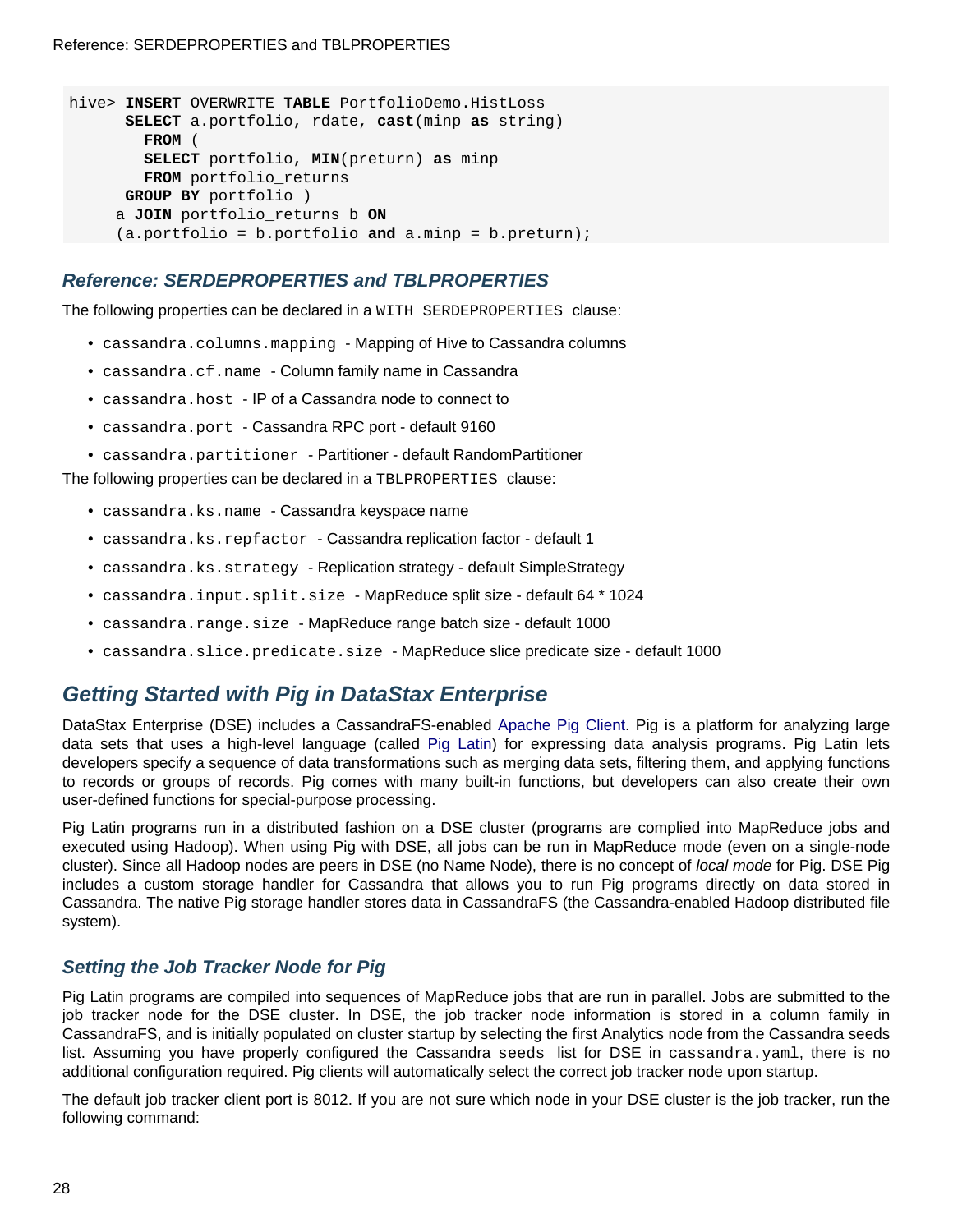dsetool jobtracker

or in a binary distribution:

\$DSE\_HOME/bin/dsetool jobtracker

### <span id="page-32-0"></span>**Moving the Job Tracker Node for DSE**

If your primary Job Tracker node fails, DSE provides a utility to allow you to fail-over to an alternate job tracker node. The dsetool movejt utility can be used to move the job tracker to another Analytics node in the cluster.

- 1. Log in to a DSE Analytics node.
- 2. Run the dsetool movejt command and specify the IP address of the new job tracker node for your DSE cluster. For example:

dsetool movejt 110.82.155.4

or in a binary distribution:

\$DSE\_HOME/bin/dsetool movejt 110.82.155.4

- 3. Allow 20 seconds for all of the Analytics nodes to detect the change and restart their task tracker processes.
- 4. In a browser, see if you can connect to the new job tracker and confirm that it is up and running. For example (change the IP to reflect your job tracker node IP):

http://110.82.155.4:50030

5. If you are running Hive or Pig MapReduce clients, you will need to restart them so that they pick up the new job tracker node information.

## <span id="page-32-4"></span><span id="page-32-1"></span>**Starting Pig**

When you install DSE using the packaged distributions, you can start the Pig shell (grunt) as follows:

dse pig

or in a binary distribution:

\$DSE\_HOME/bin/dse pig

## <span id="page-32-2"></span>**Working in DSE Pig**

DSE allows you to use Pig with data stored in CassandraFS just as you would in a regular Hadoop implementation (using the default Pig storage handler). Pig Latin statements work with relations. A relation can be defined as follows:

- A relation is a bag (more specifically, an outer bag).
- A bag is a collection of tuples.
- A tuple is an ordered set of fields.
- A field is a piece of data.

A Pig relation is a bag of tuples. A Pig relation is similar to a table in a relational database, where the tuples in the bag correspond to the rows in a table. Unlike a relational table, however, Pig relations do not require that every tuple contain the same number of fields or that the fields in the same position (column) be of the same type. So in a way, Pig relations are more similar to Cassandra column families than they are to a relational table.

See the [Pig Latin Manual f](http://pig.apache.org/docs/r0.8.0/piglatin_ref2.html#relations)or more information on defining and working with Pig relations.

#### <span id="page-32-3"></span>**Using Pig to Access Data in Cassandra**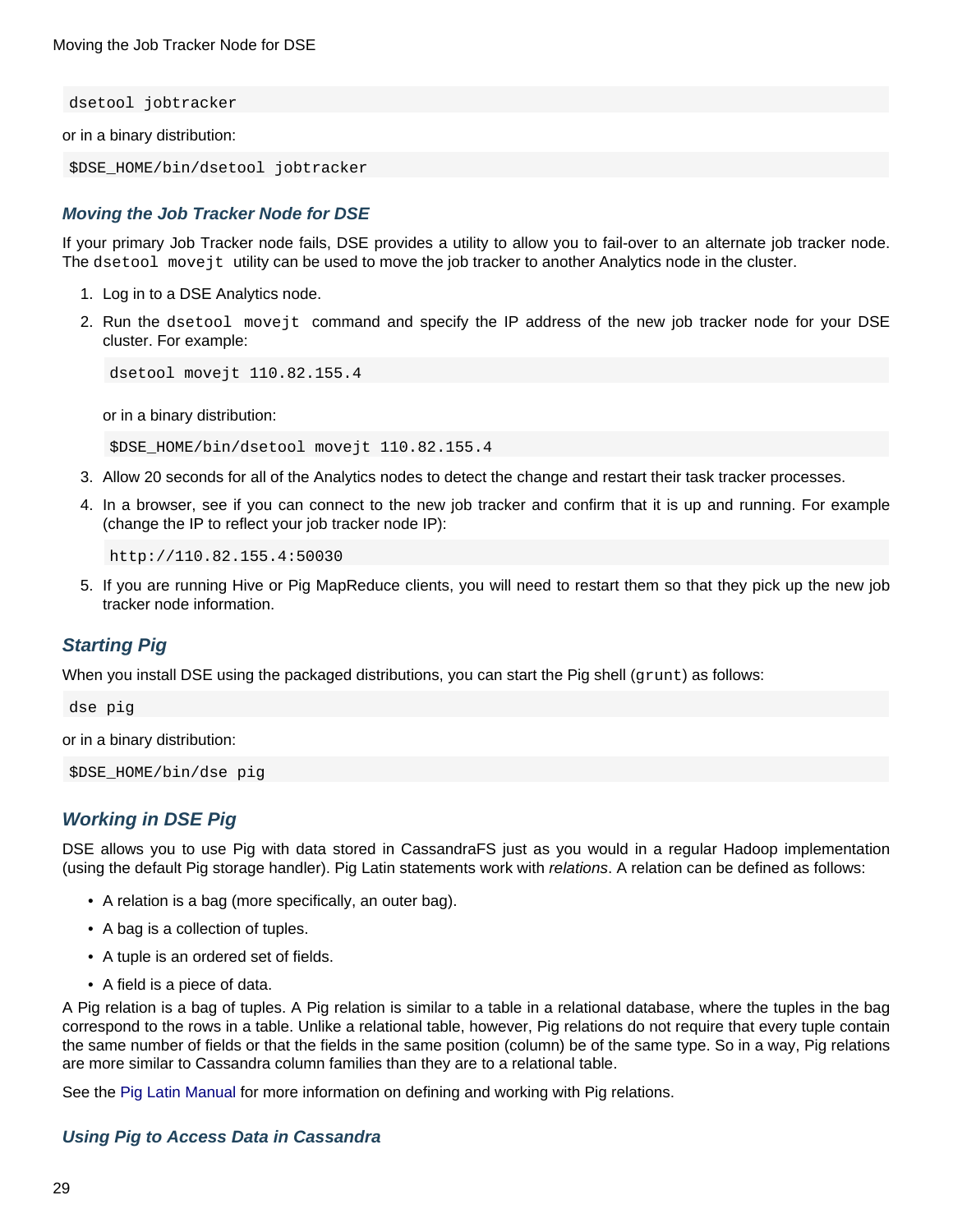Running the Pig Demo

DSE uses a custom storage handler, CassandraStorage() to allow direct access to data stored in Cassandra through Pig. In order to access data in Cassandra, the target keyspace and column family must already exist (Pig can read and write data from/to a column family in Cassandra, but it will not create the column family if it does not already exist).

Using the Pig LOAD command, you pull data into a Pig relation from Cassandra via the CassandraStorage handler. When pulling data from Cassandra, you do not need to specify type information as it is automatically inferred from the column family comparators and validators.

The format of the Pig LOAD command is as follows for a regular column family:

```
<pig_relation_name> = LOAD 'cassandra://<keyspace>/<column_family>'
USING CassandraStorage()
AS (<rowkey_name>, columns: bag {T: tuple(<column_name>, <column_value>)});
```
and for a super column family:

```
<pig_relation_name> = LOAD 'cassandra://<keyspace>/<column_family>'
USING CassandraStorage()
AS (<rowkey_name>, columns: bag {(<super_column_name>, subcolumns: bag {(<column_name>, <column_value>)})});
```
Using the Pig STORE command, you push data from a Pig relation to Cassandra via the CassandraStorage handler. When pushing data to Cassandra, the Pig tuples you push must be in a format that maps to the column family (or super column family) structure.

The format of your tuples in Pig must be as follows for a regular column family:

```
(<row_key>,{(<column_name>,<value>),(<column_name>,<value>)})
```
and for a super column family:

```
(<row_key>,{<supercolumn>:{(<column_name>,<value>),(<column_name>,<value>)},<supercolumn>:{(<column_name>,<value>)}})
```
Assuming that the tuples are in the correct format in your Pig relation, you can then push a Pig relation from Pig to Cassandra as follows:

STORE <relation\_name> **INTO** 'cassandra://<keyspace>/<column\_family>' **USING** CassandraStorage();

## <span id="page-33-0"></span>**Running the Pig Demo**

Pig operates on data stored in the Hadoop distributed file system (or CassandraFS in DSE). Your DSE installation contains sample data that you can use to run the Pig examples documented in this section. The sample data file contains tuples of two fields each (name and score). Using Pig, the examples in this section show how to create a Pig relation and perform a simple MapReduce job to calculate the total score for each user. Result output can then be stored back into CFS or into a Cassandra column family.

#### <span id="page-33-3"></span><span id="page-33-1"></span>**Loading Pig Sample Data Into CFS**

The Pig sample data file is located in /usr/share/dse-demos/pig/files/example.txt for packaged installations or \$DSE\_HOME/demos/pig/files/example.txt for binary installations.

To load the Pig sample data file into CFS:

dse hadoop fs -put /usr/share/dse-demos/pig/files/example.txt /

or in a binary distribution:

dse hadoop fs -put \$DSE\_HOME/demos/pig/files/example.txt /

## <span id="page-33-2"></span>**Creating a Pig Relation from a Data File**

Here we are creating a relation called score\_data that defines a schema of two fields (or columns) - named name and score. Using the LOAD command, we are loading the relation with data in the example.txt file stored in CFS.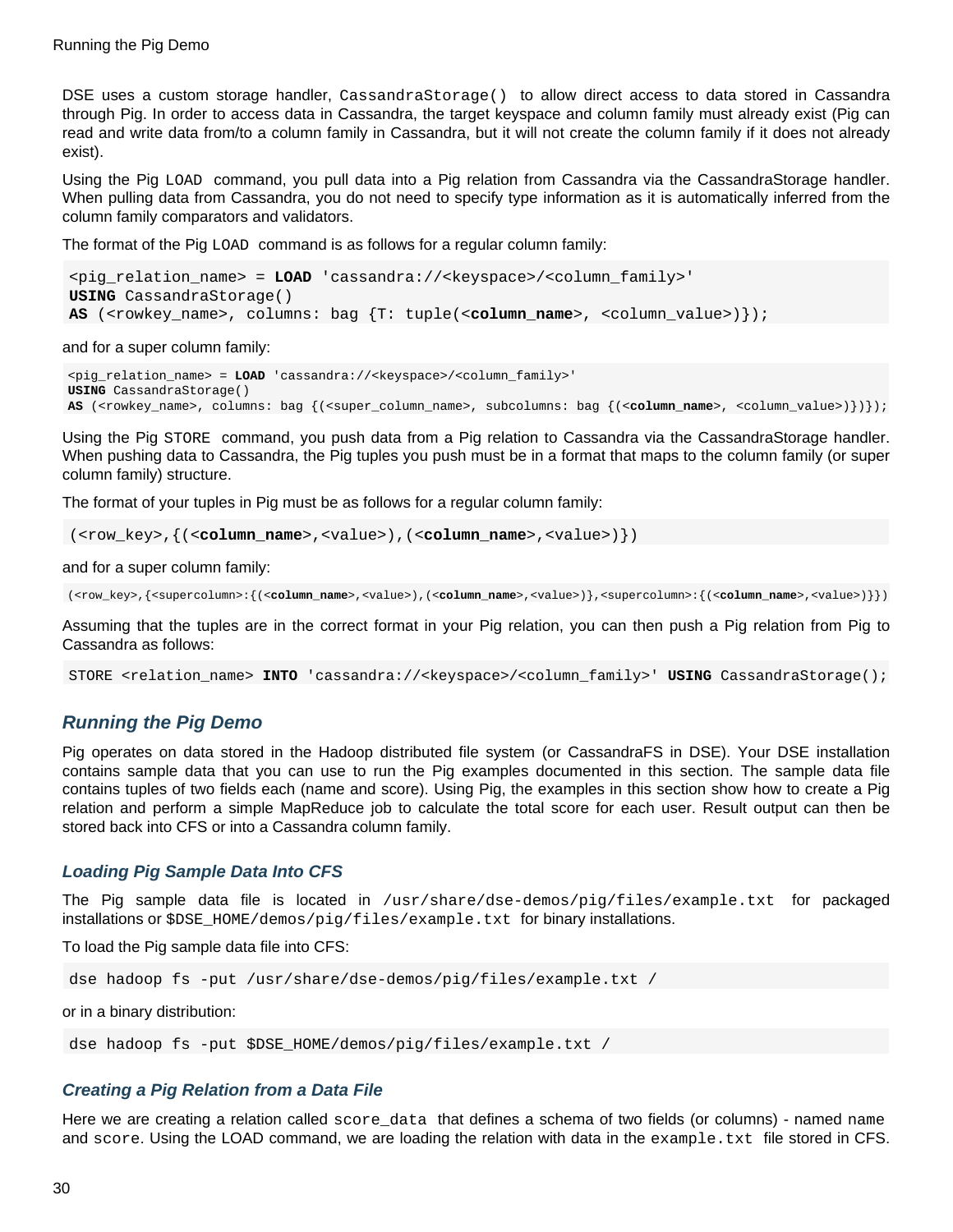The USING PigStorage() clause is optional, since this is already the default storage handler for Pig.

grunt> score\_data = **LOAD** 'cfs:///example.txt' **USING** PigStorage() **AS** (name:chararray, score:long);

To see the tuples stored in the relation:

grunt> DUMP score data;

#### <span id="page-34-2"></span><span id="page-34-0"></span>**Running a MapReduce Job in Pig**

In this example, we take the raw data we loaded into the score\_data relation, and perform a number of calculations on the data using the Pig built-in relational operators. Intermediate results are also stored in Pig relations.

First we GROUP the tuples in the score data relation by the name field, and store the results in a relation called name\_group. The PARALLEL keyword controls how many reducers are used.

grunt> name\_group = **GROUP** score\_data **BY** name PARALLEL **3**;

Next we use the FOREACH operator to calculate the total score for each user grouping in the name\_group relation, and store the results in a relation called name\_total.

grunt> name\_total = FOREACH name\_group GENERATE **group**, **COUNT**(score\_data.name), LongSum(score\_data.score) **AS** total\_score;

Finally we order the results in descending order by total score and store the results in a relation called ordered\_scores.

grunt> ordered\_scores = **ORDER** name\_total **BY** total\_score **DESC** PARALLEL **3**;

Then if we wanted to output the final results, we could use the DUMP command to send the results to standard output. Or we could use the STORE command to output the results to a file in CFS. The USING clause is optional in this case, since PigStorage() is already the default storage handler.

```
grunt> DUMP ordered_scores;
grunt> STORE ordered_scores INTO 'cfs:///final_scores.txt' USING PigStorage();
```
#### <span id="page-34-1"></span>**Creating the PigDemo Keyspace in Cassandra**

In order for Pig to access data in Cassandra, the target keyspace and column family must already exist (Pig can read and write data from/to a column family in Cassandra, but it will not create the column family if it does not already exist).

To create the PigDemo keyspace and Scores column family used in the following examples, run the following commands in the cassandra-cli utility.

1. Start the cassandra-cli utility:

cassandra-cli

or in a binary distribution:

\$DSE\_HOME/resources/cassandra/bin/cassandra-cli

2. Connect to a node in your DSE cluster on port 9160. For example:

[default@unknown] connect 110.82.155.4/9160

or if running on a single-node cluster as localhost:

[default@unknown] connect localhost/9160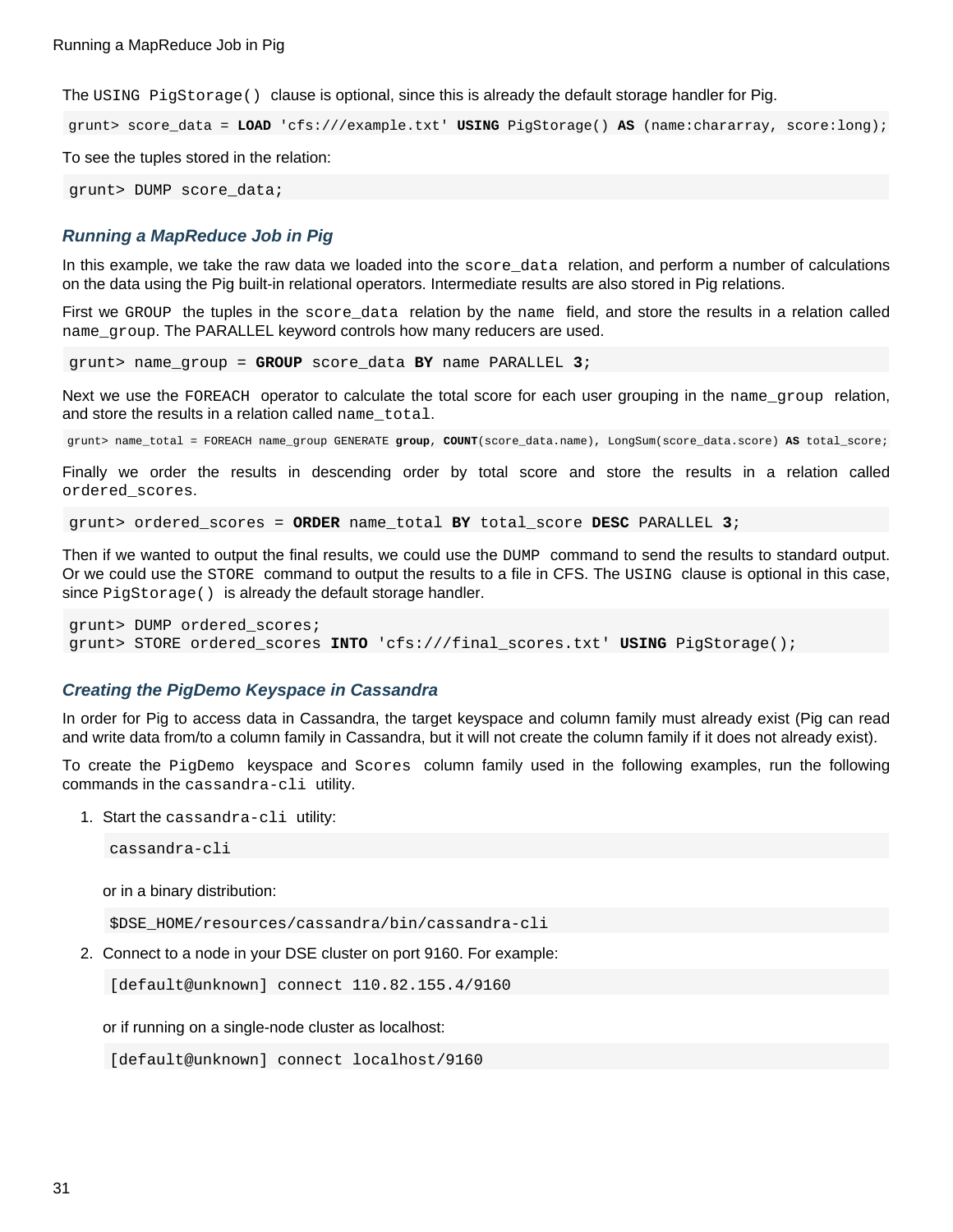3. Create the PigDemo keyspace.

```
[default@unknown] create keyspace PigDemo
with placement_strategy = 'org.apache.cassandra.locator.SimpleStrategy' \
and strategy_options = [{replication_factor:1}];
```
4. Connect to the PigDemo keyspace you just created.

[default@unknown] use PigDemo;

5. Create the Scores column family.

[default@unknown] create column family Scores with comparator = 'LongType';

6. Exit cassandra-cli:

[default@unknown] exit;

#### <span id="page-35-1"></span><span id="page-35-0"></span>**Writing Data to a Cassandra Column Family**

In this example, we are using the scores example data loaded into CFS (see [Loading Pig Sample Data Into CFS](#page-33-3)). This data has tuples containing 2 fields (name and score). For a Cassandra column family, however, we need to store 3 fields: the row key (name), the column name (score), and the column value (an empty value in this case).

We want to calculate the total score for each user in the same manner as we did in the [Running a MapReduce Job in](#page-34-2) [Pig](#page-34-2) example, however in this example our relations contain an extra empty field for the column value.

To run these commands, start the Pig shell if you do not have it running (see [Starting Pig](#page-32-4)).

1. If you have not already, create the score\_data relation from the example.txt file stored in CFS.

grunt> score\_data = **LOAD** 'cfs:///example.txt' **AS** (name:chararray, score:long);

2. Create a relation called cassandra\_tuple to define a tuple of three fields for Cassandra (row key, column name, column value). In this case, the column value is an empty string (using null would be equivalent to a delete).

grunt> cassandra\_tuple = FOREACH score\_data GENERATE name, score, '' **AS** value;

3. Group by name and store the results into a relation called group\_by\_name. The PARALLEL keyword controls how many reducers are used.

grunt> group\_by\_name = **GROUP** cassandra\_tuple **BY** name PARALLEL **3**;

4. Create an aggregated row for each user containing tuples of their scores and store the results in a relation called aggregate scores.

```
grunt> aggregate_scores = FOREACH group_by_name GENERATE group, cassandra_tuple.(score, value);
grunt> DUMP aggregate_scores;
```
Notice how the data was aggregated for input into Cassandra. A tuple was constructed for each Cassandra row. In Pig notation, a tuple is enclosed in parentheses (). Within each row tuple, is a bag of column tuples - each column tuple representing an individual score. A bag is a collection of tuples in Pig. In Pig notation an inner bag is enclosed in curly brackets { }. So a Pig tuple that represents a row in a column family is structured as:

(<row\_key>,{(<column\_name1>,<value1>),(<column\_name2>,<value2>)})

Note that in this example, the value is empty (creating a value-less column in Cassandra):

(brandon,{(**36**,),(**128**,)})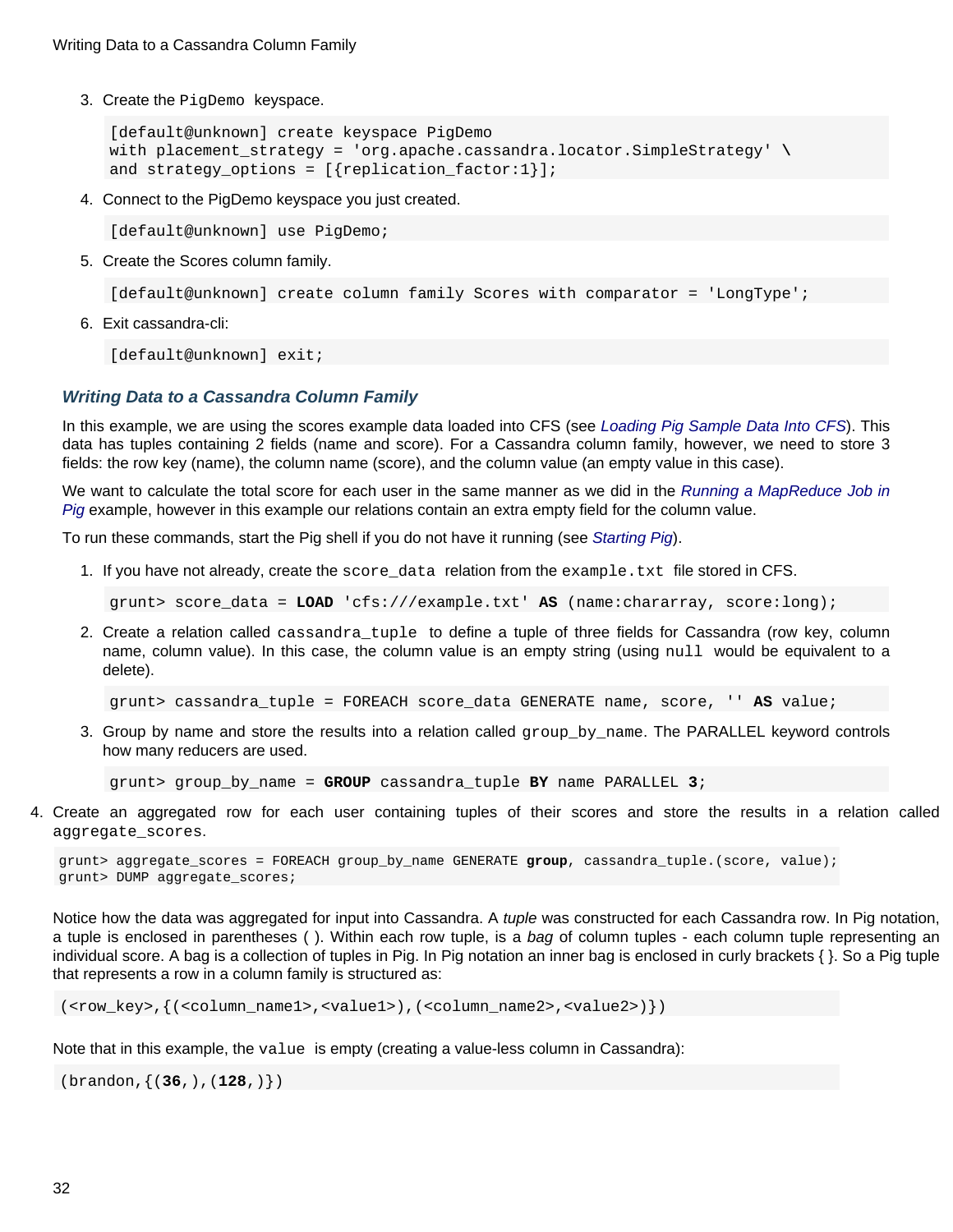5. Now that the data is in a format that can map to the Cassandra column family, we can store the Pig results into Cassandra using the CassandraStorage handler. The INTO clause specifies where to store the data in Cassandra in the format of: cassandra://<keyspace>/<column\_family>

grunt> STORE aggregate\_scores **INTO** 'cassandra://PigDemo/Scores' **USING** CassandraStorage();

#### <span id="page-36-0"></span>**Reading Data From a Cassandra Column Family**

The examples in this section assume you have completed [Writing Data to a Cassandra Column Family](#page-35-1) to group the raw score data into rows by user and load it into Cassandra. In this example, we calculate the total scores for each user.

1. First create a Pig relation called cassandra\_data by loading rows from the Cassandra column family:

```
grunt> cassandra_data = LOAD 'cassandra://PigDemo/Scores' USING CassandraStorage()
        AS (name, columns: bag {T: tuple(score, value)});
```
2. Use the FOREACH operator to calculate the total score for each user, and store the results in a relation called total\_scores.

grunt> total\_scores = FOREACH cassandra\_data GENERATE name, **COUNT**(columns.score), LongSum(columns.score) **as** total PARALLEL **3**;

3. Order the results in descending order by total score and store the results in a relation called ordered\_scores.

```
grunt> ordered_scores = ORDER total_scores BY total DESC PARALLEL 3;
grunt> DUMP ordered_scores;
```
## <span id="page-36-1"></span>**Upgrading DataStax Enterprise**

This section includes information on upgrading between releases:

| <b>Upgrade</b>     | <b>Changes</b>                                                                                                                                                                                                                                                                    |
|--------------------|-----------------------------------------------------------------------------------------------------------------------------------------------------------------------------------------------------------------------------------------------------------------------------------|
| DSE 1.0.1 to 1.0.2 | Cassandra updated from 1.0.5 to 1.0.7. Updated Pig<br>driver to support integer data types. This is in addition<br>to current support for ASCII, UTF8 and long types.<br>Exceptions are no longer thrown for bytes, UUID, and<br>counters, but the data isn't returned correctly. |

## <span id="page-36-2"></span>**Best Practices for Upgrading**

The following best practices are recommended when upgrading:

• Always take a snapshot before any upgrade. This allows you to rollback to the previous version if necessary. Cassandra is able to read data files created by the previous version, but the inverse is not always true.

#### **Note**

Snapshotting is fast, especially if you have JNA installed, and takes effectively zero disk space until you start compacting the live data files again.

- Be sure to check<https://github.com/apache/cassandra/blob/trunk/NEWS.txt>for any new information on upgrading.
- For a list of fixes and new features, see <https://github.com/apache/cassandra/blob/trunk/CHANGES.txt>

## <span id="page-36-3"></span>**Upgrading DataStax Enterprise Between Minor Releases**

Upgrading minor releases can be done with a rolling restart, one node at a time. You do not need to bring down the whole cluster at once.

#### **To upgrade a binary tarball installation:**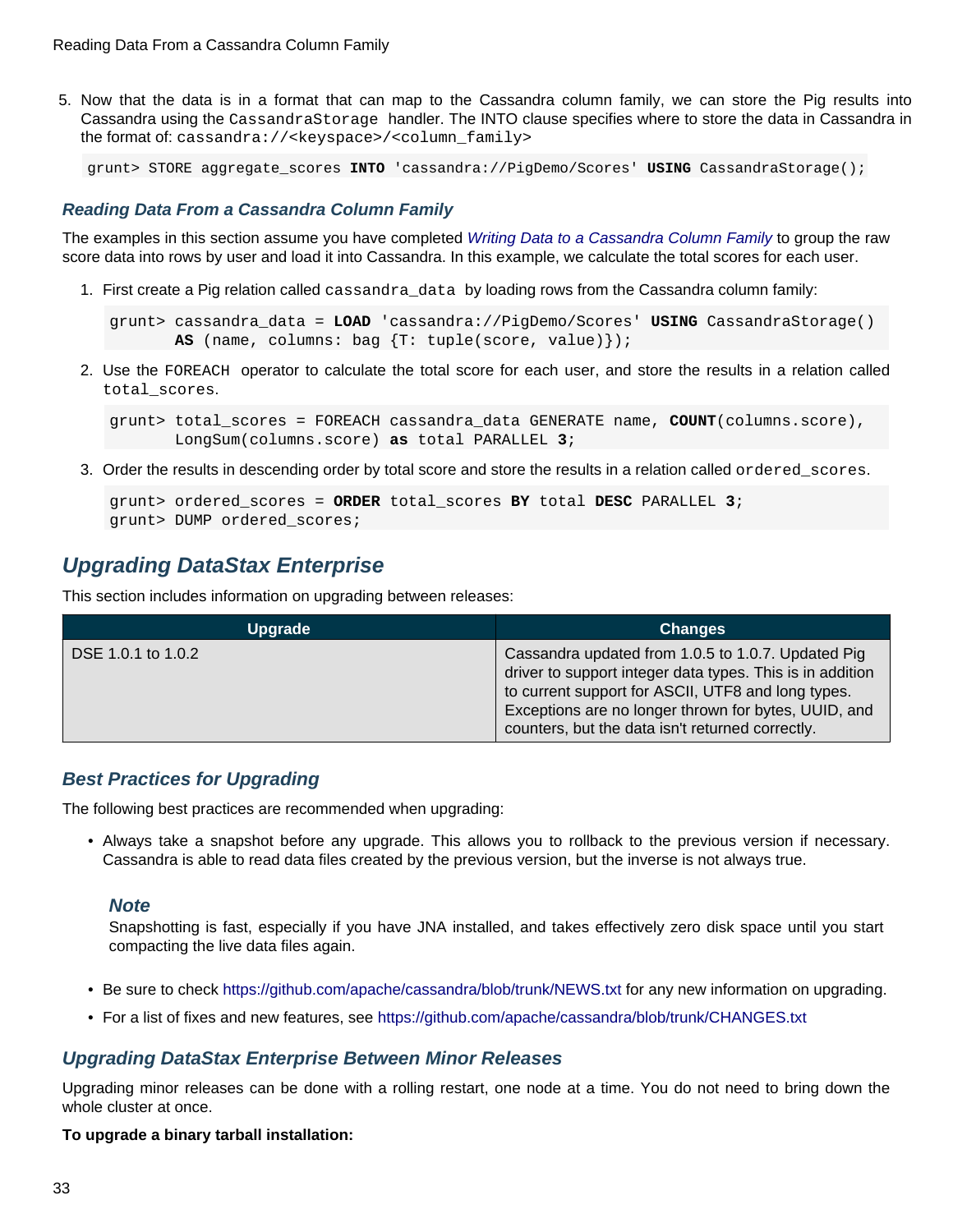1. On each node, download and unpack the binary tarball package from the [downloads section of the DataStax](http://www.datastax.com/download/enterprise/versions) [website.](http://www.datastax.com/download/enterprise/versions)

For detailed information, see [Installing the DataStax Enterprise Tarball Distribution](#page-16-2).

- 2. Merge your existing configuration file (cassandra.yaml) into the upgraded DSE instance and manually update it with new content.
- 3. Make sure any client drivers, such as Hector or Pycassa clients, are compatible with the new version.
- 4. Flush the commit log on the upgraded node by running nodetool drain.
- 5. Stop the old Cassandra process, then start the new binary process.
- 6. Monitor the log files for any issues.

#### **To upgrade a Debian or RPM package installation:**

- 1. On each node, download and install the package from the [downloads section of the DataStax website](http://www.datastax.com/download/enterprise/versions). For detailed information, see [Installing DataStax Enterprise Packaged Releases or Tarball Distribution](#page-13-1).
- 2. Merge your existing configuration file (cassandra.yaml) into the upgraded DSE instance and manually update it with new content.
- 3. Make sure any client drivers, such as Hector or Pycassa clients, are compatible with the new version.
- 4. Flush the commit log on the upgraded node by running nodetool drain.
- 5. Restart the Cassandra process.
- 6. Monitor the log files for any issues.

## <span id="page-37-0"></span>**DataStax Enterprise Release Notes**

- [DataStax Enterprise 1.0.x](#page-14-2)
- [DataStax Enterprise 1.0.2](#page-16-3)
- [DataStax Enterprise 1.0.1](#page-17-4)

## <span id="page-37-1"></span>**DataStax Enterprise 1.0.x**

DataStax Enterprise 1.0.x is the first release of the DataStax commercial database platform. It is built on Apache Cassandra and designed for managing both real-time and analytic data workloads. Real-time data is managed with Cassandra and analytic operations are carried out via Apache Hadoop. DataStax Enterprise server is able to support both real-time and analytic workloads in the same cluster of machines with smart workload isolation transparently. This ensures that neither workload competes with the other for data or computing resources.

For component-specific information, refer to the components release notes and documentation.

## <span id="page-37-2"></span>**DataStax Enterprise 1.0.2**

- Apache Cassandra 1.0.7 (updated from 1.0.5)
- Apache Hadoop 0.20.204.1
- Apache Hive 0.7.1
- Apache Pig 0.8.3
- DataStax OpsCenter 1.4

#### **Changes in 1.0.2**

Pig driver now support integer data types. This is in addition to current support for ASCII, UTF8, and long types. Exceptions are no longer thrown for bytes, UUID, and counters, but the data isn't returned correctly.